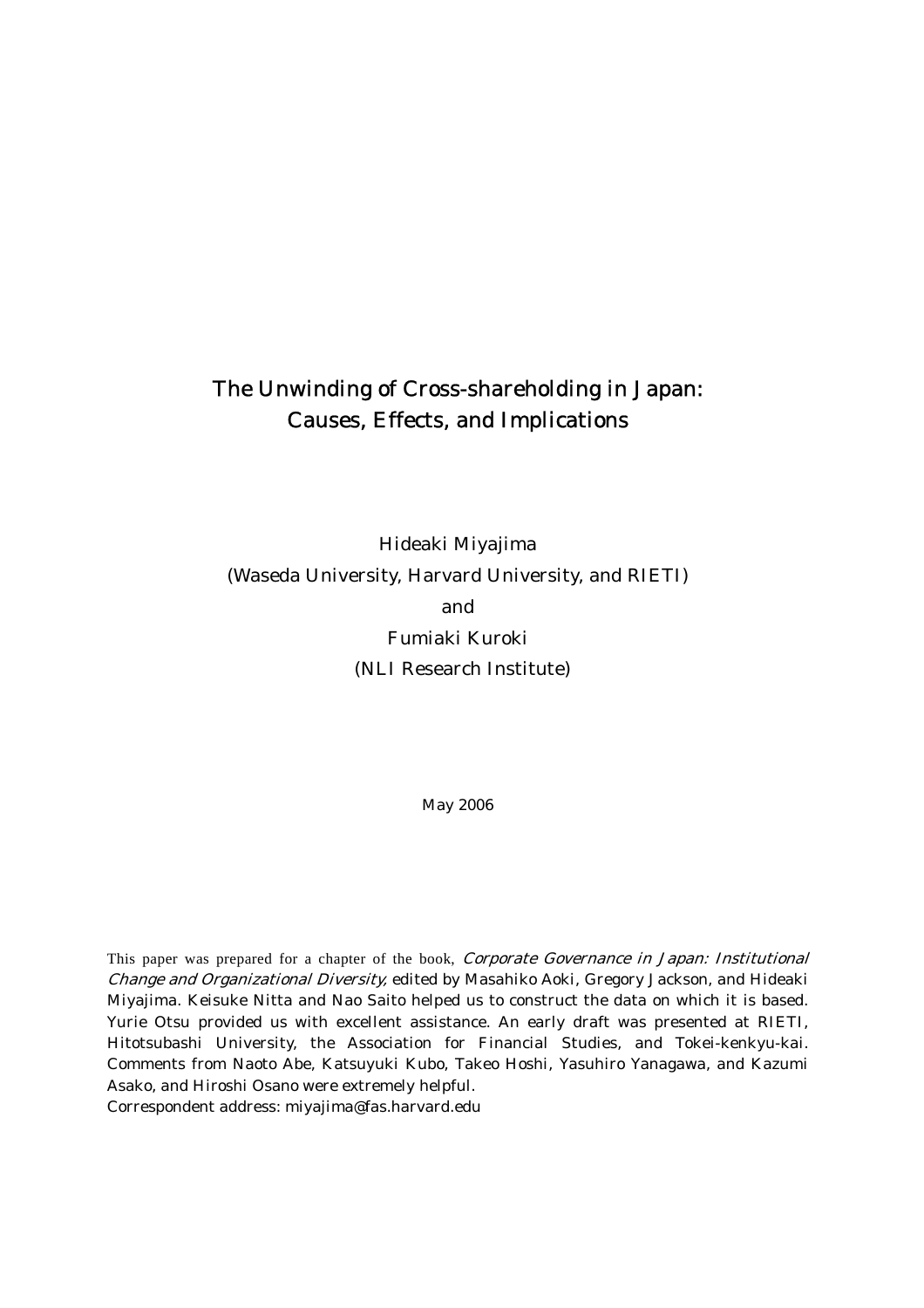# **Abstract**

Considering that the ownership structure of Japanese corporations has changed dramatically in the 1990s, this paper address a series of questions related to these changes: Why is cross-shareholding, which has been in place for almost three decades, now beginning to unwind (and what are the mechanisms of the unwinding)? What explains the increasing diversity in the patterns of cross-shareholding among Japanese firms? Lastly, what are the implications of the changing ownership structure on firm performance? Using detailed and comprehensive data on ownership structure including individual cross-shareholding relationships and other variables (Tobin's q) developed by Nissai Life Insurance Research Institute and Waseda University, we highlight the determinants of the choice between holding or selling shares for both banks and firms. We show that profitable firms with easy access to capital markets and high foreign ownership prior to the banking crisis have tended to unwind cross-shareholdings, while low-profit firms with difficulty accessing capital markets and low foreign ownership in the early 1990s have tended to keep their cross-shareholding relationships with banks. We also show that high intuitional shareholding and, somewhat surprisingly, block shareholding by corporations have positive effects on firm performance, while bank ownership has had a consistently negative effect on firm performance since the mid-1980s. We use these findings to address some policy implications and to provide some perspectives on the future of the ownership structure of Japanese firms.

#### JEL classification; G21; G32; K22; L25

Key words: Ownership structure; cross shareholding, main bank relationship, firm performance; Banks' Shareholding Restriction Law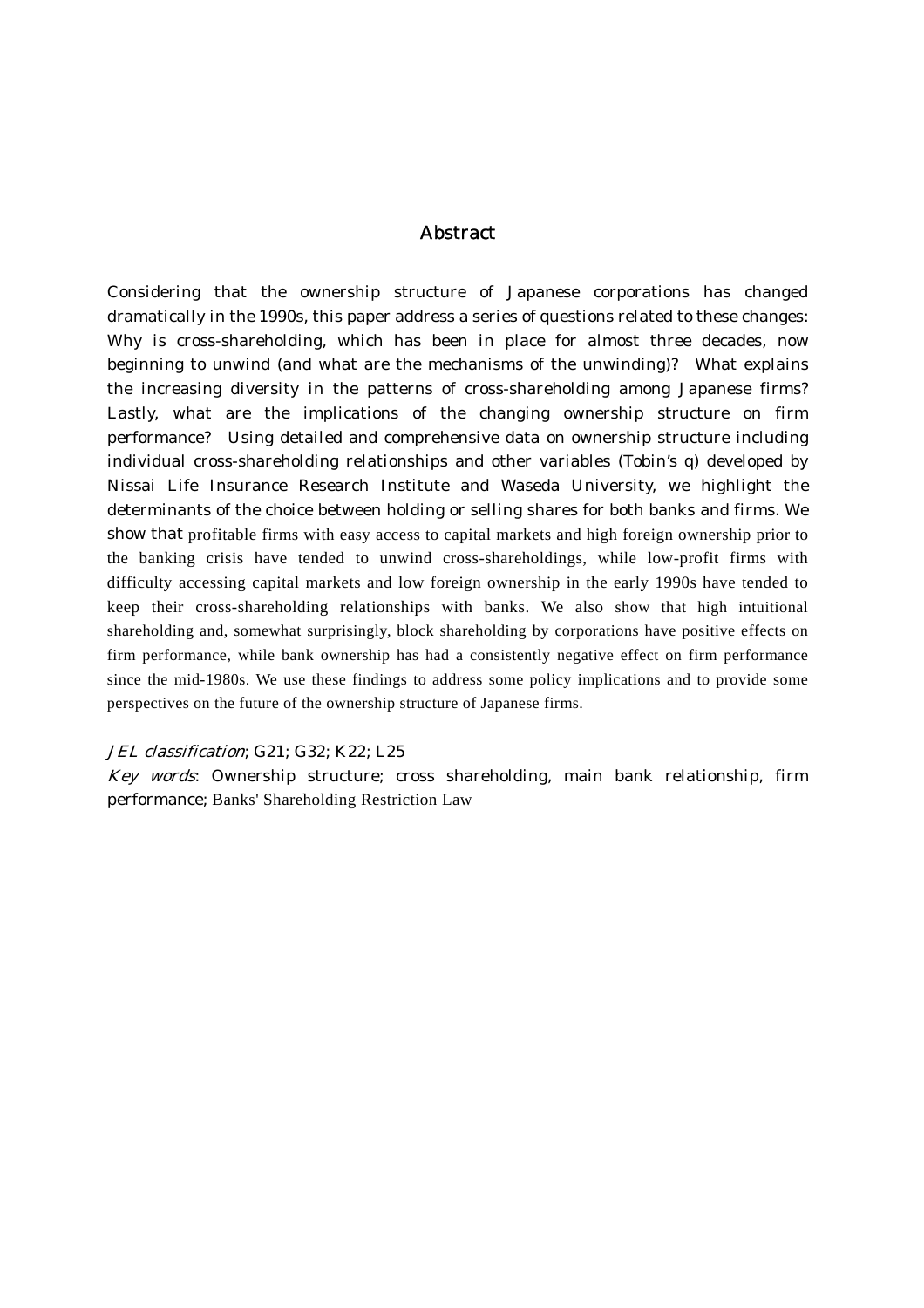#### **1. Introduction**

The ownership structure of Japanese firms used to have the following characteristics: shares were highly dispersed, managers and foreigners owned only limited stakes in companies, and substantial blocks of shares were held by corporations and financial institutions. Cross-shareholding, or intercorporate shareholding between banks and corporations, and among corporations, was extensive, and played an in important role in distinguishing, at least until the early 1990s, Japan's ownership structure from that of other countries. Evolving from the postwar economic reforms, Japan's unique ownership structure had become well established by the late 1960s, mainly because top managers considered it to be effective in warding off hostile takeover threats. The remarkable stability of this ownership structure may explain why it lasted for almost three decades.

Cross-shareholding has also played a key role in supporting Japanese management and growth-oriented firm behavior in the postwar period (e.g. Abegglen and Stalk 1985, Porter 1992, 1994). It encouraged the patterns of stable shareholding that have allowed managers to choose growth rates that deviated from the stock price maximization path (Odagiri 1992) and to adopt steady dividend policies that were insensitive to profit (with important implications for governance). Furthermore, the joint ownership of debt and equity by banks purportedly enhanced corporate performance by improving their monitoring of client firms and helping to mitigate asset substitution problems. The high level of ownership by non-financial institutions has also had a significant influence on the monitoring of Japanese companies (Sheard 1994, Yafeh and Yosha 2003).

The ownership structure that took root during the postwar period has undergone dramatic changes over the past decade, however. Foreign investors began to increase their stakes in Japanese companies in the early 1990s, especially in larger firms. And more recently, the ratio of shares held by stable shareholders (*antei kabunushi*) began to plummet from previous heights. **Table 1** shows the stable shareholder ratio for the period from 1987 to 2002 (estimated by NLI (Nippon Life Insurance) Research Institute; henceforth, NLIR). The stable shareholder ratio is defined as the ratio of shares held by commercial banks, insurance companies, and non-financial firms (business partners and the parent company) to total shares issued by listed firms, calculated on a value basis (market valuation on the reference date). Until the 1990s, stable shareholders were assumed to be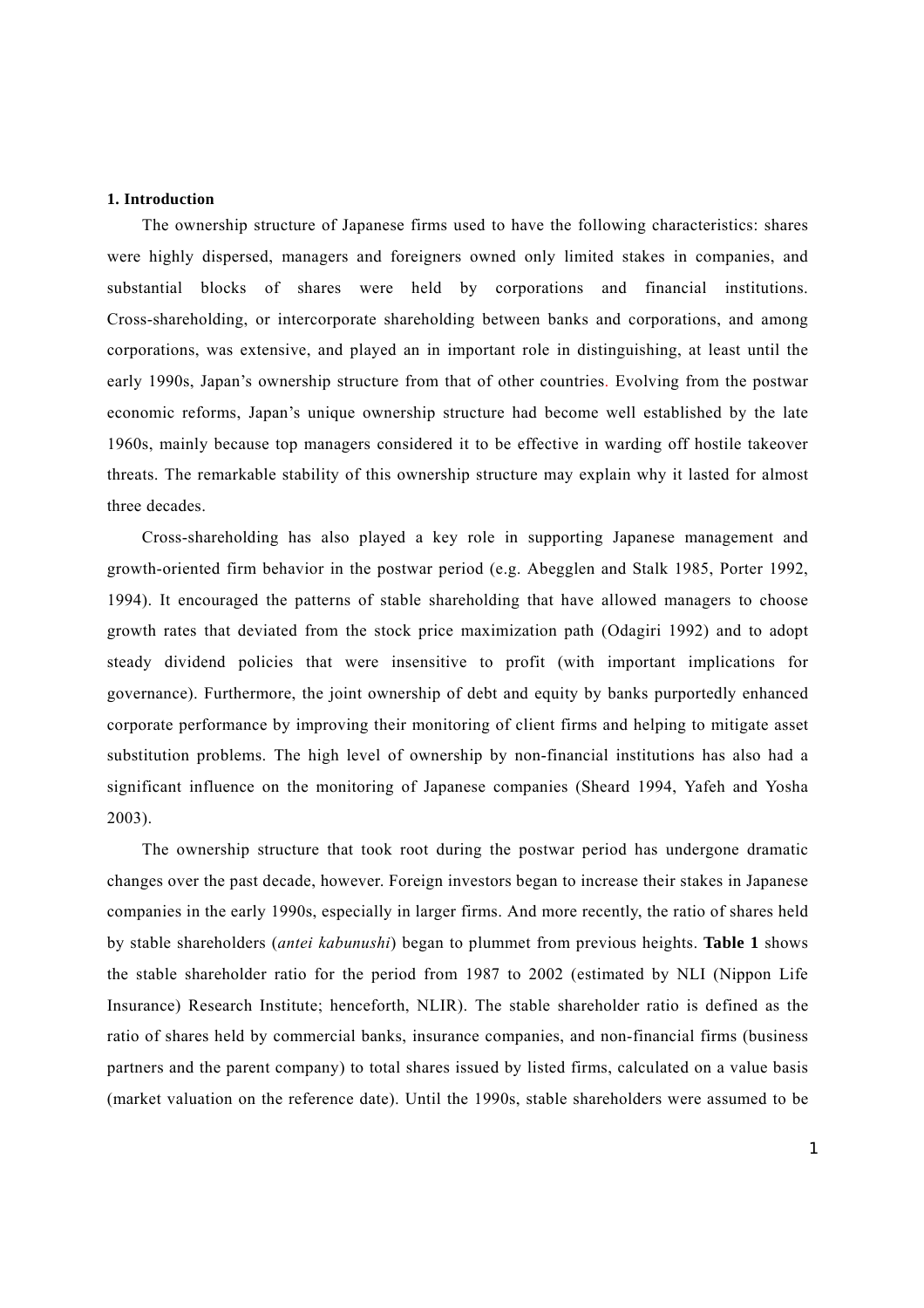friendly insiders. The stable shareholder ratio has been declining since the mid-1990s, and the rate of decline has accelerated since 1999. The ratio was 45% in the early 1990s but plunged to only 27.1% in 2002. The last three columns of **Table 1** show the shares owned by the three categories of investors categorized as stable shareholders -- banks, insurance companies, and non-financial firms. While cross-shareholding between corporations decreased only slightly, ownership of corporate shares by financial institutions, and banks in particular, dropped significantly.

It is important to note that the changes to the ownership structure of Japanese firms that occurred in the 1990s were accompanied by growing diversity of ownership. According to **Table 2,** the degree of dispersion of ownership rose as foreigners and individuals boosted their stake in Japanese corporations. Although the average ratio of shares held by financial institutions decreased 5% points during this decade, the standard deviation of this ratio increased. As the ownership structure of Japanese companies has become increasingly differentiated and diversified, stable shareholdings have unwound.

# **Table 1/2 about here**  $==$

The dramatic changes mentioned above naturally give rise to a series of questions: Why is foreign shareholding in Japanese firms on an increasing trend? Why did cross-shareholding, which had been fairly constant for more than thirty years, begin to dissolve in the mid-1990s? If cross-shareholding had been a response to a rising takeover threat, then why did this practice begin to decline just as the takeover threat grew much more serious than it had been in the 1980s? Given the increasing variance in the cross-shareholding ratio among firms, what attributes of firms determine the extent of their cross-shareholding? And lastly, what are the welfare implications of the changing ownership structure for firm performance? The task of this chapter is to answer these questions, using detailed and comprehensive data on ownership structure and individual cross-shareholding relationships developed by NLIR and Waseda University.

To determine why foreigners are increasing their stakes in Japanese firms, we conduct a brief test of the home bias hypothesis, which predicts that such investors tend to purchase large and well-established stocks (Kang and Stultz 1997, Murase 2001). Using simple estimation, we present evidence that foreigners increased investments not only in large firms with high bond dependency, but also in growing firms with low default risk.

Next, to shed light on the primary concern of this chapter -- the causes of the unwinding of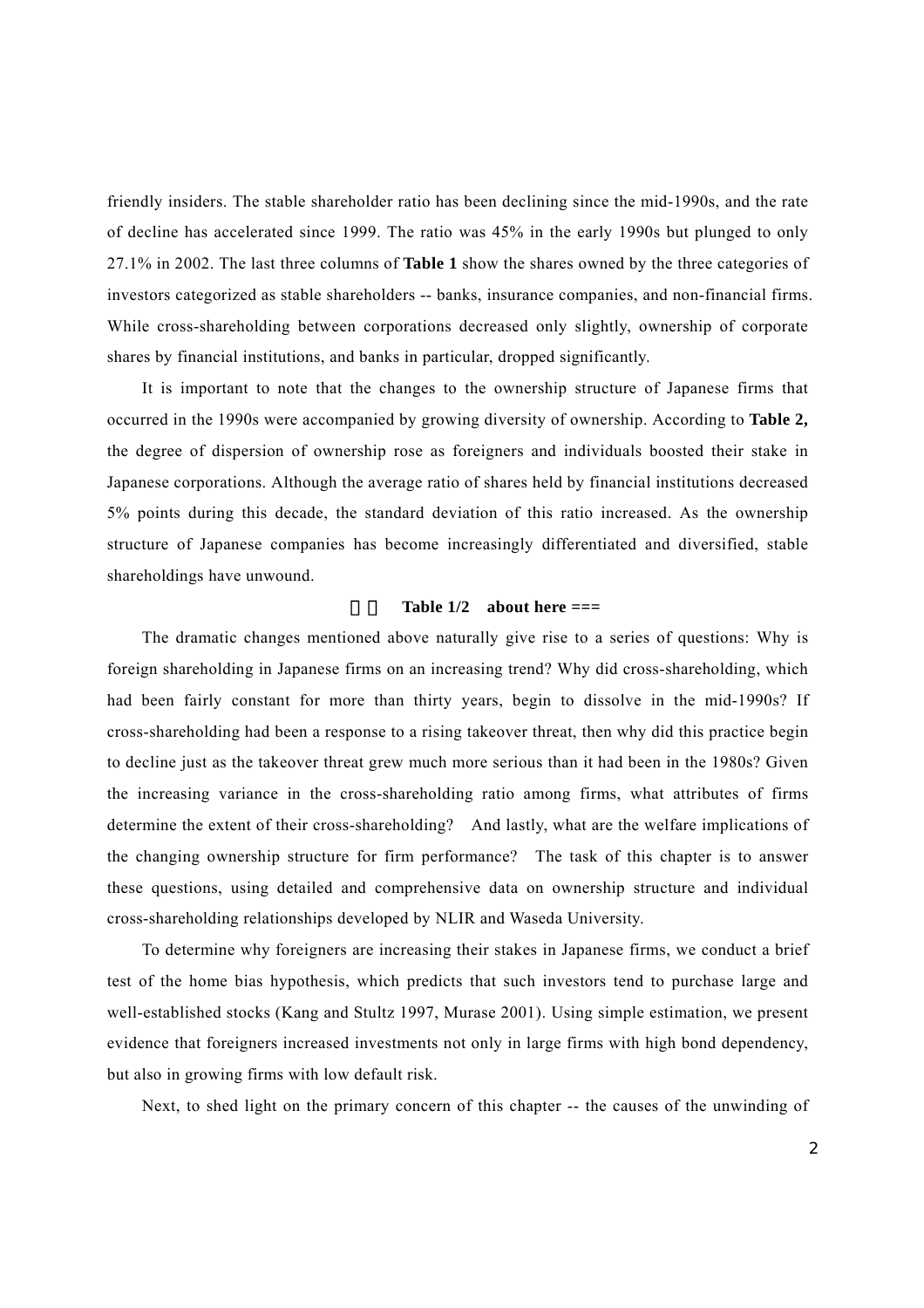cross-shareholding, we approach the choice to sell from two sides, looking at the choice made by corporations to sell their bank shares, and by banks to sell their corporation shares. For the former, we estimate a Logit model in which a corporation's decision to sell off bank shares is regressed on its need to sell, the financial health of the bank, pressure from capital markets on the corporation, the takeover threat, and the corporation's relationship to the bank. From this estimation, we found that profitable firms with easy access to capital markets and high levels of foreign ownership prior to the banking crisis tended to wind down cross-shareholding, while low-profitability firms with difficulty accessing capital markets and low levels of foreign ownership in the early 1990s tended to maintain cross-shareholding arrangements with their banks.

Our second Logit model regresses the bank's choice to sell corporate shares on the bank's portfolio factors, the bank's need to sell, market pressure on the bank, growth potential, the risk level of the corporate investment, and the strength of the bank's relationships with those corporations. Consequently, we found that a bank's decision to sell off a stock is determined not only by portfolio factors, but also by its long-term relationships with firms. After the banking crisis, and particularly after 1999, banks reduced shareholding mainly by selling shares with higher liquidity and higher expected rates of return (i.e. shares which were easy to sell), while holding onto shares of firms with which they had long-term relationships. This was especially true when a main-bank relationship existed. Thus, the investment behavior of banks was shaped by a perverse incentive that not only undermined corporate governance but also led to the degrading of their own portfolios.

Lastly, we estimate a standard model to measure the effects of firms' cross-shareholding and other shareholding patterns on corporate performance. The conjectures that are tested in this estimation support the view that stresses the costs rather than the benefits of the Japanese ownership structure. Cross-shareholding may reduce the pressure from stock markets but also may encourage managerial entrenchment and diminish rather than enhance performance by allowing managers to stay put for long periods of time. Banks that played a dual role as debt-holders and shareholders have at times used their ownership stakes to encourage client firms to take on projects with low profitability instead of preventing asset substitution. Parent firms that controlled a high percentage of the shares in their (listed) subsidiaries were prone to transfer funds from minority shareholders to controlling shareholders (parents firms) instead of encouraging better performance.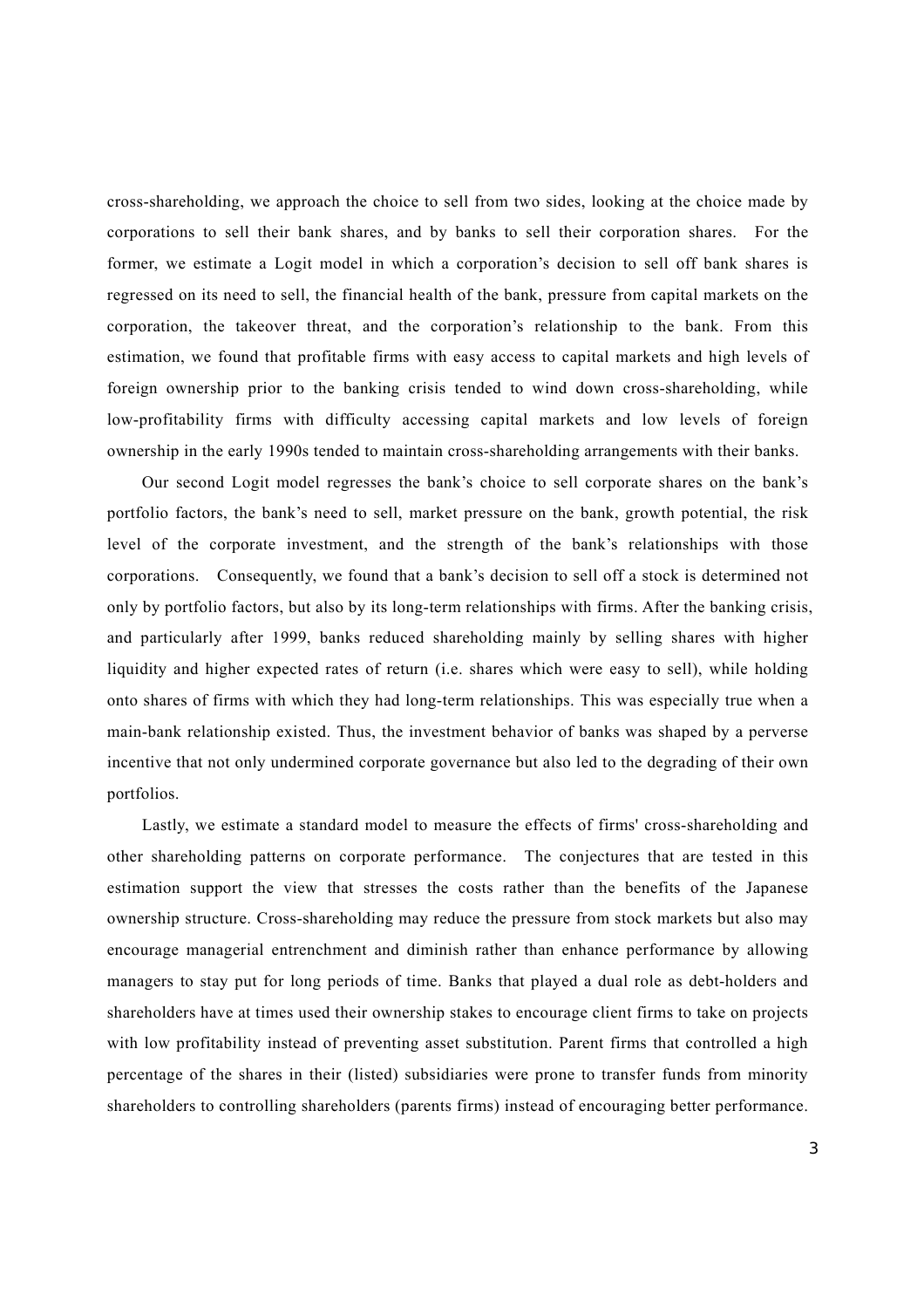Institutional investors, on the other hand, played a significant positive role in monitoring firms instead of inducing managerial myopia.

Indeed, this study provides evidence that high levels of institutional shareholding (either foreign or domestic) and, somewhat surprisingly, block shareholding by corporations have a positive effect on firm performance. In contrast, bank ownership has had a consistently negative effect on firm performance since the mid-1980s. These results imply the following: 1) institutional shareholders are now playing a significant monitoring role in Japanese firms by taking over some of the tasks previously performed by the (main) banks; 2) the unwinding of cross-shareholding between banks and corporations clearly produces efficiency gains; and 3) although the reasons offered up in the past to justify bank ownership of both equity and loans no longer seem to hold, the economic rationale for high levels of block holding by corporations and cross-shareholding among firms remains valid.

The remainder of this chapter is organized as follows. In the next section, we briefly summarize the evolution of the ownership structure of Japanese listed firms since the postwar reforms. In the third section, we address the causes of this evolutionary change, and examine the determinants of the choice between holding and selling shares by both banks and non-financial institutions. The fourth section highlights the effect of changing ownership structure on performance. The fifth section provides a conclusion and some perspectives on future trends.

#### **2. Approaching the Stable Shareholder Problem**

# *The puzzle*

Stable shareholders have usually been considered insiders friendly to share issuers. Or to put it differently, they are shareholders who make implicit contracts with issuers, promising not to sell their shares to unfriendly third parties such as green-mailers or parties who may attempt hostile takeovers, unless the issuers face a severe financial crisis that triggers suspension of dividend payments (Sheard 1994, Okabe 2002).

Defining stable shareholders as corporations and financial institutions that own shares for the long term, we found that the percentage of shares held by them clearly increased in two steps (**Figure 1**): the first increase occurred from 1950 to 1955, and the second from 1965 to 1974. The post-World War II reforms included compulsory redistribution of corporate ownership centering on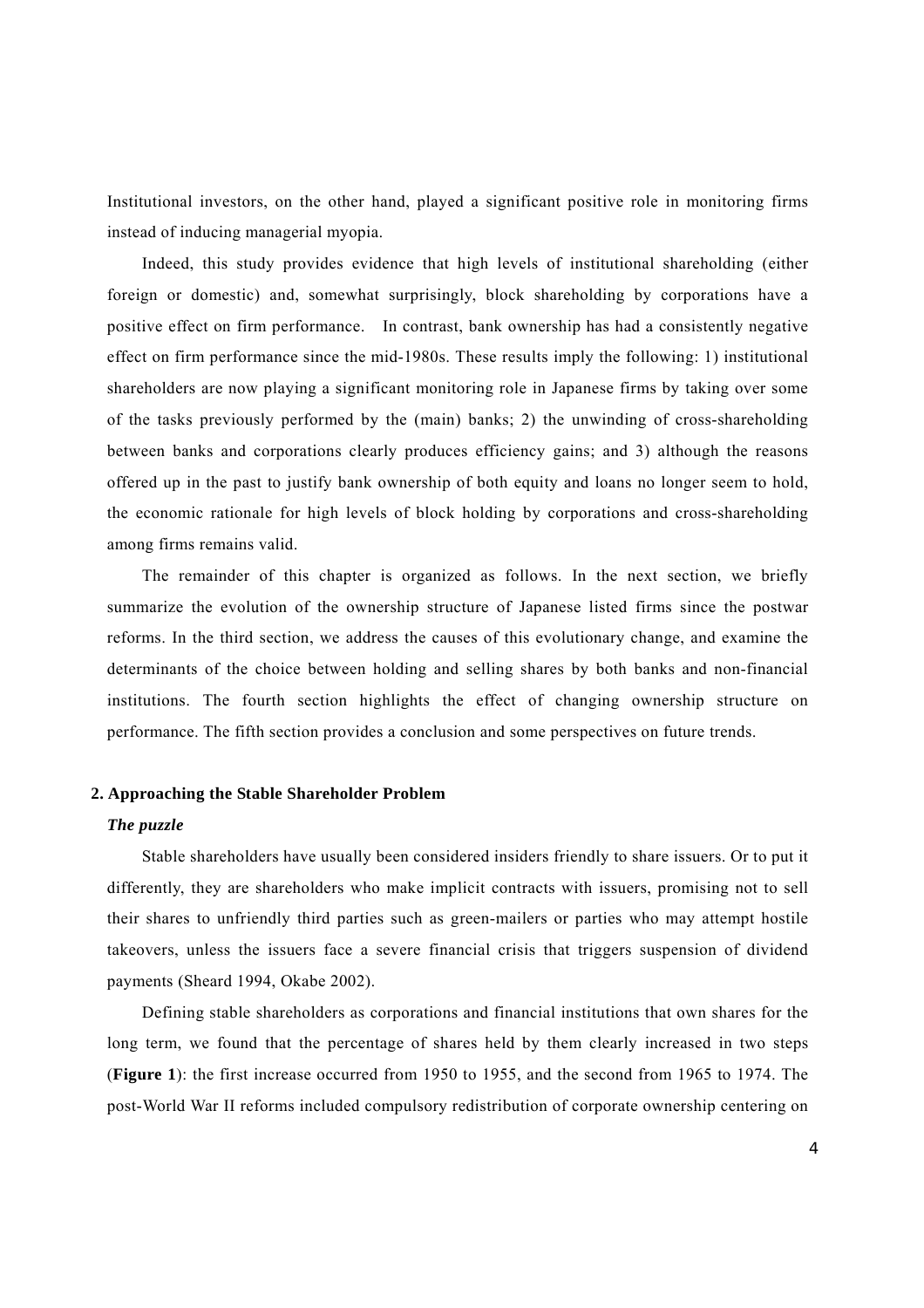the dissolution of the *zaibatsu*. Consequently, block shareholders (*zaibatsu* family and holding companies) were eliminated, and individual shareholding increased. The Occupation era reforms produced the dispersed ownership structure with the low level of managerial ownership that has characterized postwar Japanese firms. The new managers who emerged to run Japanese corporations were free from effective control by large shareholders but were exposed to the myopic pressures of the stock market. Their response was to seek to stabilize the stock issued by their firms through existing networks. The adage that "shareholders don't choose managers, managers choose friendly shareholders" aptly sums up what happened. Indeed, the fundamental principles of joint stock corporations appear to have been violated. In particular, ex-*zaibatsu* firms whose stock had been dispersed pressed same-line firms to purchase their stocks. The government also promoted corporate shareholding and encouraged life insurance companies to acquire stock. The movement toward stable shareholding accelerated in the wake of revisions to the Antitrust Law that deregulated shareholding (Miyajima 1995). Consequently, due to sharp increases in shareholding by financial institutions and corporations (friendly insiders), the ratio of stable shareholders increased from 23.6% in 1950 to 36.8% in 1955.

After a period characterized by a relatively stable ownership structure (1956-64), ownership of shares by financial institutions and corporations increased sharply once again, with the stable shareholder ratio climbing from 47.4% in 1965 to 62.2% in 1974. During the period of capital liberalization that followed the stock price decline of 1962, corporate managers feared hostile takeovers by foreign competitors. Consequently, friendly corporations and large banks boosted their ownership stakes in firms, boosting the stable shareholder ratio. In addition, the cooperative stockholding institutions that were originally established to maintain stock prices also promoted shareholder stabilization because they sold their holdings to the affiliates or main banks of the issuers after stock prices recovered. Miyajima, Haramura, and Enami (2003) showed that the changing ratio of shares held by banks or main banks from 1964-69 was positively sensitive not only to existing relationships (measured by the level of (main) bank dependence at the beginning of the estimation), but also to corporate performance (rate of return on assets, or ROA) and growth opportunities (Tobin's q). As delegated monitors, main banks carefully reviewed the credit risks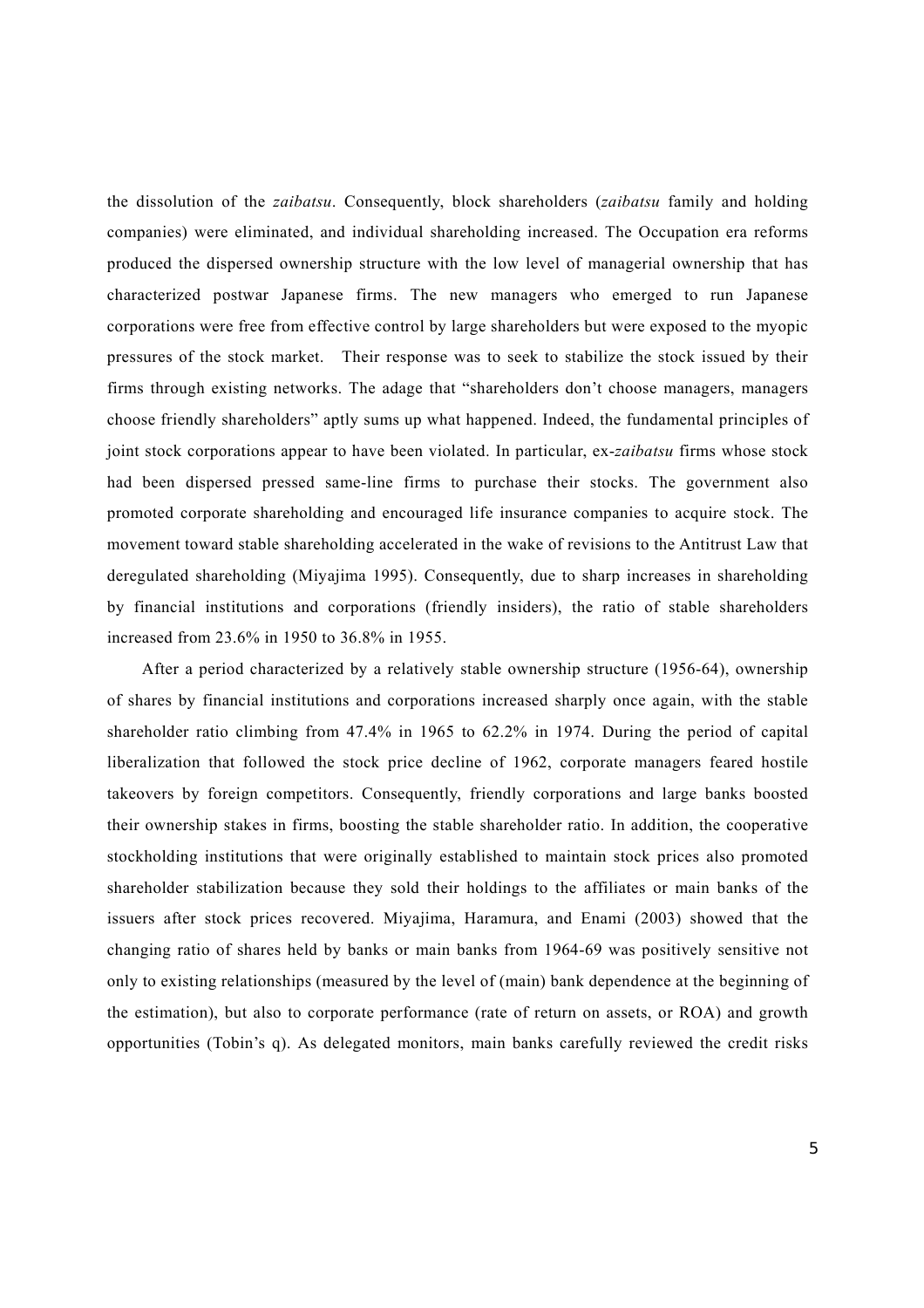and growth opportunities of corporations that offered shares<sup>1</sup>.

On the other hand, non-financial corporations that held onto bank shares were rational actors because the market return on bank shares was stable and usually outperformed the Tokyo Stock Exchange Stock Price Index  $(TOPIX)^2$ . To further encourage stable shareholding, the regulatory framework under the Commercial Code was revised to allow top managers (corporate insiders) to issue new shares by allotting them to friendly third parties without approval from the general shareholders' meeting. To use the terminology of the law and finance literature (La Porta et al. 1998), we could say that protections for minority shareholders were weakened during this phase.

From the early 1970s to the early 1990s, the ownership structure of Japanese firms was remarkably stable, as many observers have emphasized<sup>3</sup>. Even after the mid-1980s when the Antitrust Law was revised to lower the ceiling on shareholding by a financial institution to 5% from 10%, financial institutions increased their total share in Japanese corporations. The stylized portrait of the ownership structure of Japanese firms familiar to most of us is based on this period of stable shareholding. In the 1990s, however, the stable ownership structure was undergoing quiet but important changes. We can observe from **Figure 1** that these changes were of significant degree when placed in the context of the postwar evolution of Japanese corporate ownership, and in fact comparable in scale to the transformation of the late 1960s.

To get a grasp of these changes, we will focus on the following questions: Why did shareholding by foreigners begin to increase and stable shareholding decrease in the 1990s? Why did the cross-shareholdings that had been extremely stable begin to unwind from 1995? If the primary motivation for shareholder stabilization was to mitigate the threat of takeover, why did stable shareholding begin to decline just as the takeover threat began to increase following the plunge in stock prices and the rise in foreign ownership of shares? In the following section, we solve this puzzle by taking a close look at the factors that characterized the ownership structure in

 $\overline{a}$ 

<sup>&</sup>lt;sup>1</sup> Miyajima et al. (2003) also reported that (main) bank ownership of manufacturing firms was negatively sensitive to credit risk as measured by the interest coverage ratio. But it should be noted that the positive relationship to ROA and Q is only observed for 1964-69, and not significant in the period from 1969-74. This positive correlation between bank ownership of shares and performance is consistent with Prowse (1990) and Flath (1993), which stress the role of the main bank as delegated monitor, and provide supportive results for the 1980s.

 $2^2$  See Miyajima et al. (2003) for details.

<sup>&</sup>lt;sup>3</sup> See Prowse (1990), Frath (1993), Sheard (1994), Weinstein and Yafeh (1998), and Yafeh and Yosha  $(2003)$ .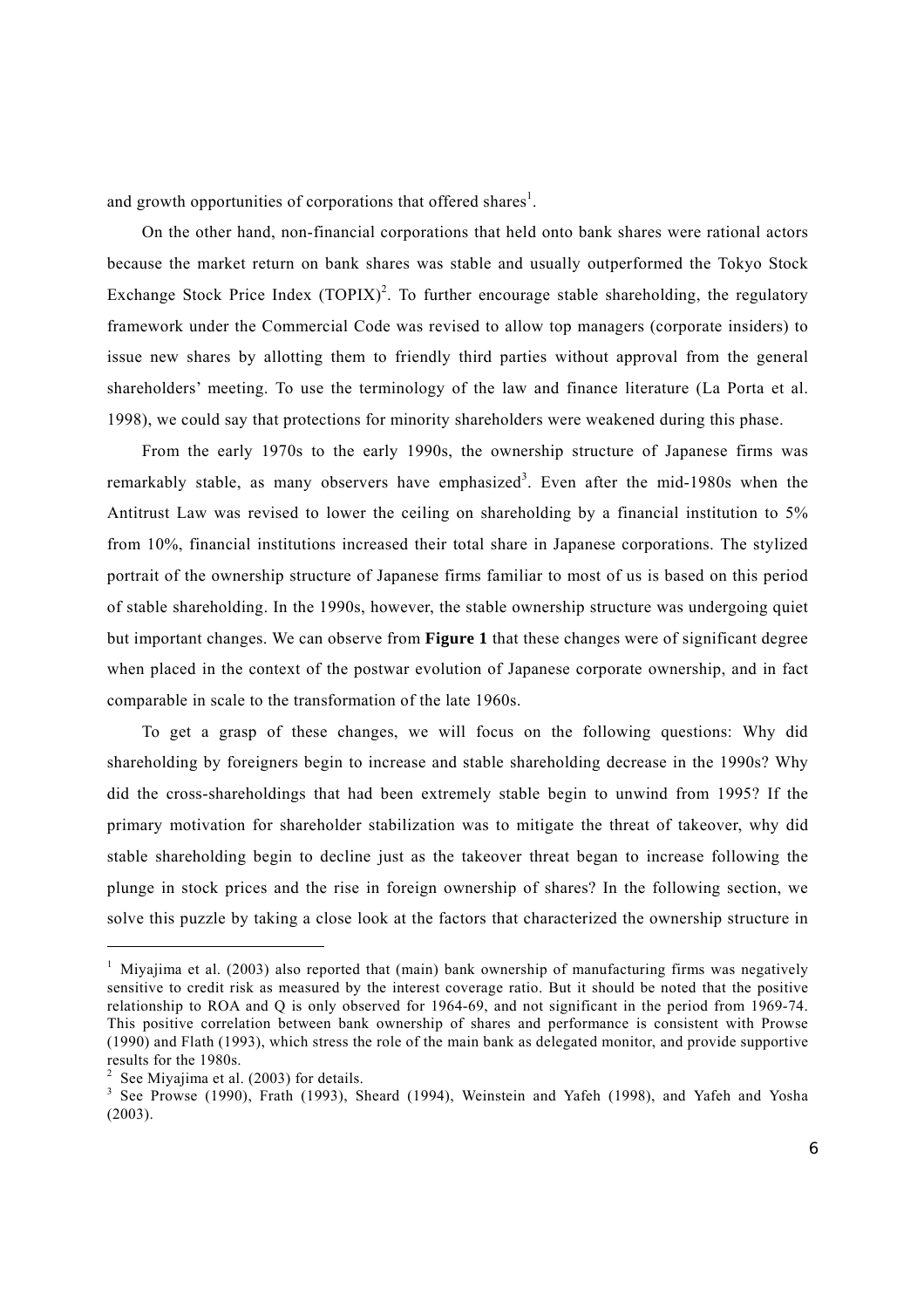the 1990s.

l

## *Increase in foreign shareholding*

**Table 3** summarizes the value and volume of net selling and buying of shares by category of shareholder. We find that the rise in the fraction of shares owned by foreign investors preceded changes in the Japanese ownership structure. Foreign investors have increased their presence in the Japanese market since 1991, becoming important net buyers, while securities investment trusts turned into net sellers due to the drop in stock prices. One reason for the rise in purchases by foreign investors was the growth in pension funds in the U.S. (see Chapter 2). Ironically, falling stock prices have supported this trend since 1990. As stock prices soared during the asset bubble period, foreign institutional investors representing internationally diversified investment funds considered Japanese stocks to be overpriced. After stock prices fell, however, foreign investors could buy larger volumes of shares with a given pool of money, and began to incorporate Japanese stocks into their portfolios.

# Table 3 about here

The investment behavior of foreign investors is believed to be affected by a so-called home bias, i.e. the preference for large and well-established stocks (Kang and Stultz 1997, Murase 2001). To confirm this hypothesis, we tested the following simple model:

# $FOR_t$   $F(FOR_{t-1}$   $AVQ_t$   $SIZE_{t-1}$   $BON_{t-1}$   $DAR_{t-1}$   $DIST_t$   $IND)$

where *FOR* is the percentage share held by foreign institutional investors<sup>4</sup>,  $AVQ$  is the period average of Tobin's *q*, *SIZE* is the logarithm of total assets, and *BON* is the degree of dependence on bonds (i.e. the ratio of bonds to the sum of borrowing and bonds). In addition, we included leverage, *DAR,.* a dummy variable for financial distress, *DIST*, which is 1 if net profit is negative at least one time in the estimated period, and otherwise 0, and an industry dummy, *IND.* The results are presented in **Table 4**.

Even with this simple estimation, we can observe that firm size, growth opportunity (Tobin's

<sup>4</sup> *FOR* excludes the share held by foreign companies such as Ford-Mazda, Renault-Nissan, and GM-Fuji Heavy Ind.Co.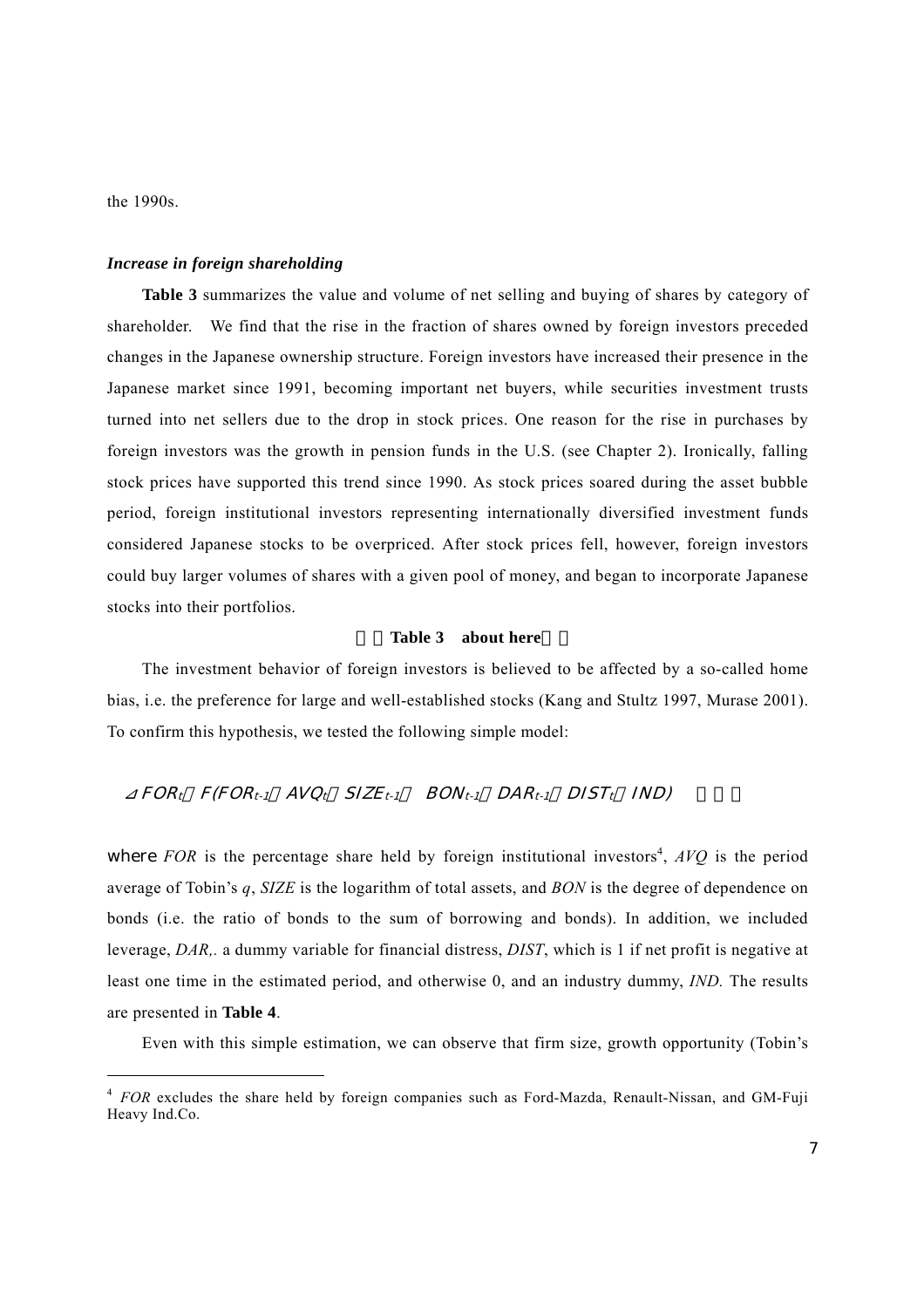*q*), and degree of dependence on bonds have significant positive effects on foreign ownership while leverage and financial distress have negative effects. Foreign investors increased investment in both large firms and growing firms with low default risk and high bond dependency. Moreover, comparing the two half-periods (1989-94, and 1994-99), we can see that *SIZE* and *BON* had a larger effect in the former half-period. This implies that investors targeted large and established firms. On the other hand, after 1995, the estimated effect of *AVQ* and *DIST* improved, implying that investors increasingly took corporate performance into account in the late 1990s.

# Table 4 about here

## *The sale of financial institution shares by corporations*

The increase in foreign investors forced incumbent managers to act in the interests of general shareholders and thus to reconsider cross-shareholding arrangements. At the same time, the need to keep firms in sound financial health in order to earn high credit ratings played an important part in encouraging managers to review their securities portfolios. Moreover, with the drop in stock prices after 1995, the rate of decline of bank share prices started to exceed TOPIX's decline, reflecting the failures of several local banks and *jusen* housing loan companies, and the price correction triggered by the Daiwa Bank incident in the fall of 1995 (Ito and Harada 2000). The timing of this change in bank shares prices, which had previously been synchronized with TOPIX, corresponded to the appearance of a Japan premium in the inter-bank market (Peek and Rosengren 2001).

#### Figure 2 about here

**Figure 2** not only shows that the gap between the performance of bank shares and TOPIX widened since 1995 but also that the bank share price trend began to deviate from that which prevailed during the formative period of stable shareholding (1965-74), when bank shares had a higher return on investment than TOPIX (Miyajima et al. 2003). We can infer that because of both the decline in market returns of bank shares and the increased risk associated with holding onto them, firms for the first time in the postwar period had to confront the problem of whether or not to sell bank shares. According to **Figure 3**, however, which summarizes the ratio of bank shares sold during the fiscal year to shares held by corporations at the beginning of the period (henceforth, the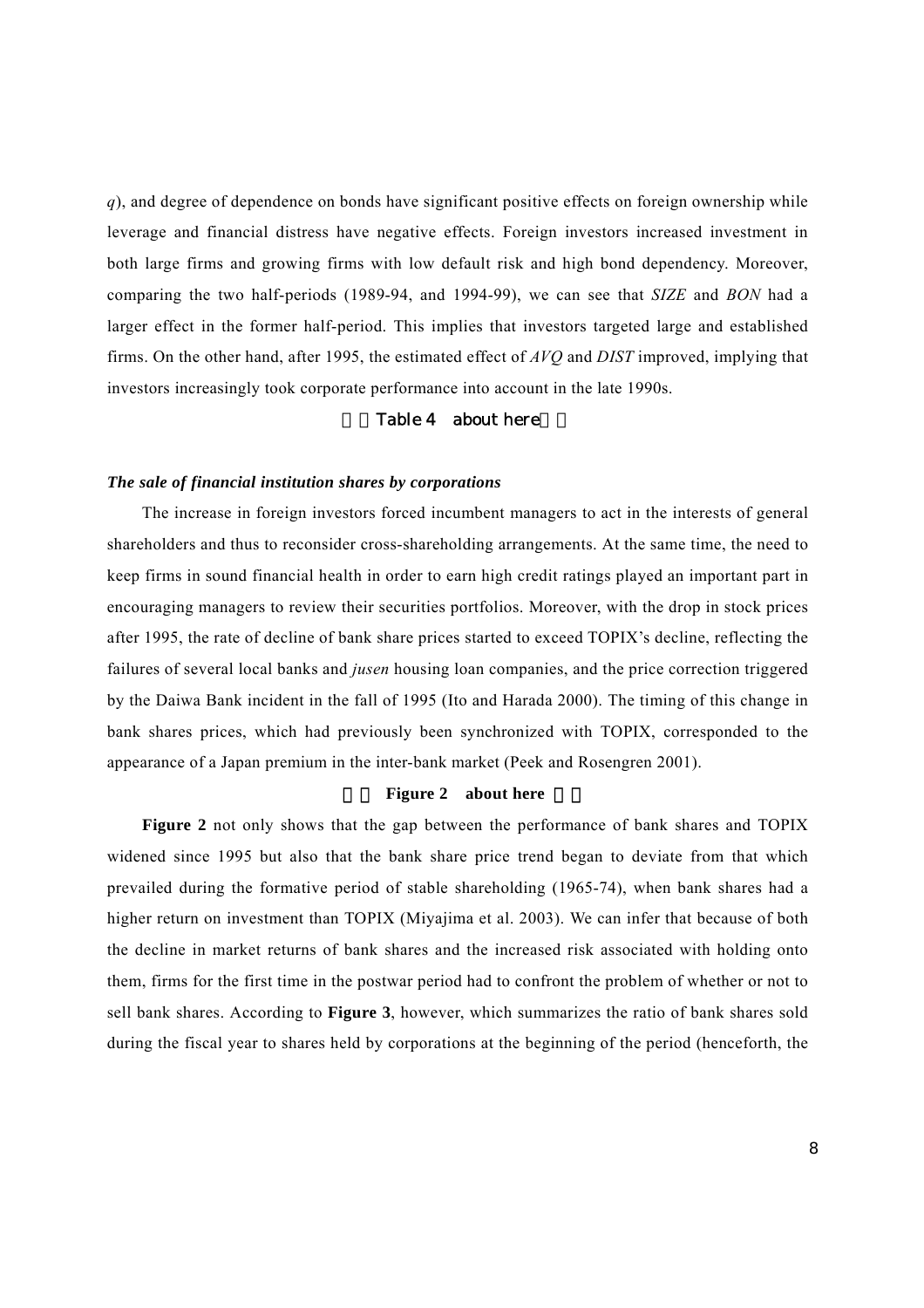corporate rate of selling; see **Figure 3**, note 2)<sup>5</sup>, the corporate rate of selling in 1995 and 1996 did not grow significantly when compared with previous periods. Indeed, only a limited number of firms sold their bank shares.

However, the importance of the corporate choice to sell off bank shares or not increased significantly from the end of 1997 to the beginning of 1999. This period saw the bankruptcies of Hokkaido Takushoku Bank (November 1997), Yamaichi Securities Co. (November 1997), Long-Term Credit Bank of Japan (October 1998), and Nippon Credit Bank (March 1999). As the gap between bank share returns and TOPIX widened, the Japan premium rose and the credit ratings of the major commercial banks dropped. By February 1999, the index for bank shares was 53.8 (compared to 100 in March 1995), which was far below the 85.6 for TOPIX. It became apparent that bank shares not only offered low rates of return but also carried high levels of risk. Furthermore, the introduction of consolidated accounting (implemented in 1999) and current value accounting put even more pressure on corporations to sell their bank shares. Consequently, the rate of corporate selling of bank shares has been increasing since 1997 and exceeded 20% in 1999.

#### **Figure 3** about here

#### *Banking crisis and its impact*

l

As corporations sold their financial institution shares, banks and other financial institutions began to unload their corporate shares. Insurance companies led the way, turning into major net sellers, especially after the banking crisis worsened in 1997 (**Table 3**). It is said that domestic institutional investors, including life insurance companies, changed their behavior in response to the increased emphasis that was placed on fiduciary duty in the late 1990s.

Moreover, banks, which had been net buyers from 1991-96, turned into large net sellers. The rate of selling rose to over 10% by 1997 (**Figure 3**). Factors influencing this trend included both the need to dispose of non-performing loans and to satisfy BIS rules as well as the introduction of current value accounting. Also important was that bankers had begun to recognize that their

 $5$  We consider a reduction in the number of shares during the period to be a sell-off. We arrived at a figure for sell-offs by comparing the number of shares held by corporations (after adjusting for capital transfers) at the beginning and end of the firm year. The ratio of selling is computed by dividing the number of sell-offs by the total number of recognized cross-shareholding relationships.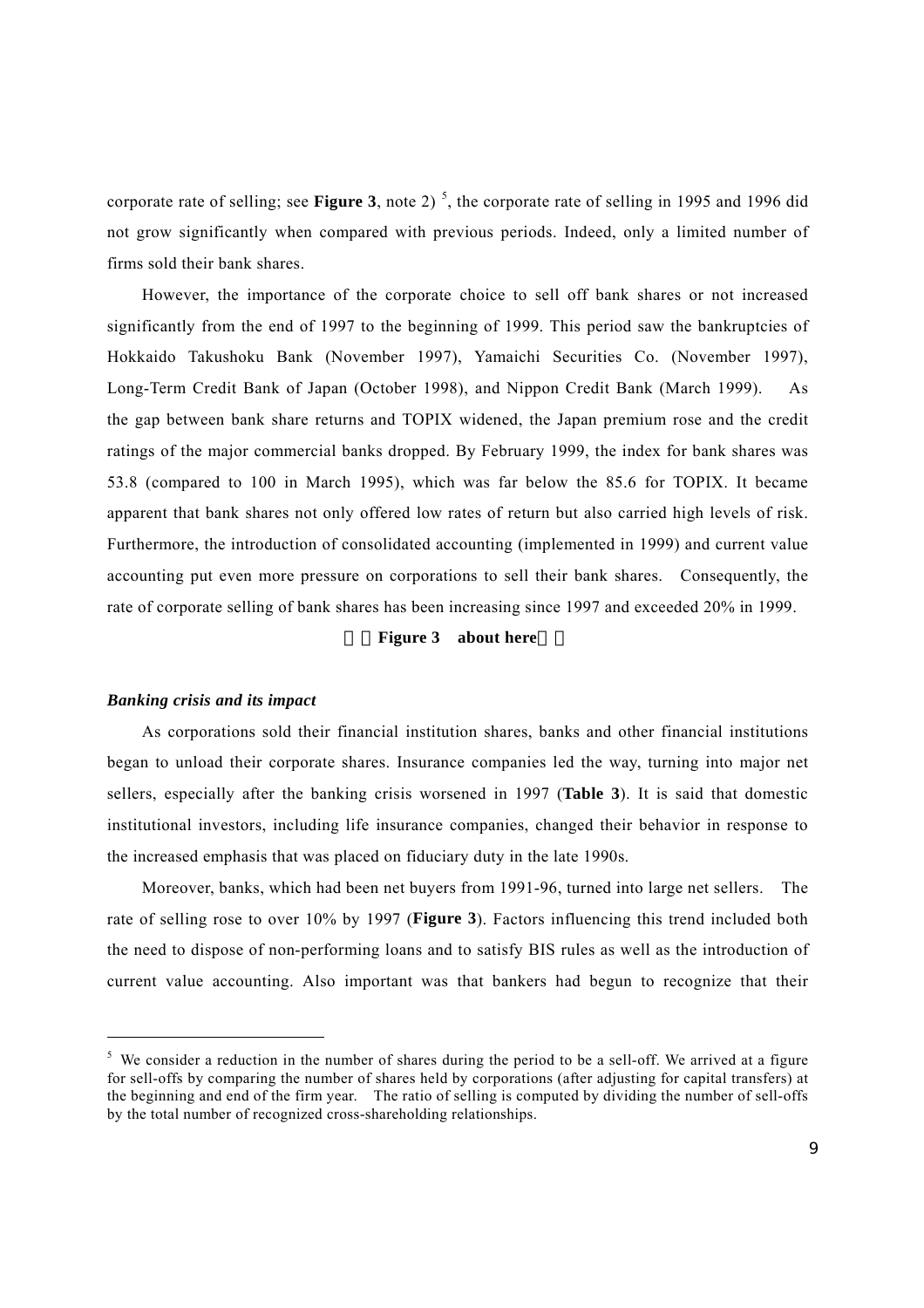holdings of corporate shares had become lightning rods for criticism. Under BIS rules that required banks to calculate Tier 1 capital by including unrealized capital gains and losses from shareholdings, shares held by banks (estimated to be almost twice Tier 1 capital in 1999) were expected to have a tremendous impact on their lending behavior as stock prices declined, triggering a credit crunch. The banking crisis in late 1997 marked an important turning point for Japan's corporate ownership structure, as public and policy attitudes toward cross-shareholding clearly changed from supportive, or at least neutral, to critical and unsupportive.

# *Banks' Shareholding Restriction Law*

Although a second injection of public funds in March 1999 was supposed to help banks put their non-performing loan problem behind them, the loans still posed serious challenges into 2001. The government's response to the lingering problem was to enact policies to dissolve cross-shareholding. In April 2001, new regulations on banks' Tier 1 capital shareholdings were implemented as part of an emergency economic package. In addition, the Banks' Shareholding Restriction Law was enacted in September, with a targeted implementation date of September 2004. Major banks' shareholdings were 1.5 times Tier 1 capital in March 2001, so they were required to reduce their shareholdings by 10 trillion yen. Because a bridge bank would be needed to handle the sale of shares by major banks, the Banks' Shareholdings Purchase Corporation (BSPC) was established and started purchasing shares in February 2002. Also, revisions to the Commercial Code abolished restrictions on share buy-backs and treasury stock, allowing firms to hold onto their shares after acquiring them. While banks and corporations continued to sell off their mutually held shares at a brisk pace, the banks' selling rate increased rapidly. Although the corporate selling rate had been at least as high as that of the banks for most of this period, banks began selling off shares at a higher rate than corporations in 2000, with their selling rate reaching 40% in 2001.

# **3. Determinants of the Unwinding of Cross-shareholding 3-1. The Data**

 As described above, there was a general decline in cross-shareholding but the changes in the shareholding structure did affect firms uniformly. What are the firm characteristics that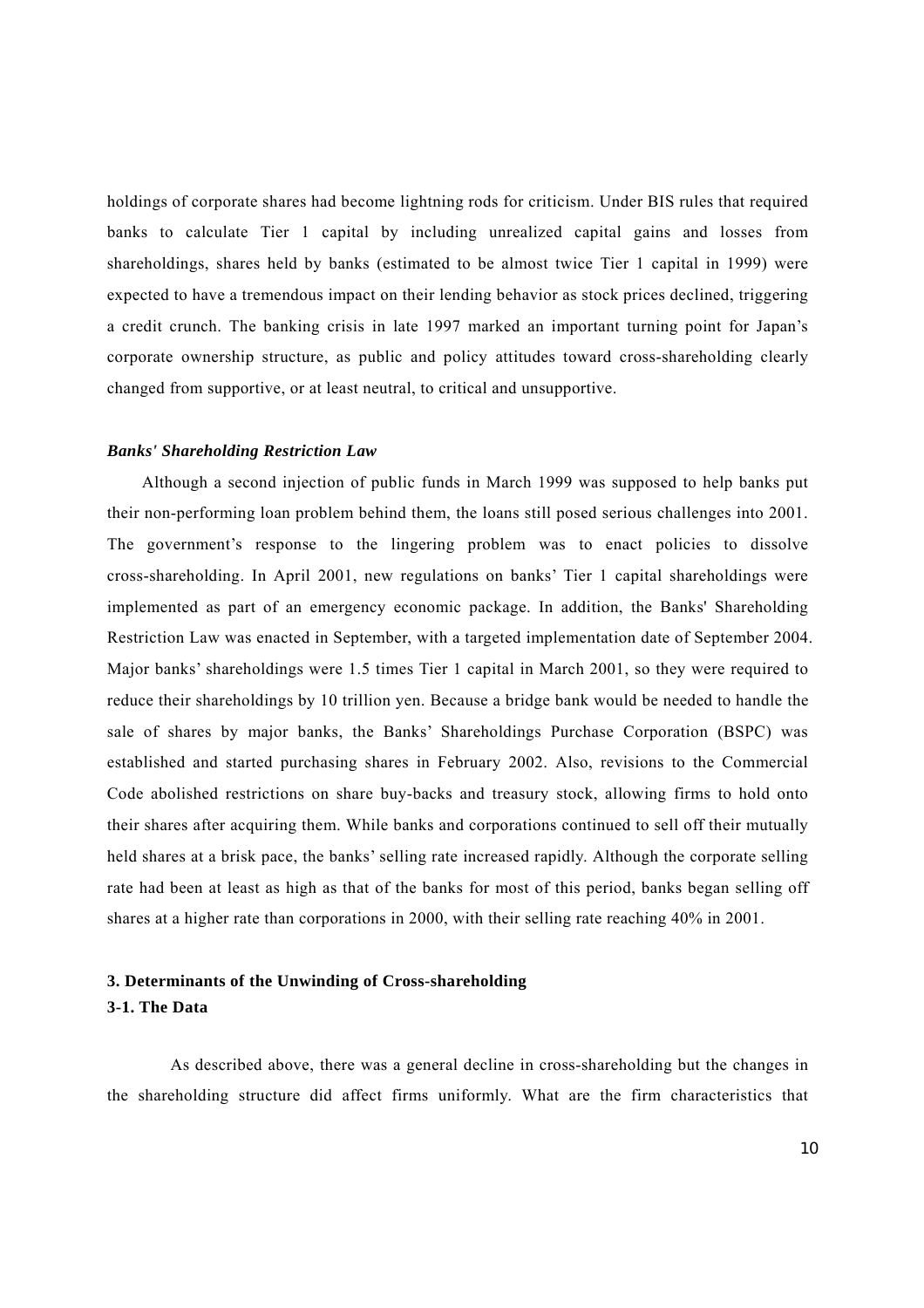encouraged a firm to either unwind cross-shareholding relationships, or to maintain them at current levels? Given that corporations were relatively more likely to maintain cross-shareholding relationships with other corporations in the 1990s than with banks, as is shown in **Table 1**, we focus our analysis below on cross-shareholding relationships between corporations and banks. Our data set is based on the *Survey of Cross-Shareholding* conducted by the NLIR since 1987. The data allows for rigorous analysis of individual cross-shareholding relationships between corporations and banks $^6$ .

This analysis is concerned with yearly changes in cross-shareholding from FY 1995 (March 1995) to FY 2001 (March 2002). Recall that the banking crisis of 1997 increased both banks' and corporations' tendencies to sell off mutually held shares and that the Banks' Shareholding Restriction Law that was under discussion from 1999 provided banks with further incentive to unwind cross-shareholdings. In the following analysis, in addition to making estimates for the entire period from FY1991-FY2001, we conduct separate analyses for three sub-periods: period I, FY 1995-96; period II, FY 1997-98; and period III, FY 1999 and after.

Our data set has two parts: non-financial corporations that are listed in the First Section of the Tokyo Stock Exchange<sup>7</sup>, and commercial banks. The latter includes major commercial banks and long-term credit banks that went public by the end of each year of observation. We exclude trust banks since it is not possible to separate shares that they hold as assets and shares held in trust for customers. We also exclude banks that have been de-listed from the stock exchange due to bankruptcy and nationalization, e.g. Hokkaido Takushoku Bank in 1997 and Long-Term Credit Bank of Japan in 1998, because it was not clear who owned the shares held by these institutions.

Because we focus on the choices made by corporations (to sell bank shares) and banks (to sell corporation shares), we limit our analysis to matters related to a corporation's holding of bank shares at the beginning of each period, and to a bank's holding of corporate shares at the beginning of each period<sup>8</sup>. Thus, the sample size decreases each year.

l

<sup>&</sup>lt;sup>6</sup> Refer to http://www.nli-research.co.jp/eng/resea/econo/eco031118.pdf for more detailed information on the cross-shareholding data.

 $<sup>7</sup>$  Firms that merge with the other listed firms during an observation period are excluded from the sample for</sup> the year of the merger since it is difficult to capture the change in shareholdings.

<sup>&</sup>lt;sup>8</sup> During the time period of this analysis, large banks were being integrated into bank groups (centered on holding companies), making it more difficult to trace the bank-holding company shares held by corporations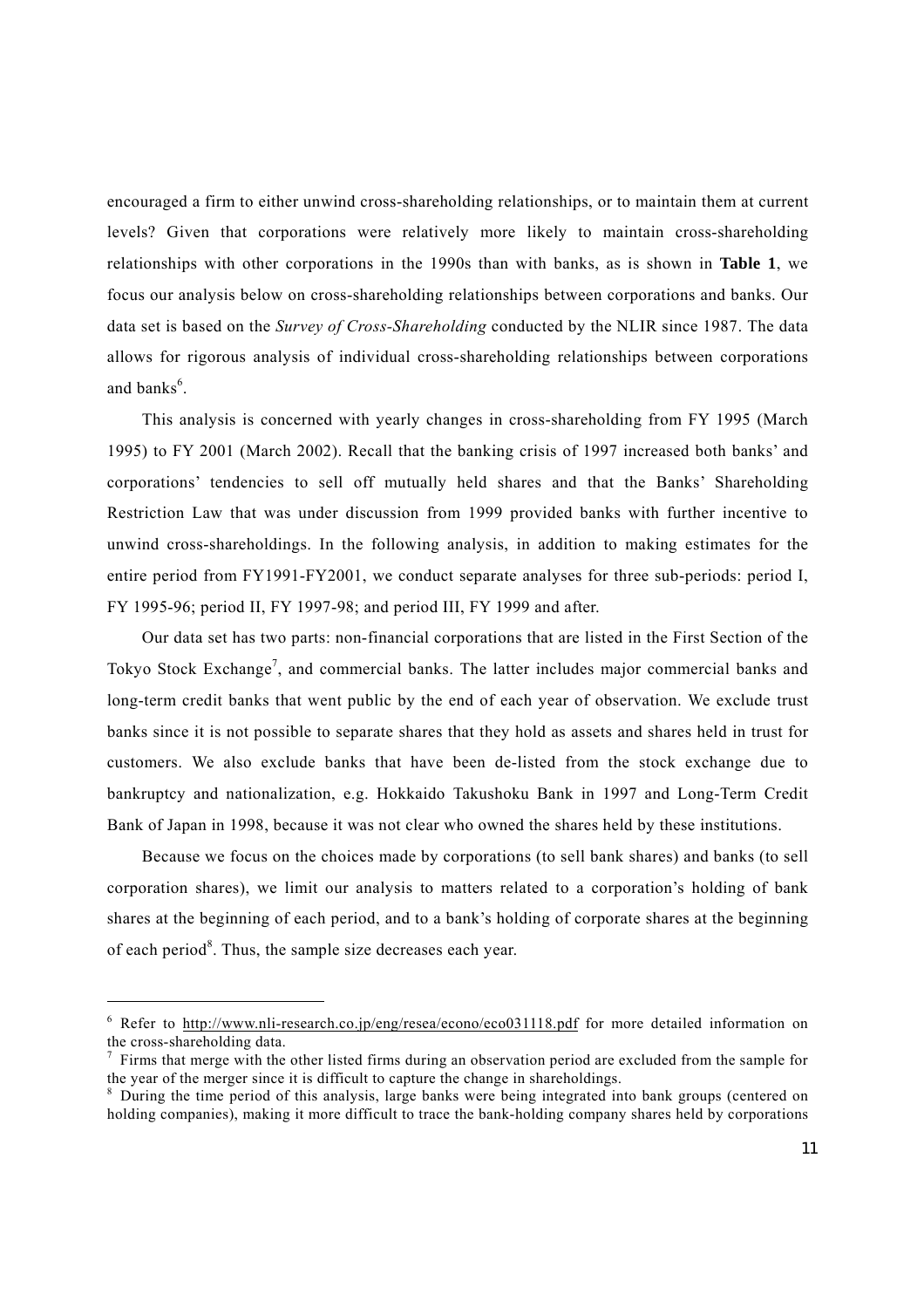For the beginning point (March 1995), the data include 14 banks and 1,087 corporations. Within this sample, there are 1,065 corporations that issued shares held by banks and 1,067 corporations that held bank shares. The data reveals that cross-shareholding relationships were widespread: 1,039 corporations, or 95% of the sample, had cross-shareholding relationships. Furthermore, the cross-shareholding relationship for each corporation was not limited to one bank. On average, corporations held shares in 5.4 banks at the beginning of this period. There were 5,879 instances of bank share ownership by corporations. If we limit our focus to mutual shareholding cases, corporations held shares in an average of 3.2 banks in 3,545 instances. Henceforth, the unit of analysis will be the shareholder's decision to sell or hold shares.

# **3-2. Corporate decision on holding bank shares**

l

We begin our analysis by examining the non-financial corporation's decision to sell off bank shareholdings at a time when holding onto these shares is increasingly associated with higher risk and lower market returns, as described above. In general, a firm's current portfolio, liquidity constraints, and banks' creditworthiness ratings all affect the decision to sell. Additionally, other factors might also come into play. The first is capital market pressure as represented by the credit ratings on corporate bonds. The importance of bond financing has increased since the late 1980s such that maintaining at least a BBB rating became critical for corporate financing in the 1990s. Given capital market pressures, selling bank shares signaled a rational management style that put an emphasis on ROE and transparency. However, firms that sought to unwind cross-shareholding relationships also faced retaliation from banks that could sell off massive blocks of corporate shares. Thus, corporations may have decided to hold onto their bank shares and accept the higher financial risk. Additionally, managers whose firms were likely takeover targets might have been reluctant to sell as well.

To test the above hypotheses, we estimate the Logit model below that explains a corporation's

at the end of the period to the bank shares they had owned at the beginning of period. Therefore, we analyze the relationships between corporations and bank groups by using the total amount of loans and total shares held by group banks as proxies for the relationship between corporations and the bank group. For instance, in the case of Mizuho Holdings, established in September 2000, firms which held shares in any of the following banks – Industrial Bank of Japan, Fuji Bank, and Dai-Ichi Kangyo Bank – as of March 2000 are considered to own Mizuho Holdings' shares as of March 2001, and are treated as having owned Mizuho Holdings' shares from the beginning of period.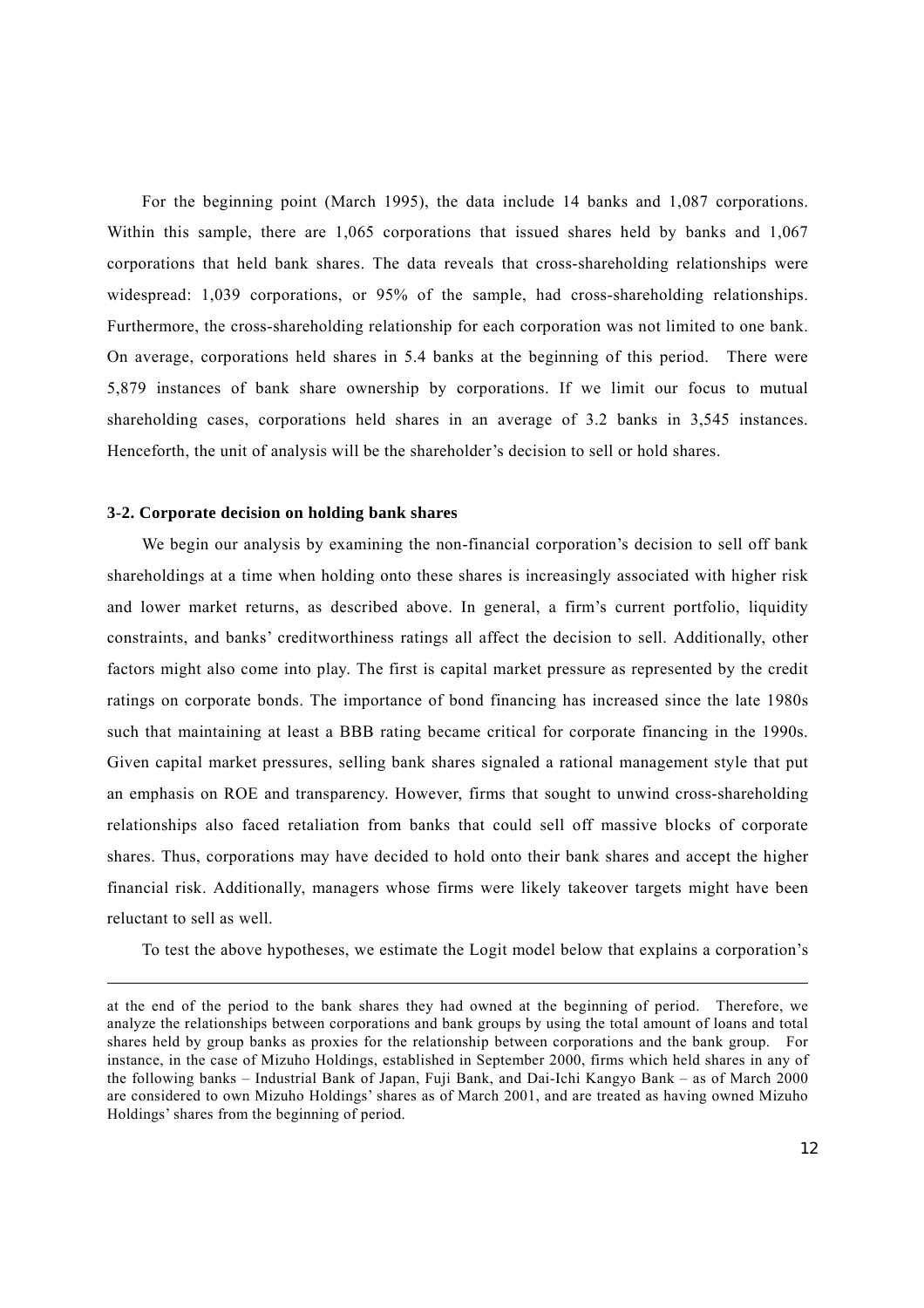decision to sell off bank shares based on the following variables: 1) the need to sell,  $X_1$ , 2) the financial health of the bank,  $X_2$ , 3) pressure from capital markets,  $X_3$ , 4) potential threat of takeover,  $X_4$ , and 5) the relationship to the bank,  $X_5$ .

$$
CSL_{ij} = F(X_1, X_2, X_3, X_4, X_5) \tag{1}
$$

The dependent variable  $CSL_{ij}$  represents the decision of corporation i on holding bank j's shares. It takes the value 1 if in the current period we observe the selling of shares which were held at the beginning of period (reduction of shares held), and 0 otherwise. The definitions of explanatory variables  $X_1 - X_5$  are in Appendix 1<sup>9</sup>. Table 5 presents the estimation results<sup>10</sup>. To show the magnitude of each explanatory variable on the sell-off rate, we provide the estimated marginal effect multiplied by one standard deviation in **Table 5** (column X\*dP/dX). For instance, 0.030 for *X1*, *D/E*, means that when this variable increases by one standard deviation above its mean, the probability of sell-off increases approximately 3% points.

# **Table 5 about here**

First, we found that each corporation's choice to hold bank shares is determined by perceived need to sell. The coefficients on the variable *D\_ICR*, a proxy for the degree of need to sell off bank shares for liquidity reasons, and the variable *D/E*, the ratio of debt to equity, are both positive and significant at the 1% level. Firms facing a liquidity crisis or excess debt risk are more likely to sell their bank shares. The coefficient on *BSV/A*, which was included to capture the skewness of an equity portfolio for specific bank shares, is also positive and significant. This indicates that firms are more likely to sell off bank shares when those shares are their main assets. The magnitude of the coefficient of *BSV/A*, 4.5%, is larger than that for other variables. When observed over our three periods, it increases from 2.3% to 3.6% to 6.2%. This implies that bank shares are increasingly being viewed as risky assets. This result is consistent with our conjecture that high

l

<sup>&</sup>lt;sup>9</sup> In our following analysis, when treating outliers for all explanatory variables except dummy variables, we replace all the values deviating more than three standard deviations from sample means with sample means plus three standard deviations.

 $10$  In addition to them, we introduce a variable *D\_BM*, a dummy variable which takes the value of 1 if several banks which are separate entities in the beginning of period are integrated by the end of period, to control for the effect of bank mergers. We also add year dummy, *D\_YY*, which controls for the year effect.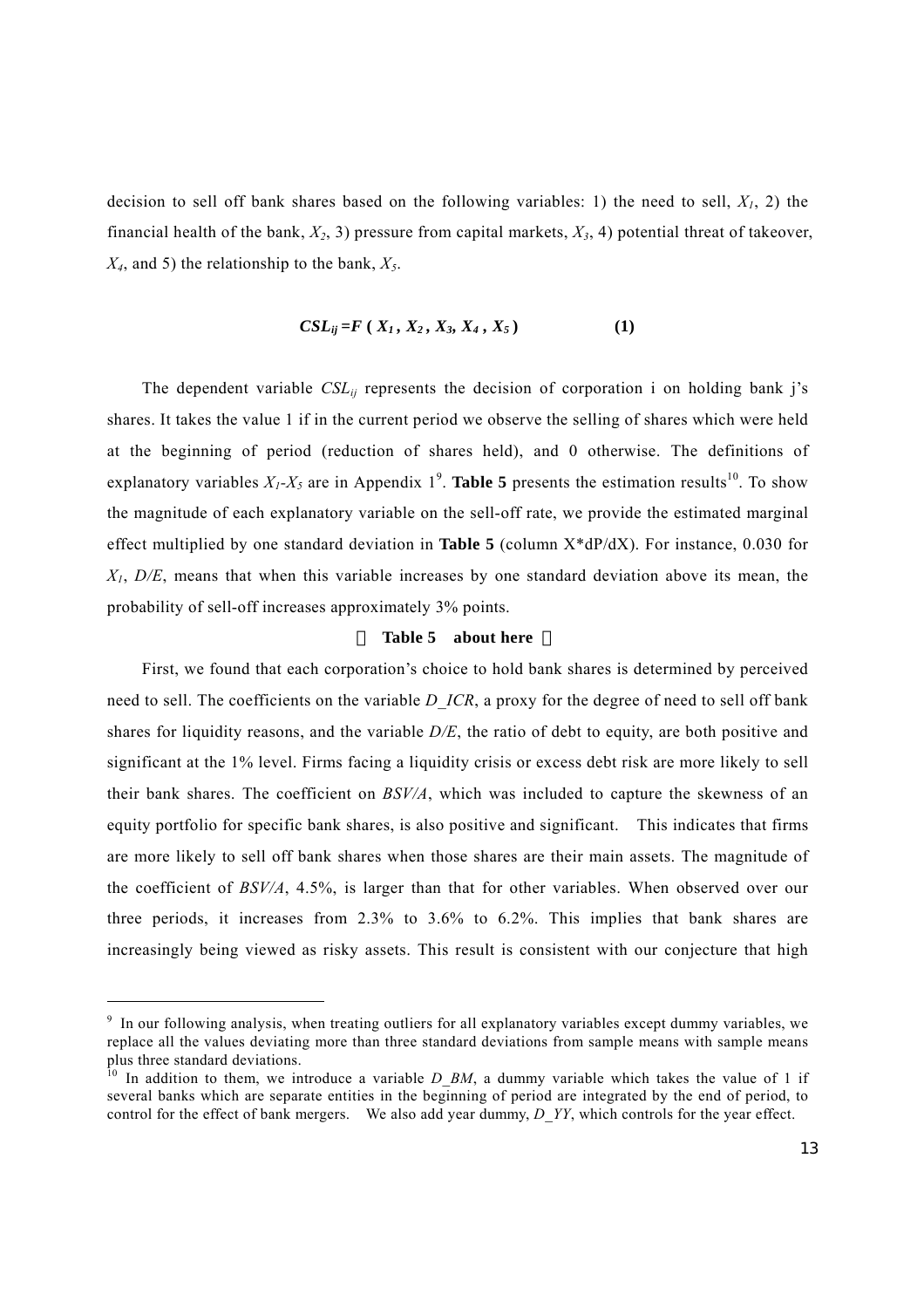risk is one factor that increases a corporation's tendency to sell off bank shares.

A corporation's choice to sell its bank shares is also determined by the financial health of the bank in which it holds shares. The positive and significant coefficient on  $X_2$ , *D\_FRD*, implies that less financially healthy banks tend to be candidates for a sell-off. The reduction of holding risk appears to be one of the main factors in this choice. Also, the effect becomes larger as time passes within the period of observation. The banking crisis apparently triggered a rising awareness of the risk of holding bank shares.

Now let us focus on  $X_3$  through  $X_5$ . The coefficient on  $X_3$  supports the view that firm managers that issued bonds in the beginning of each period needed to sell bank shares in order to send signals to the market to maintain or raise their credit ratings. Notice that firms with at least a BBB rating, generally considered the prerequisite for issuing bonds, had a 1.4% higher probability of selling. This implies that maintaining and improving a good credit rating is a vital concern for those firms. Also, *D\_CRB* has a greater effect in period III. The results support the conjecture that it became increasingly critical for firms to keep or improve their credit ratings after 1999, when foreign rating agencies imposed stricter requirements for BBB ratings and the probability of default among listed firms increased.

On the other hand, estimation results for  $X_4$  indicate that the threat of a hostile takeover restrained the unwinding of cross-shareholding. The coefficient for the total market capitalization, *LEMV,* is positive and significant at a magnitude of 1.9%. Firms with a small current value of total shares appear to accept the increasing risk of holding bank shares to avoid retaliatory sell-offs. In addition, the coefficient on the ratio of non-stable shareholders, *NOST,* is significantly negative, implying that firms susceptible to hostile takeovers tend to keep their cross-shareholding relationships with banks.

Last, the estimation results for variable  $X_5$ , which captures relationships with banks, mostly support the conjecture that firms with strong relationships with banks are less likely to liquidate bank shares regardless of holding risk. For example, the coefficient on *BBR*, a proxy of dependency on bank loans, is significantly negative. This suggests that firms avoid selling off shares of banks on which they depend for financing. Note that the magnitude of this effect grows larger after the banking crisis. Firms could not sell bank shares in spite of the higher holding risk, given the possibility that funding could be withdrawn.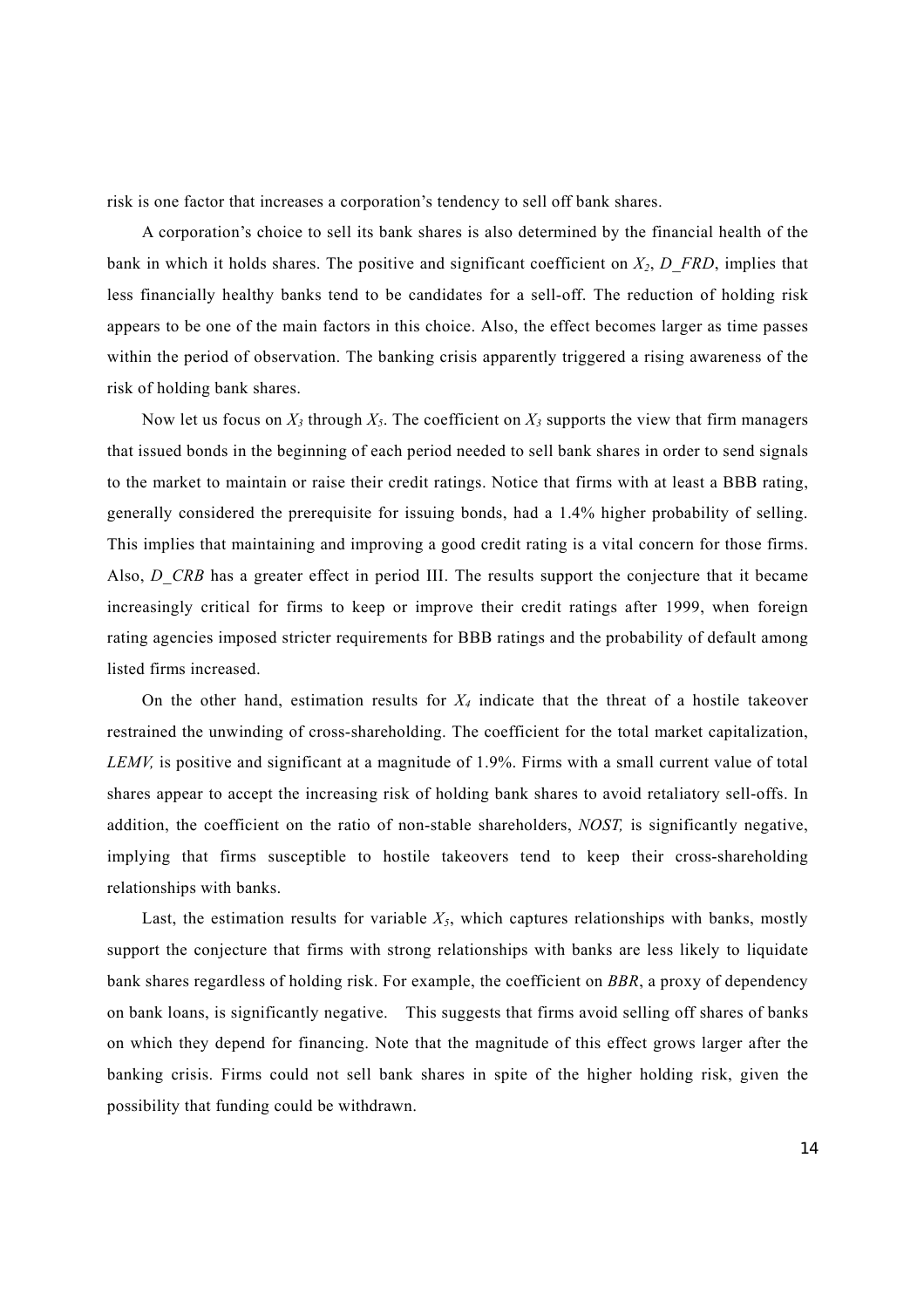The coefficient on *BHR*, a proxy for a firm's dependence on a bank (on the equity side), is also significantly negative and large at 3.4%. Thus, if the bank is a block holder, then the firm tends to avoid selling off the bank's shares. This effect is significantly negative in period II, after the banking crisis occurred. It implies that firms chose to hold shares from banks that were their important stable shareholders, fearing retaliatory sell-offs by banks in the late 1990s.

In sum, corporations considered not only equity portfolios or their liquidity needs, but also the risk of holding bank shares, the threat of takeover, and their long-term relationship with banks when choosing to sell off bank shares. The fact that high dependence on banks (for both equity and loans) has a negative effect on the decision to sell is especially important. Even as selling bank shares became an increasingly rational choice, some firms chose to maintain cross-shareholding if capital market pressure was weak, the possibility for hostile takeovers was relatively high, or if there was a strong pre-existing relationship with a bank. However, one variable of  $X_5$ , *D\_MB*, which represents main-bank relationships, has a positive and significant coefficient in period II. This does not support the hypothesis that firms avoided unwinding cross-shareholding with banks with which they had strong relationships. Why then did firms choose to unwind cross-shareholding with main banks, which were considered to have the closest relationships to firms? We return to this question in a later section.

#### **3-3. Bank decision on selling of corporate shares**

As noted above, the selling off of corporate shares by banks began after 1997. In this section, we will address why banks chose to sell.

Although identifying the determinants of the investment behavior of banks in general terms is not a simple exercise, we can assume that banks do not sell shares based merely on the fact that they may have determined that their holdings of a certain stock are excessive compared to their overall market portfolios or that the stock has low liquidity. They also will prefer to sell risky shares, since banks rely on deposits as a source of investment funds. Furthermore, following Flath (1993) and Prowse (1990), we predict that banks tend to hold shares of firms with high growth opportunities because banks feel a need to monitor managers of firms that have afforded their managers a considerable degree of discretion.

On the other hand, it is highly plausible that a bank's decision to sell is strongly influenced by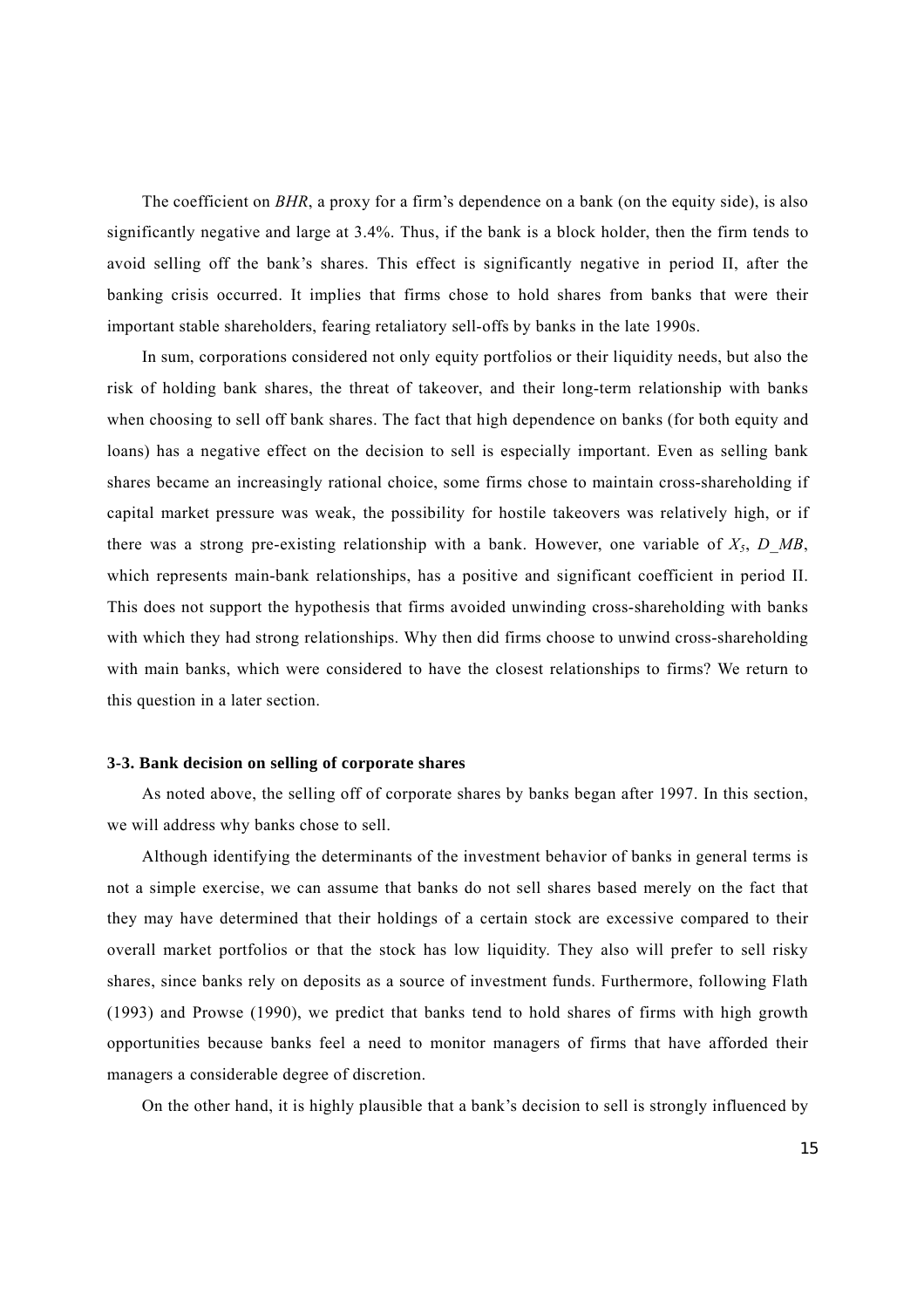its financing and shareholding relationship with a given firm. This is particularly reasonable if the bank is the firm's main bank. Additionally, if there is an urgent need to secure funds in order to eliminate a non-performing loan, banks may skew their selling toward shares of firms with high share prices. Bank behavior based on such (perverse) incentives leads to negative influences on corporate governance for corporations as well as the deterioration of their portfolios.

To test our conjectures, we estimate the following simple Logit model that measures a bank's choice to sell corporate shares with the following variables: 1) the bank's portfolio factor and its need to sell,  $Z_1$ , 2) market pressure on the bank,  $Z_2$ , 3) the growth potential and risk level of given firms, *Z3*, and 4) the strength of the relationship with the given firms, *Z4*.

$$
BSL_{ij} = F(Z_1, Z_2, Z_3, Z_4) \tag{2}
$$

The dependent variable *BSLij* shows whether bank j sells or holds shares of corporation i. It is 1 if in the current period we observe the selling of shares held at the beginning of period (reduction of shares held), and 0 otherwise. The definitions of explanatory variables  $Z_1$ - $Z_4$  are in Appendix 2. **Table 6** presents the estimation results.

### **Table 6 about here**

The variables of  $Z_l$  explain a bank's need to sell shares. Both  $BHR/T1$ , a proxy of the bank's portfolio factor, and *LEMV*, a proxy for liquidity, have positive coefficients as expected. The magnitude of *LEMV* is large at 2.7%. Banks selected both over-invested company stocks and those that are easier to sell due to high liquidity as targets for sell-off. Also, in time-series, these trends are stronger in period III. Until the banking crisis, banks refrained from selling shares of corporations for which they were the main shareholders. This implies that the banks' level of awareness of holding risks was low. However, in period III, when public policy promoted the unwinding of cross-shareholding relationships, the need to reduce holdings became an important determinant in explaining a bank's selling behavior.

On the other hand,  $Z_2$ , which tests the market's evaluation of banks' financial health, has a strongly positive and significant coefficient in period  $II<sup>11</sup>$ . When we divided sample firms into two

 $\overline{a}$ 

<sup>&</sup>lt;sup>11</sup> In period III, this variable has a significantly negative coefficient, which seems to represent the effect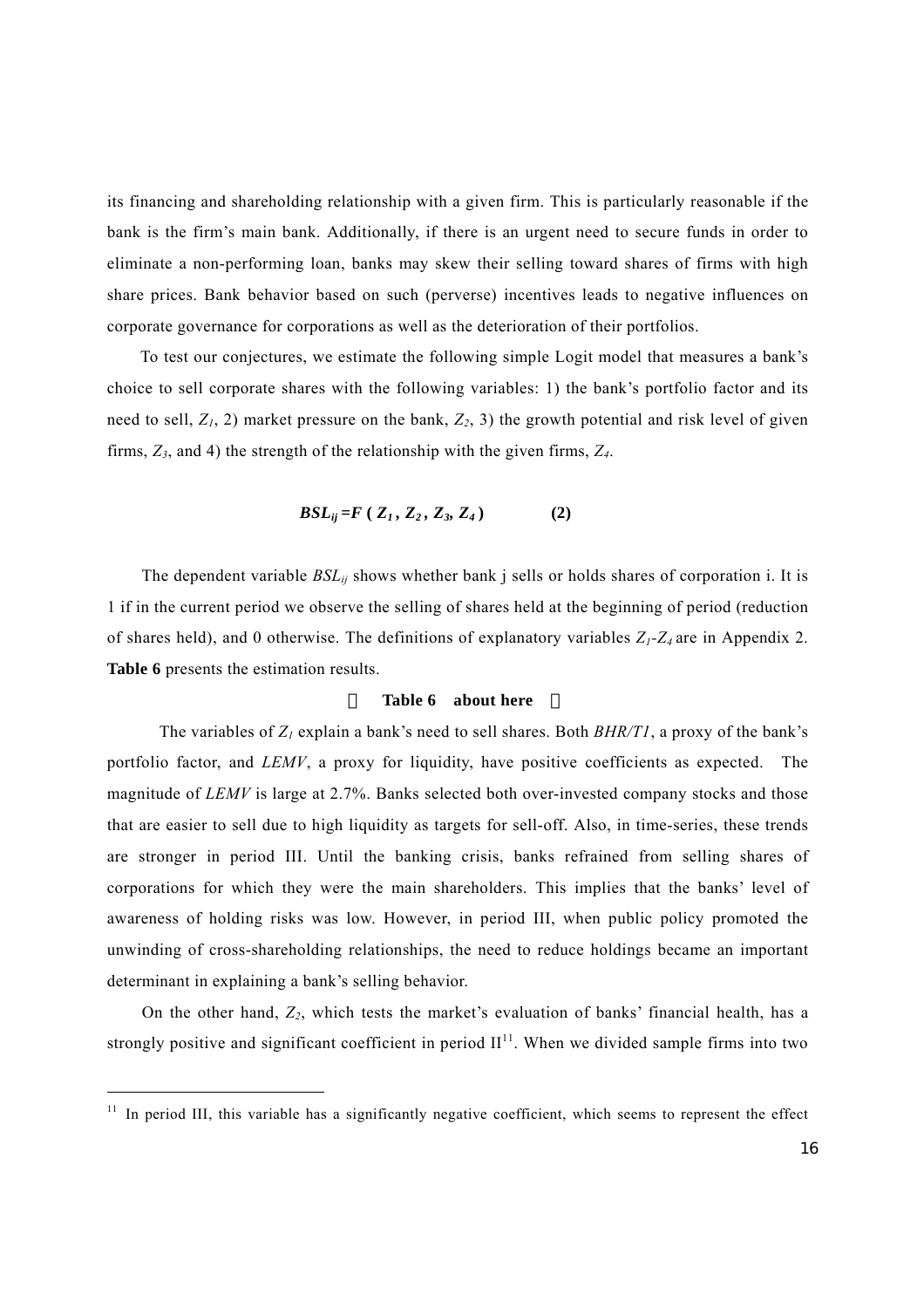groups by financial health and compared the probability of sell-off between them, we found that the probability of sell-off for a less healthy bank was 15.6%, whereas that of a healthy bank was much smaller at 9.3%. Thus, it appears that those banks that took market and rating agency evaluations of firms seriously believed that it was important to send strong signals by reducing shareholding risk.

Having made the above observations, we turned our focus to how banks evaluated a firm's risk or quality in choosing corporate shares to sell off. From the results for  $Z_3$ , we found that banks' risk consideration declined following the banking crisis. The coefficient of the variable *DICR*, which represents a firm's credit risk, is positive in the estimation for both the whole period and in period I. However, in period III, when disposal became widespread, the coefficient is statistically insignificant. More importantly, the coefficient of the variable *D/E*, another proxy of a firm's credit risk, is positive in the period I, but becomes negative in period II and significantly negative in the last period. Thus we can infer that banks that sold high-risk shares until period I became less concerned about the risks of holding shares in periods II and III, when disposal was highly imperative $12$ .

On the other hand, the coefficient of *D\_AVQ*, a proxy for the expected return or growth opportunity of a stock, is insignificant until period II. However, rather surprisingly, it becomes significantly positive in the period III. As explained above, according to standard agency theory, *D\_AVQ* should have a negative sign. However, banks sold high value shares systematically. To put it differently, as banks were required to reduce their holding shares, they sold firms with high market valuations rather than riskier firms. We can conjecture that, since 1999, when financial health became their primary concern, banks started to give priority to securing funds to eliminate non-performing loans. This resulted in a systematic deterioration of banks' equity portfolios.

Last, the result for  $Z_4$  in **Table 6** strongly supports the hypothesis that a long-term relationship with a firm influences a bank's decision to sell off shares. The coefficient on *BBR*, a proxy for the closeness of financing relationships, and the coefficient on *D\_CSH*, which represents

l

from in-kind contributions of diverse stocks to ETF in 2001 by Tokyo Mitsubishi Bank, which has a high financial rating. In fact, if we exclude it from the sample, the coefficient becomes significantly positive.

<sup>&</sup>lt;sup>12</sup> We observe that the effect of *SDRTN*, which represents stock price fluctuation risk, has strengthened after period II. This result is likely to mean that the reduction of stock holding risk is an important factor in recent decision-making on sell-offs.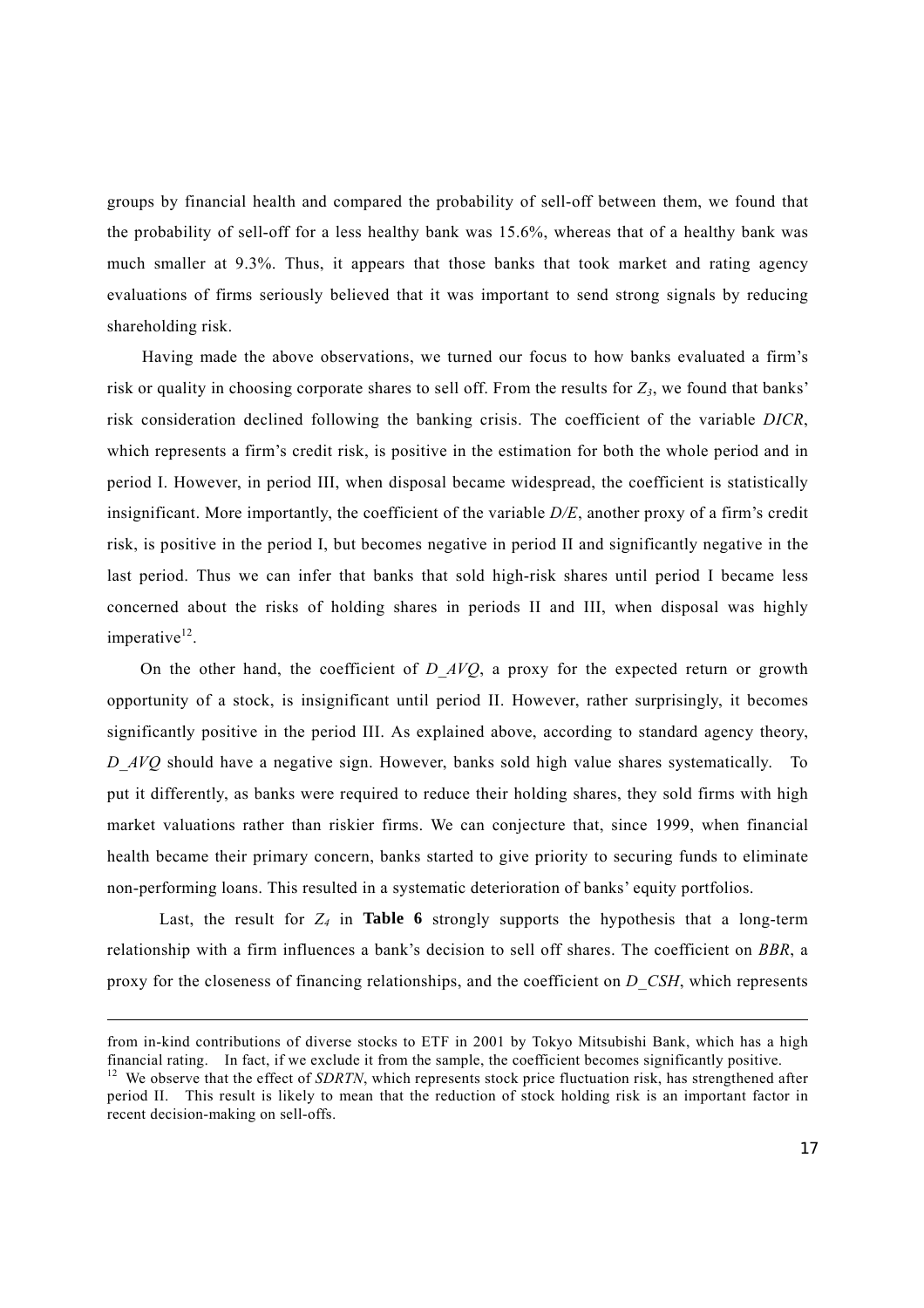cross-shareholding relationships, and the coefficient on *D\_MB*, which represents main-bank relationships, are all significantly negative at the 1% level. As far as *BBR* is concerned, its coefficient is significantly negative at the 1% level in all periods, although the effect is stronger in period II when the banking crisis occurred. If a firm's degree of dependence on bank loans is one standard deviation (10.9%) higher than the mean (12.5%), then the bank's probability of selling declines by 3.4% points. This is more than 30% of the 10.5% probability of selling in period II. Based on these results, we conclude that banks chose to maintain cross-shareholding with firms with which they had formed strong relationships.

As shown above, a bank's decision to sell off a stock is determined not only by its concern for adjusting its portfolio, but also by its long-term relationships with firms. Especially after the banking crisis, banks that received poor market valuations began to sell shares actively, and their decision to sell was based more on the nature of their financial relationships with firms than on the credit risks of those firms. Moreover, after 1999, while banks reduced shareholding mainly by selling shares with higher liquidity and higher expected rates of return (those which were easy to sell), they held onto shares of firms with which they had long-term relationships. This was especially true in cases where main-bank relationships existed. In this sense, banks' investment behavior was based on a perverse incentive which not only undermined corporate governance but also degraded their own portfolios.

#### **3-4. Cooperative and non-cooperative unwinding**

As described in the preceding sections, even as shareholding risk has come to be clearly recognized in recent years, banks have tended to refrain from selling corporate shares of firms with which they have formed long-term relationships. In particular, when cross-shareholding relationships existed, the threat that one side's sell-off of shares would invite a retaliatory sell-off by the other was one factor that helped to maintain cross-shareholdings. We now shed light on the question of whether cross-shareholding was terminated under an implicit contract between both parties (cooperative unwinding) or under circumstances in which one party's actions invited a retaliatory sell-off by the other (non-cooperative unwinding).

To determine whether the unwinding of cross-shareholding happened cooperatively or not, we need to deepen our analysis and take the actual negotiation process into account. Given that the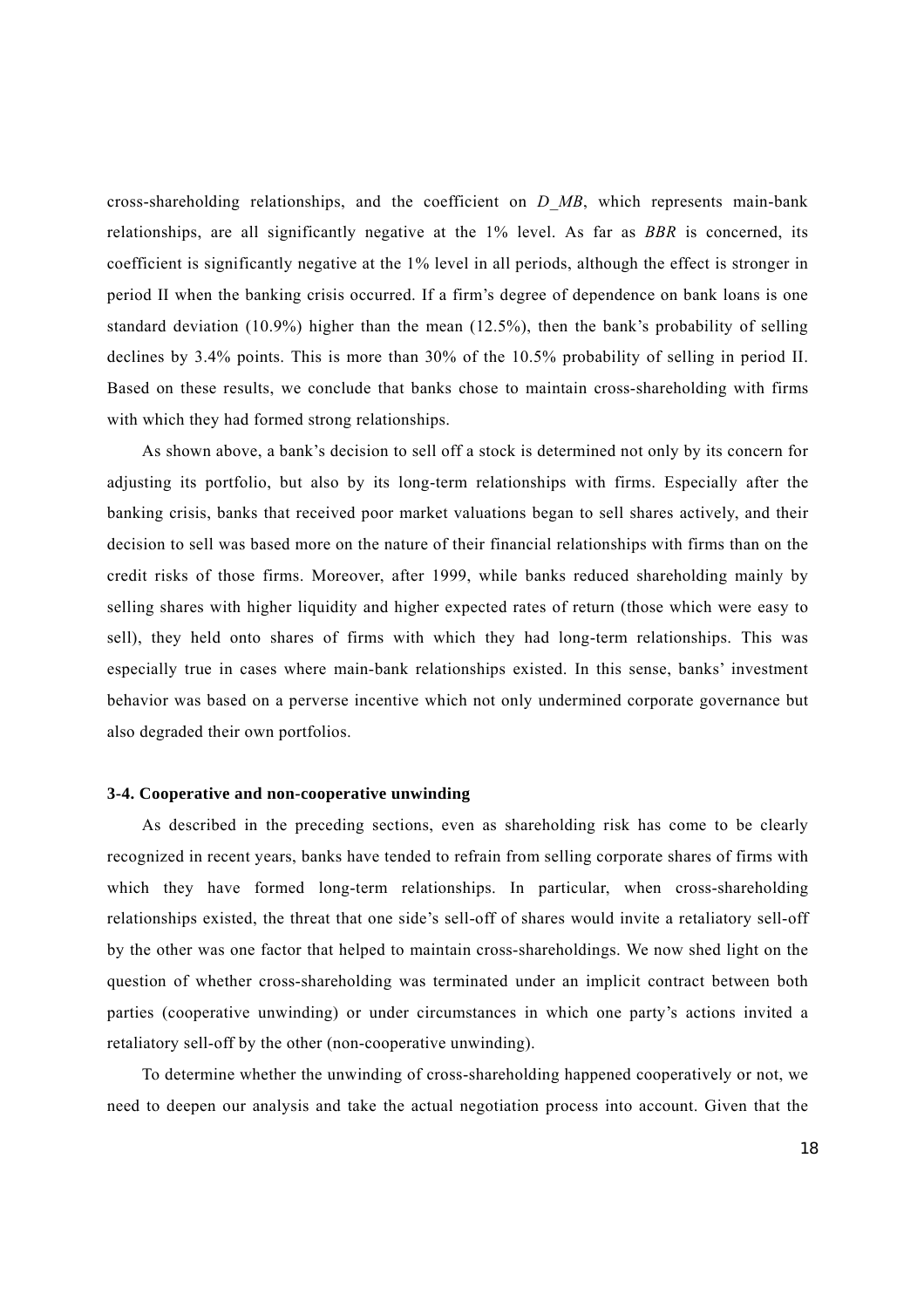mutual shareholding as such is a form of implicit contract, in cases where shares were sold simultaneously it is likely that the termination of the relationship is determined by an implicit agreement by both sides to do so. When there was a lag in the timing of the choice, however, we will assume that one side made a choice to sell off independently of the other, and was subjected to retaliatory action. Under these assumptions, we introduce a dummy variable  $X_6$  to represent bank j selling corporation i's shares in the current or previous year into equation (1) in Section 3-2.

We also introduce the dummy variable  $Z_5$  to represent corporation i's selling bank j's shares in the current or previous year into the bank's shareholding choice model ((2) in Section 3-3). Of the 2,074 instances of shares sold by corporations in the entire period, there were 718 instances in which the partner bank sold off in the same year (*BSL*), and 304 instances in which the partner bank sold off in the previous year (*PBSL*). On the other hand, of the 2,728 instances of shares sold by banks for the entire period, there were 718 instances in which the partner corporation sold off in the same year (*CSL*), and 440 instances in which the partner corporation sold off in the previous year (*PCSL*). The estimation results for the entire period are shown in Model 2 in **Table 5** and **Table 6**. The estimation results by period are shown in **Table 7** (only results for the dummy variables are reported). Although this estimation cannot identify sell-off behavior stretching over multiple years, we can make two observations from these results $^{13}$ .

#### Table 7 about here

First, both a bank's and a corporation's choice of stocks to sell responds to the variable which represents the choice to sell by the other party in the same year. For instance, the marginal effect on *BSL*, a bank's sell-off in the same year, is 5.1%. On the other hand, the marginal effect on *CSL*, a corporation's sell-off in the same year, is 6%. Recent instances of cross-shareholding termination appear to have proceeded cooperatively, seemingly under implicit contracts agreed to by both parties.

Second, there is evidence, however, that cross-shareholding relationships also end non-cooperatively. The variables representing sell-offs by the other party in the previous year have significantly positive coefficients in the entire period sample. The lag effect is in general much smaller than same-year effects, and the lag effect of a bank's sell-off (*PBSL*) on corporate choice is

l

<sup>&</sup>lt;sup>13</sup> Since banks have a large shareholding ratio in each firm, they presumably sold parts of their shares in multiple periods.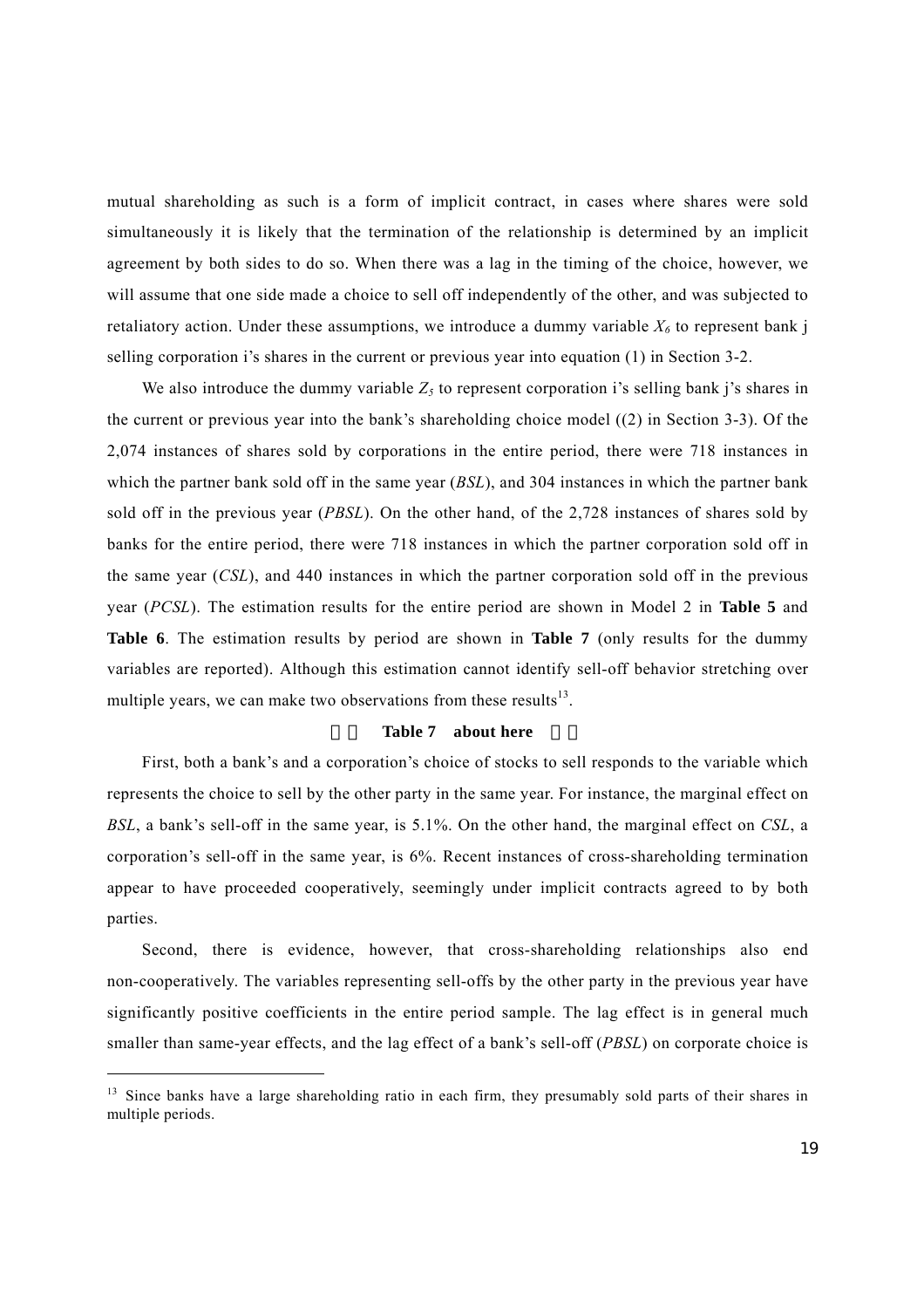quite small and insignificant until period II. On the other hand, a bank's choice to sell in response to the disposal of corporate shares in the previous year (*PCSL*) is significantly positive but only after period II. This implies that a corporation's choice to sell, considering the rise of holding risk, strongly influences a bank's choice. In summary, the results show that there was both a cooperative effect and a non-cooperative effect, whereby corporations sold their bank shares first and banks retaliated. This supplementary factor led to a rapid disintegration of many cross-shareholding relationships.

#### **3-5. Influence of the main-bank relationship on choice**

The relationship between a corporation and a bank is generally stronger when the bank is the corporation's main bank. In fact, banks tended to refrain from selling shares of firms with which they have had a main-bank relationship. However, estimation results for corporations show that they were more likely to sell shares of their main bank. This counter-intuitive result is a puzzle. How did main-bank relationships affect sell-off behaviors? Why did corporations liquidate main-banks' shares and why was that possible?

In the following, we estimate models that include the interaction term of the main bank dummy *D\_MB* with the interest coverage ratio, *D\_ICR*, and the bank's financial rating, *D\_FRD*. Here, *D\_ICR* represents the necessity to sell for corporations and the holding risk for banks, respectively. In contrast, *D\_FRD* represents the necessity to sell for banks and the holding risk for corporations. This estimation allows us to test the conjecture that even though the choice to sell a bank stock is financially rational, a sell-off is avoided when the main bank relationship is strong. The results for corporation choices are presented in Model 3 of **Table 5**.

First, we find that that the estimate for the interaction term between *D\_FRD* and *D\_MB* has a significantly negative coefficient. This result shows that, although the financial condition of banks in which corporations invested got worse and their holding risk increased, corporations tended to avoid selling a bank's shares if they had a main-bank relationship with that bank.

Second, we should note that the coefficient of the interaction term between *D\_MB* and *DICR*, a proxy of the financial degradation of shareholding corporations themselves, is significantly positive. Corporations facing liquidity crises tend to selectively liquidate shares of their main banks. When we divide the sample into two sets, one with cross-shareholding with main-bank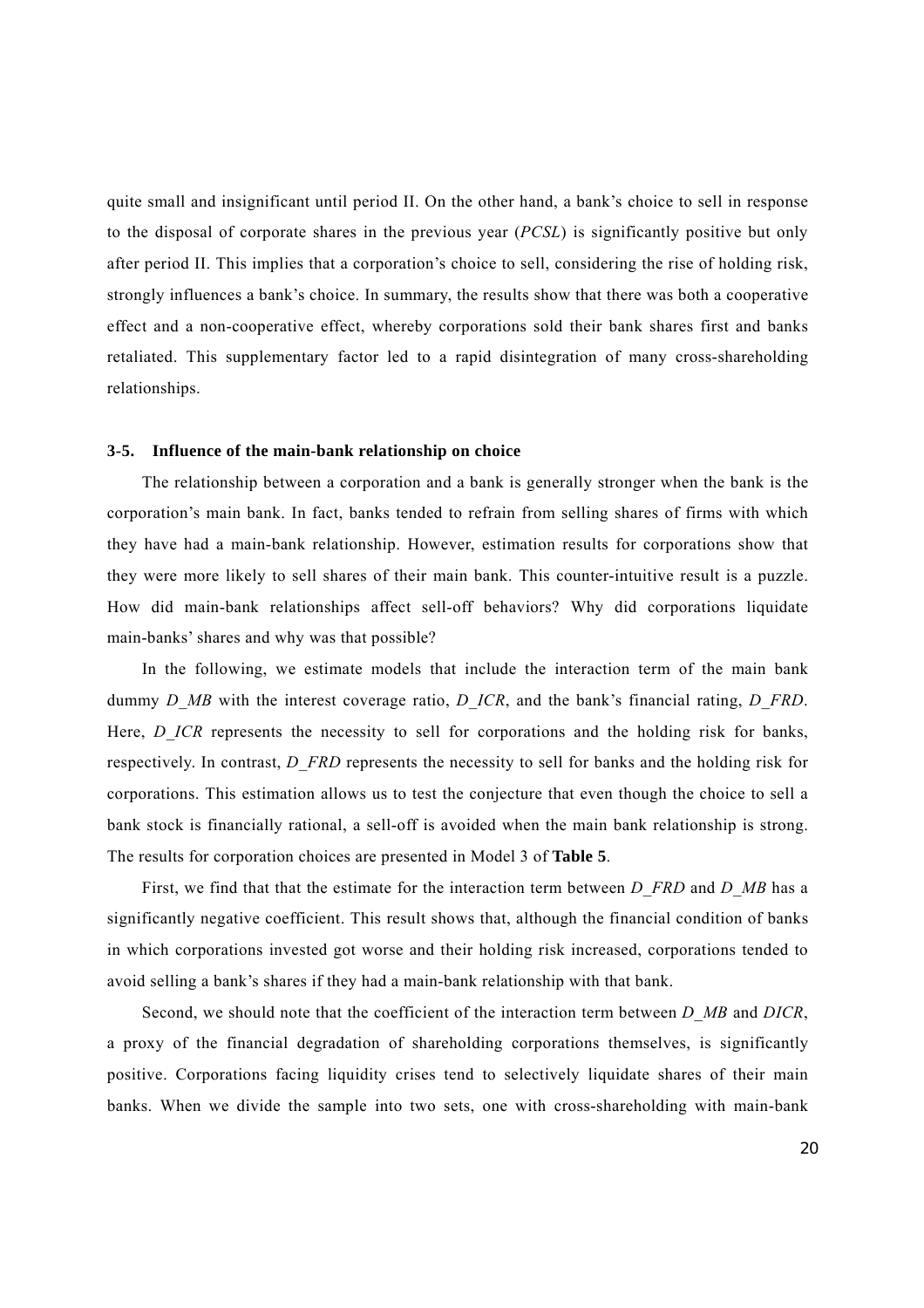relationships and the other without, and estimate equations (1) in two sets respectively, we achieve mostly the same results as above. Therefore, under main-bank relationships, corporations liquidated shares of their main bank (in other words, in cases in which the main bank did not stop the sell-off) only when the corporations experienced a financial crisis, which produced the puzzling outcome mentioned above.

On the other hand, estimation results for banks (Model 3 in **Table 6**) show that the main-bank relationship restrains a bank's sell-off of shares of partner corporations. The coefficient of the interaction term between the firm partner's financial condition and the *D\_MB* dummy (*D\_MB*\**D\_FRD*) is significantly negative. This implies that even though a bank's unhealthy financial condition may cause increasing market pressure to reduce shareholding, the bank tends to selectively hold shares of corporations with which it has a main-bank relationship. Also, the coefficient of the interaction term between a corporation's credit risk and the *D\_MB* dummy (*D\_MB*\**D\_ICR*) is significantly negative. This is especially so in period III (not reported). This result suggests that the bank tends to avoid selling off shares of corporations with high credit risk if the bank has long-term relationships with those corporations<sup>14</sup>.

The puzzling asymmetrical response between banks and corporations in selling their partners' shares can be explained by the bail-out efforts of the main bank. Since banks deeply value a main-bank relationship, they permit these corporations to liquidate their bank shares in a crisis. In contrast, they hold onto their shares of a corporation in crisis since selling would send a clear signal to the market that the corporation is in bad financial shape.

Consequently, the asymmetric effect of the main-bank relationship further accelerated the degradation of a bank's equity portfolio. As discussed above, banks mainly liquidated shares of corporations with high expected rates of return, regardless of the level to which credit risk skewed their equity portfolio to firms with low rates of return. Moreover, the above results show that banks held shares of the corporations with which they were the main bank in order to maintain a long-term relationship, even when corporations presumably face financial crisis.

l

 $14$  The same result can be observed from the estimation in which the sample is divided into main-bank firms (firms with main banks) and non-main-bank firms.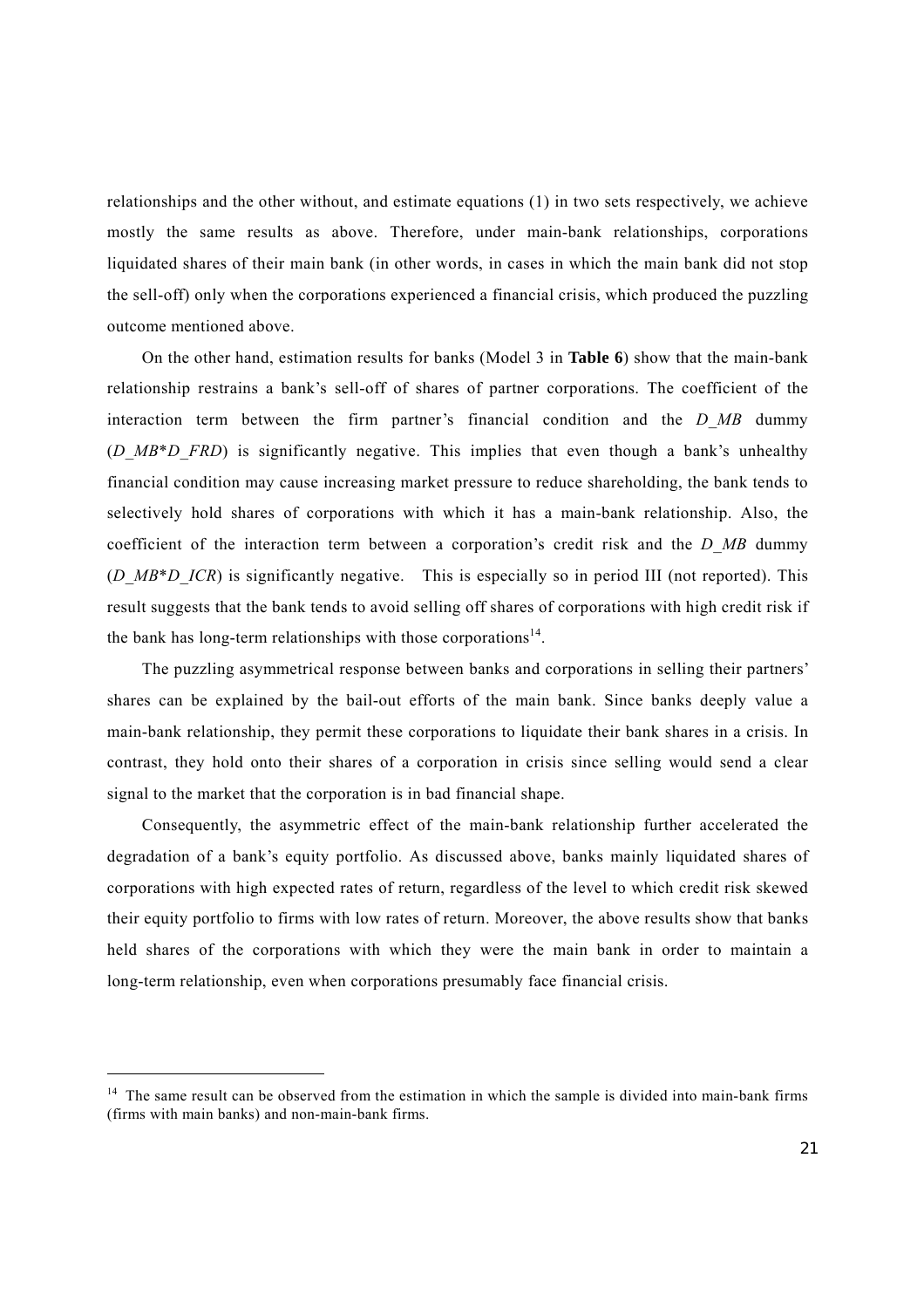#### **4. Effect of Ownership on Corporate Performance**

#### **4-1. The costs and benefits of cross-shareholding**

So far, we have examined the causes of the recent rapid unwinding of cross-shareholding. What then are its welfare implications? In this section, we address this issue by examining the relationship between ownership structure and corporate performance.

The growth of Japanese firms up to the 1990s has been credited in part to the existence of stable shareholders. These stable shareholders, according to this theory, freed managers from both the threat of hostile takeovers and myopic shareholder pressures, allowing them to focus on long-run decision-making (Abegglen and Stalk 1985 Porter 1992, Odagiri 1992). Moreover, many corporate activities are supposed to run efficiently under a high level of cross-shareholding. It provided incentives to employees with firm-specific human capital by protecting them against adverse shocks, and therefore reducing risk (Aoki 1988 Aoki and Patrick 1994 Sheard 1995 Okabe 2002).

Bank ownership of borrowing firms could also help banks to monitor and mitigate asset substitution problems, thereby improving firm performance. Prowse (1990) and Flath (1993) examine patterns of bank shareholding in Japan as a proxy of bank monitoring. Some previous studies addressing the effect of financial ownership on corporate performance showed that shareholdings by financial institutions improved management efficiency (Lichtenberg and Pushner 1994) and attributed this improved efficiency to effective monitoring.

The role of large shareholders (parent firms) is also supposed to play a significant monitoring role in the corporate governance of Japanese firms. Sheard (1989) addresses the significant role of large shareholders (parents firms) and main banks in Japanese firms. Kang and Shivdasani (1995), and more recently Morck, Nakamura and Shivdasani (2000) confirmed this understanding. Focusing on entertainment expenses, Yafeh and Yosha (2003) show that concentrated shareholding is associated with lower expenditures on activities with a potential to generate private benefits for managers $^{15}$ .

In the mid-1990s, however, when it became evident that the Japanese economy faced prolonged stagnation, the costs of Japan's unique ownership structure came under scrutiny.

 $\overline{a}$ 

<sup>&</sup>lt;sup>15</sup> They conclude that large shareholders are probably more important than banks for monitoring.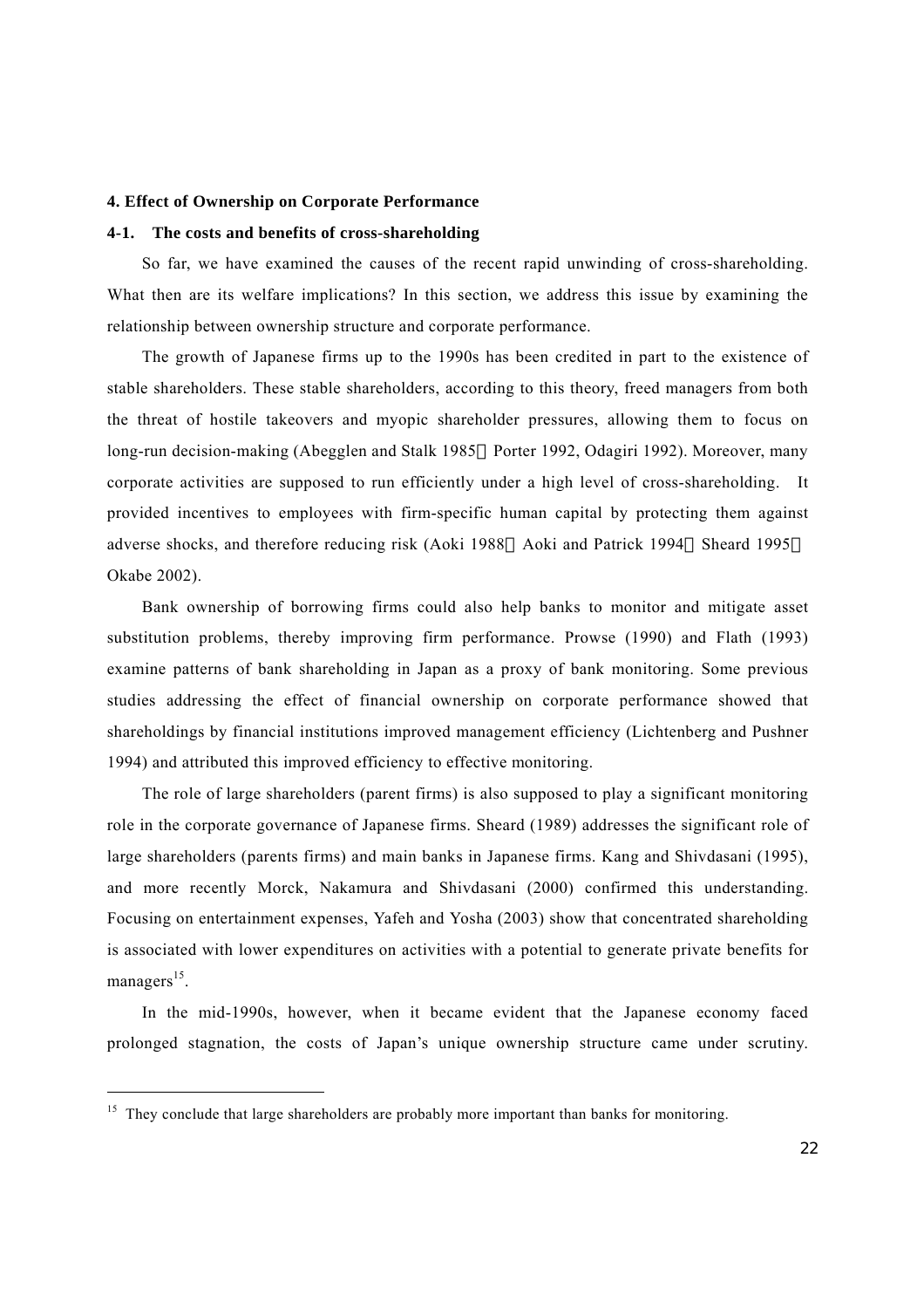Because stable shareholders faithfully held shares over long periods, cross-shareholding almost by definition could potentially foster a moral hazard among incumbent managers (insider control). As management became entrenched, this resulted in low performance due either to over-investment or low effort levels in relation to capital and labor input.<sup>16</sup> The agency cost associated with cross-shareholding may become even more acute than in cases of high managerial ownership with managers wielding controlling interests in their companies.<sup>17</sup>

It is also plausible that bank ownership could play a negative role in corporate governance when banks use their stakes to encourage client firms to take on projects that deviate from value maximization rather than taking steps to reduce asset substitution <sup>18</sup>. Weinstein and Yafeh (1998) first suggested that banks both induced clients to borrow more than profit maximization warranted and encouraged them to adopt low-risk and low-return investment strategies. Subsequently, Morck, Nakamura, and Shivdasani (2000) stressed that assigning the task of corporate governance to banks does not always lead to maximization of firm value because banks as creditors have different objectives from banks as shareholders. Focusing on FY 1986, the year before the ceiling on a bank's ownership was reduced from 10% to 5 %, they found that equity ownership by the main bank and firm value are inversely related. They suggested that higher bank ownership is associated with relaxed financial constraints, allowing firms to undertake more marginally acceptable investment opportunities. In the same vein, Miyajima et al. (2001) report that corporate investment was sensitive to internal funds only among firms with low growth opportunities in the late 1980s, and that this relationship was stronger among the firms with high ratios of shares held by main banks.

 $\overline{a}$ 

<sup>&</sup>lt;sup>16</sup> For instance, the sensitivity of dividends to profit among Japanese firms has declined to almost zero since the late 1960s when stabilization progressed. It is true that adopting a dividend policy less sensitive to profit may promote firms' investment when firms have high growth opportunities. However, if firms' growth opportunities are low, then adopting such a dividend policy generates free cash flow in Jensen's (1986) sense. In the late 1980s, during the so-called bubble period, low dividends may have emerged as a source of the excessive investment problem.

 $17$  When managers have a high degree of ownership, they suffer losses when there is empire-building or

effort aversion, while in cases in which there is a high level of cross-shareholding, incumbent managers have not been held responsible for any losses associated with such morally hazardous behaviors.

<sup>&</sup>lt;sup>18</sup> The concern with ownership's effect on corporate efficiency is relatively new, while many previous studies have shown that firms belonging to bank-centered corporate groups performed significantly worse than independent firms (Caves and Uekusa 1976, Nakatani 1984, Weinstein and Yafeh 1998). In these analyses, the main instrument by which groups influenced corporate performance was the rent extracted by banks with strong bargaining power.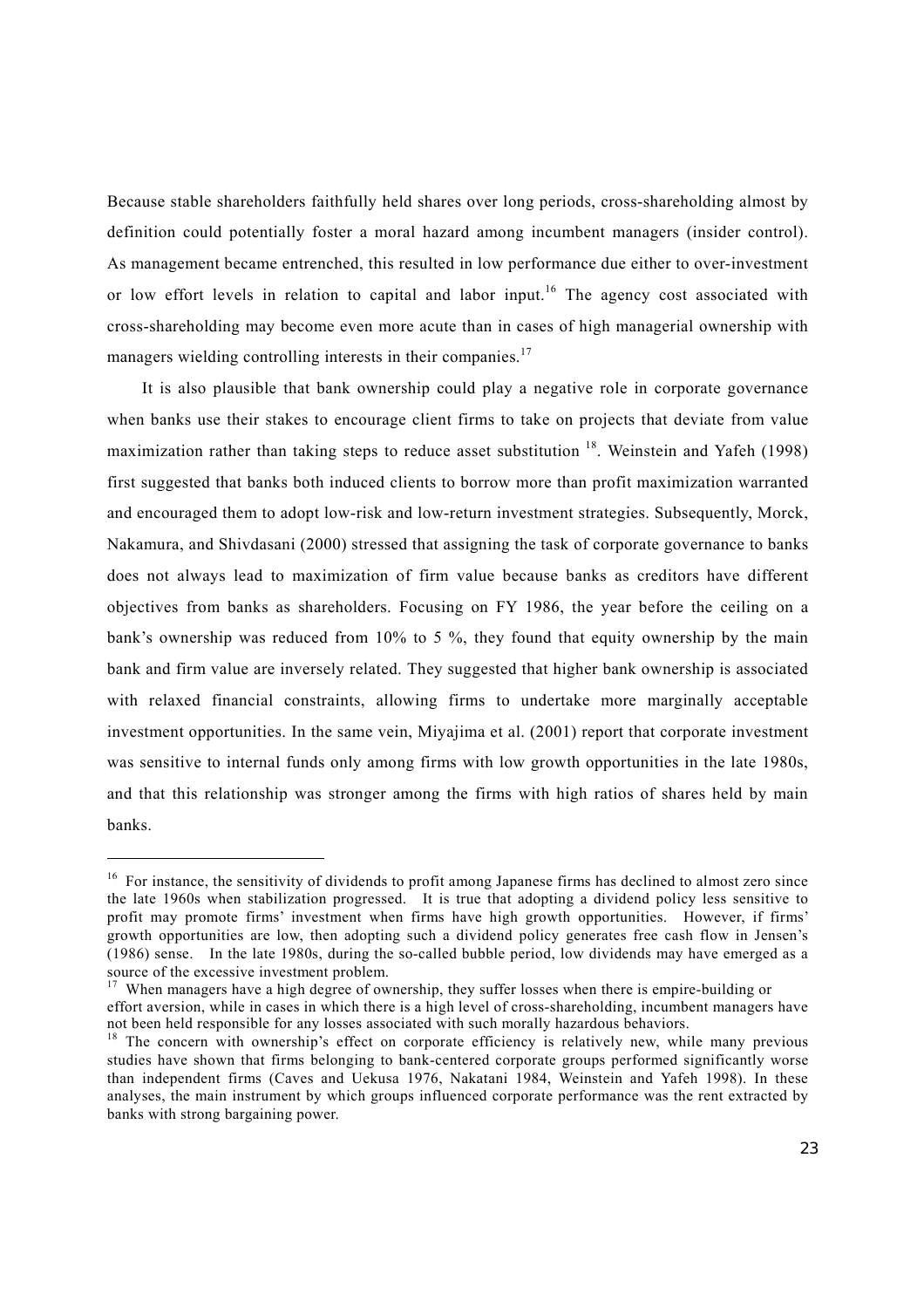Another possible cost to Japanese firms belonging to vertically integrated corporate groups (*keiretsu*) is the conflict of interest between large shareholders (parents firms) and minority shareholders. A growing literature has blamed corporate groups for the expropriation of minority shareholders. Classens et al. (1999) and Johnson et al. (2000) argue that corporate groups are associated with minority shareholder exploitation in Asia. If this argument were applicable to the vertical corporate groups in Japan, it is likely that parent firms with a high ownership stake in subsidiaries (listed subsidiaries) could transfer funds from minority shareholders to controlling shareholders, lowering performance.<sup>19</sup>

The consensus view has seemingly moved from highlighting the benefits of the ownership structure of Japanese firms to stressing its costs. However, so far there has been little empirical research on whether ownership structure affects corporate performance. The limited studies that have been carried out only cover the late 1980s. Furthermore, there is no research that directly addresses the effect of cross-shareholding on performance.

# **4-2. The Data**

l

To fill this gap, we focus on the relationship between ownership structure and performance after the bubble period, using the comprehensive database developed by NLIR and Waseda. This database has a wide range of advantages over the data sets used in previous studies, which often depend on information disclosed in financial reports (*Yukashōken-hōkokusho*). For instance, previous research used "shares held by financial institutions" as a measure of the ownership stake of banks or "stabilized" shareholders. However, needless to say, "shares held by financial institutions" in financial reports includes various types of financial institutions: city banks that are characterized by their joint ownership of debt and equity, trust banks whose shareholdings were mainly comprised of pension and investment trust funds, and the insurance companies that hold shares in both their general account (where they assume the risk) and special accounts (where risk is delegated). Additionally, "shares held by non-financial institutions" in the report also includes both those shares held by business partners (group firms) and block holders such as parent companies.

<sup>19</sup> Low performance is also plausible if the monitoring of a listed subsidiary by a parent firm were so strict as to deprive managers and employees of incentives (Burkart, Gromb and Panunzi 1997).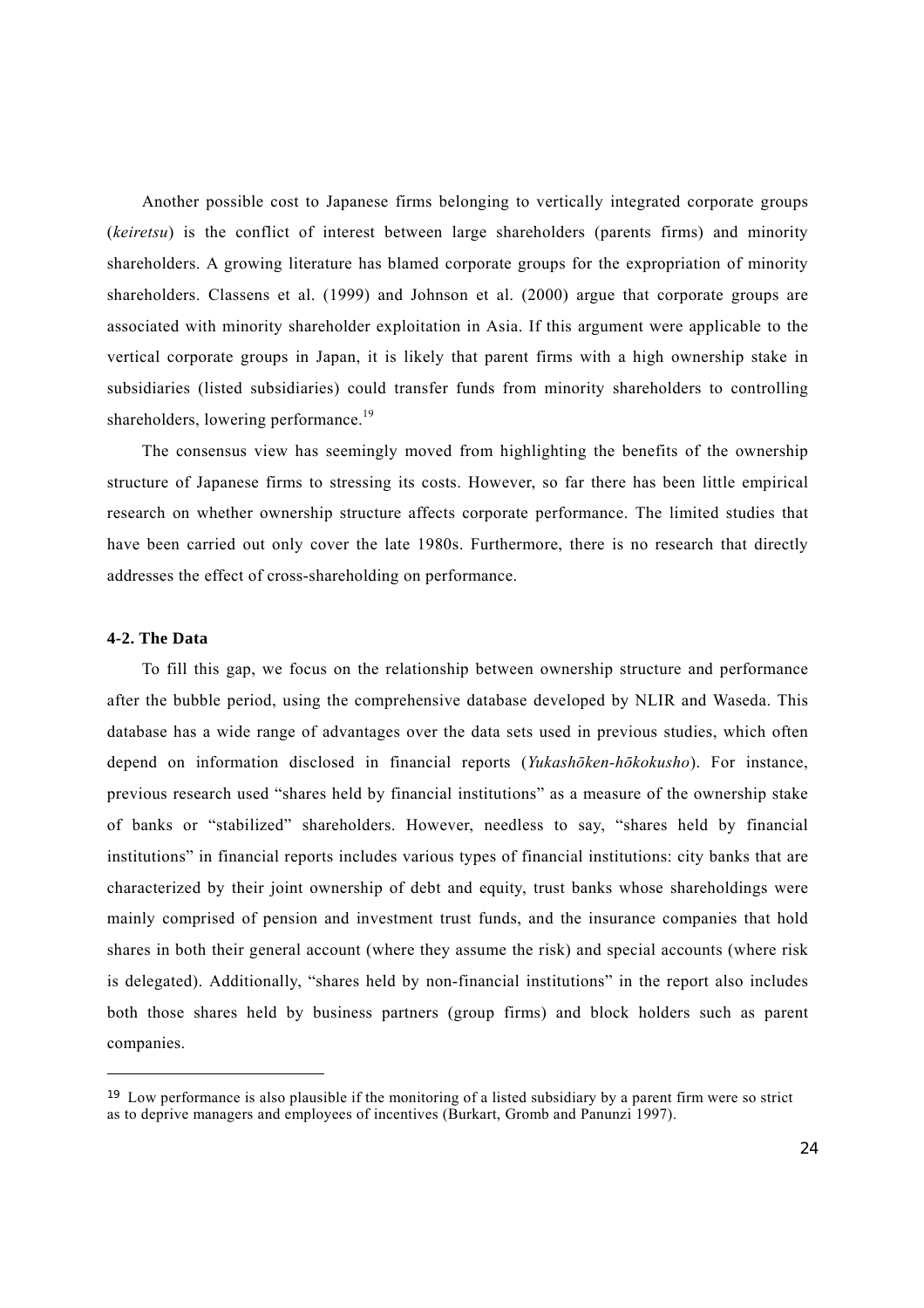By contrast, the NLIR-Waseda database, which is constructed on the basis of lists of the 20 largest shareholders for individual firms, provides the accurate shareholding ratio of each stakeholder in line with standard economic theory. Thus, it provides the ratio of stable shareholders by aggregating the shares held by banks (excluding trust banks), shares held by insurance companies and the shares held by non-financial institutions (definitions are provided in **Table 1**). Consequently, we can disentangle the overall effect of the stabilization of shareholders and that of bank ownership on corporate performance.

Second, the NLIR-Waseda database also provides the accurate ratio held by institutional shareholders, both foreign and domestic. It presents the exact ratio of shareholding by foreign institutional investors by distinguishing shares held by foreign financial and non-financial corporations<sup>20</sup>. It also estimates the shareholding ratio of domestic institutional investors by aggregating the increasingly large number of pension and mutual funds entrusted to domestic financial institutions (mainly trust banks and insurance companies).

Last, this data provides the shares held by main banks and large shareholders among non-financial institutions. The main bank is defined as the largest lender to client firms, while the threshold of the ownership stake of the large shareholder is set at 15%. This data made it possible for us to identify which effects, costs, and benefits dominated in cases of ownership by main banks and large corporate shareholders.

#### **4-3. Results and Discussion**

l

Our sample firms are the non-financial firms in the First Section of the Tokyo Stock Exchange.<sup>21</sup> We conducted estimates for the firm years from 1985 to 2002. This period is further divided into three sub-periods: the bubble (1985-1990), post-bubble (1990-1997), and the banking crisis period (1995-2002). We use the standard model that regresses corporate performance on fundamental variables as well as governance variables including ownership structure, following studies by Richtenburg and Pushner (1994), Yafeh (2000), and Horiuchi and Hanazaki (2001).

<sup>&</sup>lt;sup>20</sup> Previous research used the foreign ownership ratios in financial reports, which include both the shares held by foreign institutional investors as well as foreign non-financial companies (for example, Renault and Ford)

 $21$  We also conducted estimates for all 2,600 listed firms with the same sample period. The results are basically the same.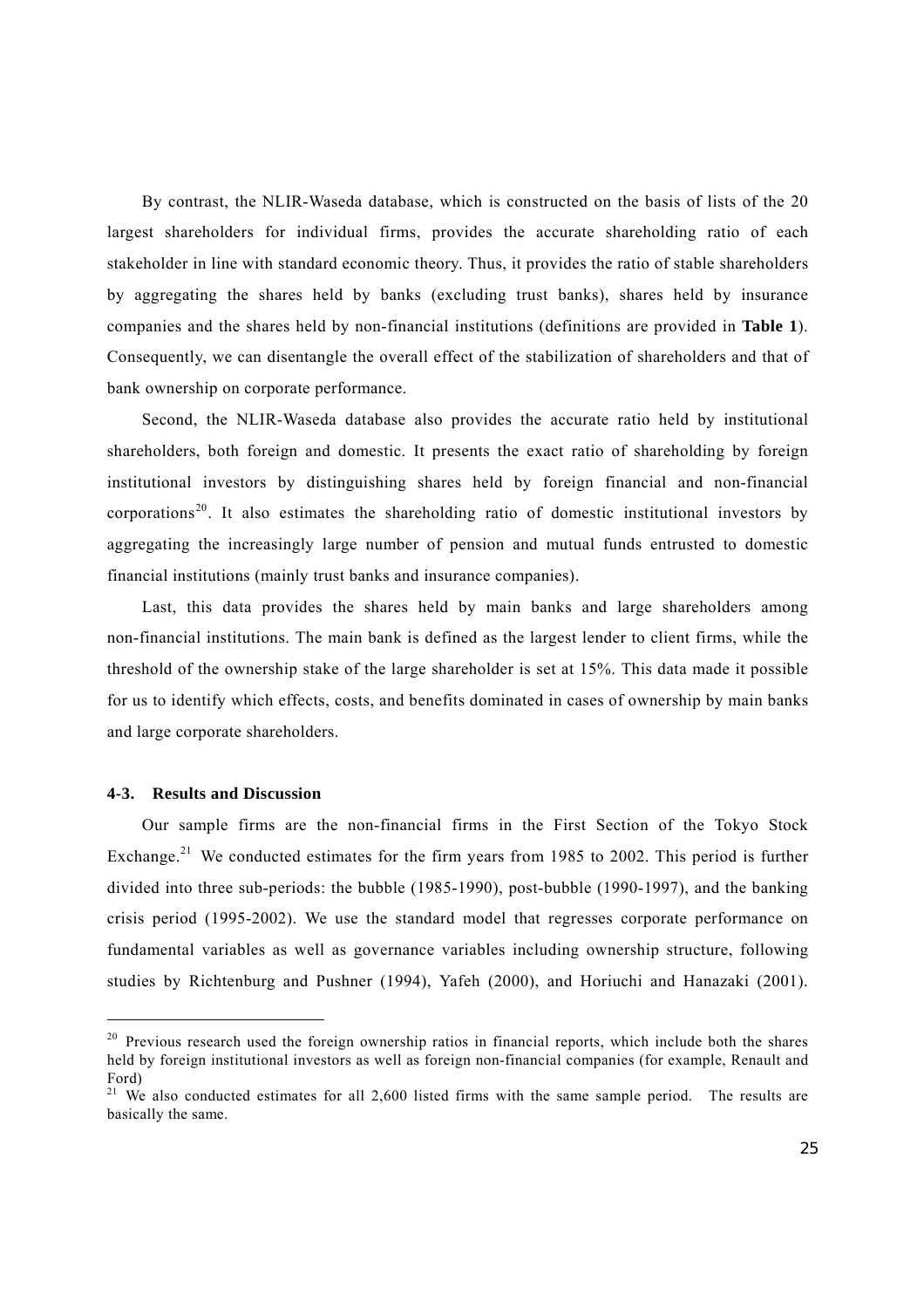Given that our data has a panel structure, we employ a fixed effect model to control for time-invariant unobserved individual (firm specific) effects<sup>22</sup>. The estimated model is:

$$
P_{i,t} - P_{\overline{J},t} = \alpha_i + \sum \beta Gov_{i,t-1} + \chi Size_{i,t-1} + \delta Dar_{i,t-1} + Year_t + \varepsilon_{i,t}
$$
 (3)

where  $P_{i,t}$  is the performance in year t, and  $P_{j,t}$  is the performance of industry j (based on the 33 industry classifications of the Tokyo Stock Exchange) which firm i belongs to in year t. Thus the dependent variable is the standardized performance<sup>23</sup>. It is highly relevant to use the standardized performance because the issue here is corporate efficiency which is independent of industry common factors. It could also reduce the reverse causality problem: the estimation might capture a stakeholder that bought or held onto a high performer's shares rather than signifying the large shareholder's promotion of firm efficiency. Because consolidated accounting data is available in our NLIR-Waseda database, the current value ROA on a consolidated basis and Tobin's q are used for the index of performance<sup>24</sup>.

The explanatory variable  $SIZE_{i,t}$  is the logarithm of total assets,  $DAR_{i,t}$  is the leverage (interest-bearing debt / total assets) of firm i in year t, and *Year<sub>t</sub>* is a dummy variable which takes the value one in year t. These are included to control for factors affecting performance other than ownership structure.

 $Gov_{i,t-1}$  is the governance structure of firm i in year t-1. It includes the various shareholding ratios for domestic and foreign institutional investors and for the ratio of stable shareholders. To obtain a variable that represents foreign institutional investors more precisely, we calculate the share of foreign institutional investors, *FRGN*. This is done by eliminating foreign corporations and domestic pension funds via foreign countries from the shares held by foreign shareholders. *STAB* is the ratio of stable shareholders, which is then decomposed into the ratio of bank ownership *BKSH* and that of non-bank ownership, *NBKSH*. Notice that the correlation between *FRGN* and *STAB* (*BKSH, NBSKH*) is not very high. For instance, the correlation coefficient between *FRGN* and

l

 $22$  Considering the effect of outliers on the estimation results for explanatory variables except dummy variables, all values deviating more than three standard deviations from sample means are replaced by sample means plus three standard deviations.

<sup>&</sup>lt;sup>23</sup> We also estimated the regression using (1) each of the row figures of the performance index, (2) the yearly changes of the industry-standardized performance as dependent variables. The results are unchanged.  $^{24}$  Tobin's  $q$  is strictly constructed in the NLIR and Waseda database by estimating current value of tangible

assets, land, and securities, following the standard literature. See Miyajima et al. (2001).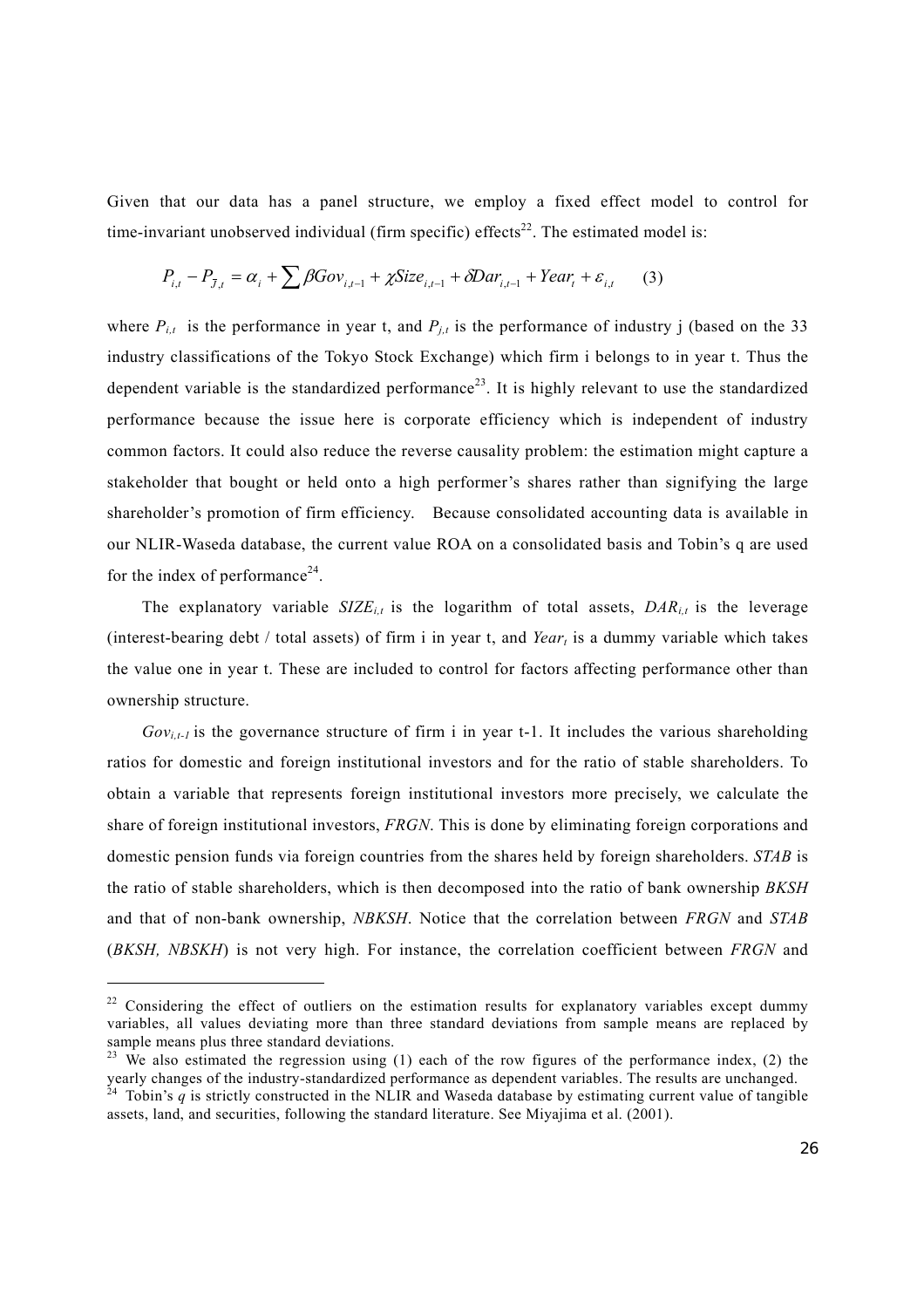*BKSH* is -0.17. We also include the share of the main bank, *D\_MBS,* which takes the value 1 if main bank shareholding is nearly 5% (we take 4.9% as its threshold). We found that 26% of the entire sample of firms met this requirement.

Further, we added the dummy variable, *D\_PAR,* which is given the value of 1 when a corporation holds more than 15% of shares. This variable enables us to test the possibility that minority shareholders are exploited by controlling shareholders (parent companies). The ratio of such firms in our sample, namely, the ratio of "listed subsidiaries," is 26 %. Last, to capture the effect of managerial ownership, we introduced the dummy variable, *D\_DIR*, which is 1 if managerial ownership is higher than  $5\frac{9}{6}$ <sup>25</sup>. The ratio of firms with the *D\_DIR* equal to 1 is 13.1% in our sample.

In addition to the above variables for ownership structure, following Yermack (1996), we also added variables on the size of the board of directors, *BRN,* and the ratio of outsider directors, *ODR,* to the model. The expected sign of *BRN* is negative because poor communication and decision-making are associated with large boards. All the explanatory variables are lagged by one period from the dependent variable to clarify the causality with corporate performance. Detailed definitions of the variables are in Appendix 3. The estimation results are presented in **Table 8** on the full sample period and **Table 9** on sub-periods.

#### Table 8/9 about here

First, we observe that leverage has a positive effect on corporate performance. The result is consistent with the standard theoretical understanding of the disciplinary role of debt since Jensen (1986) and also coincides with recent studies by Horiuchi and Hanazaki (2001). According to **Table 9**, the effect of leverage is larger in the post-bubble and banking crisis periods than during the bubble period. This supports the notion that debt in general played an increasingly significant role for corporate governance in the 1990s.

Second, the ratio of outside directors, *ODR,* and the board size, *BRN,* have the expected signs but are not necessarily stable. While the sign of outside directors is positive and significant in both ROA and Q for the whole period, the results for sub-periods are not sufficiently significant in either ROA or Q (results are not shown). On the other hand, the size of boards is an insignificant factor in

 $\overline{a}$ 

<sup>&</sup>lt;sup>25</sup> We set this threshold following Morck, Schleifer and Vishney (1988).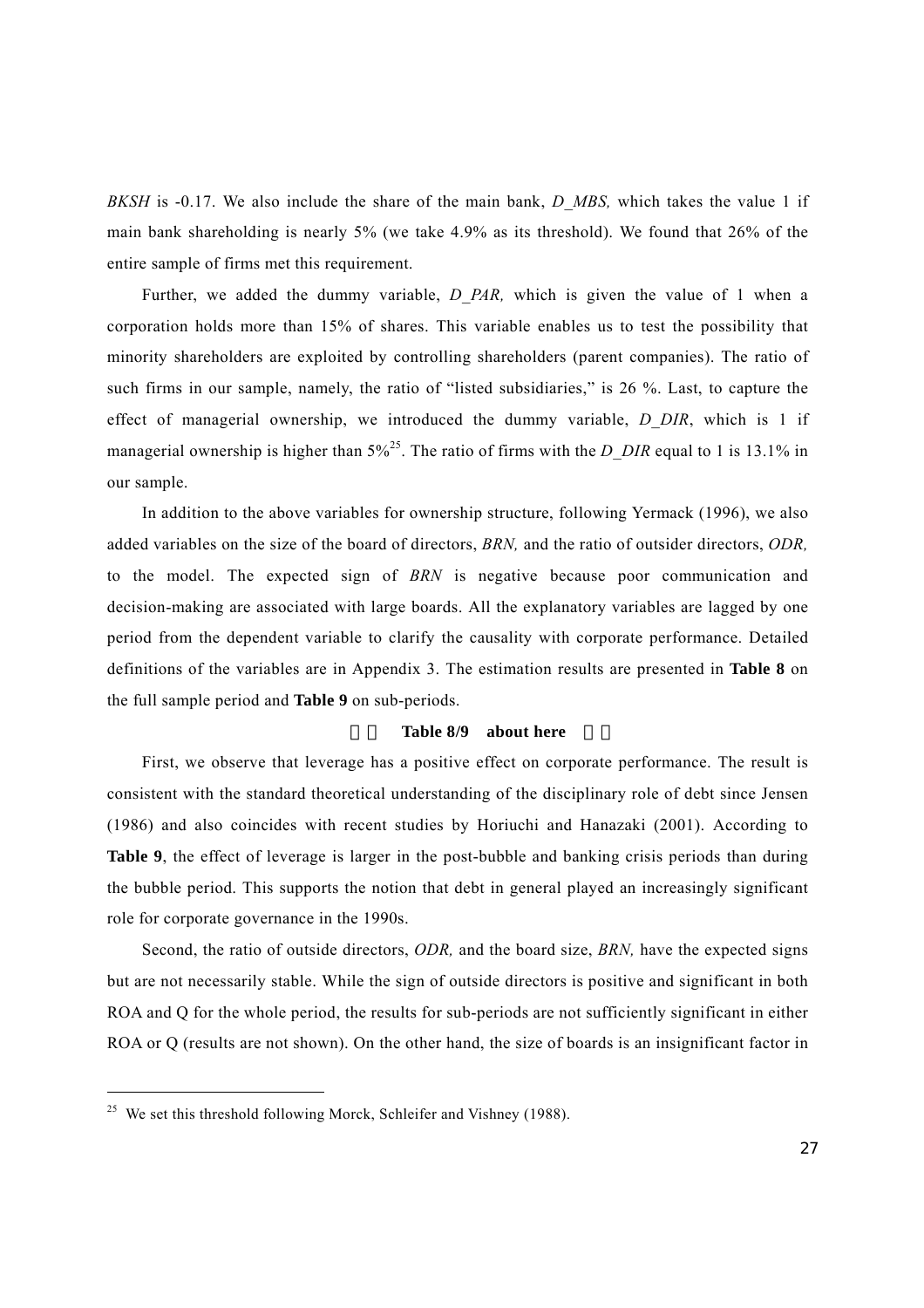ROA over the whole period, whereas it shows high significance in sub-periods. From these results we see that the relationship between small boards and high performance that Yermack (1996) observed in U.S. firms is also the case for Japanese firms, particularly during the post-bubble period.

Third, managerial ownership levels exceeding a certain threshold may have negative effects on corporate performance<sup>26</sup>. Although the significance level is not sufficiently high, there is a possibility that managerial entrenchment is associated with high managerial ownership. The effect is clear in the bubble period and to a lesser extent in the post-bubble period. These results are consistent with the understanding that some family-owned firms tend to be over-invested.

Changing our focus to ownership structure, we observe that the ownership level of particular categories of stakeholders has strongly influenced corporate performance. First, shareholding by both domestic and foreign institutional investors has significantly positive effects. We generally expect that monitoring pressure for management increases if institutional investors hold shares above a certain level (Shleifer and Vishny 1986). Also, several authors have pointed out that since institutional investors have high monitoring abilities, they are effective at mitigating agency problems (McConnell and Servaes 1995, Nickell, Nicolitsas and Dryden 1997, etc). Consistent with these predictions, institutional investors likely contributed to performance enhancements by disciplining managers in the late 1990s. This effect is observed among not only foreign institutional investors but also domestic institutional investors.

#### **Table 9 about here**

Second, firms that have parent companies perform significantly better. This is consistent with Kang and Shivdasani (1995) and Morck et al. (2000). In spite of the perceived conflict of interest between parent companies and minority shareholders, as far as the listed firms are concerned, serious problems regarding corporate governance are less likely in vertical corporate groups (*keiretsu*). In contrast, it appears that parent firms as block holders monitored their listed subsidiaries (related firms) effectively and improved their efficiencies.

Finally, as for stabilized shareholders, we find an inverse relationship between the shares held

l

<sup>&</sup>lt;sup>26</sup> Morck at al (2000) reported a monotonous positive relationship between managerial ownership and Tobin's *q*, interpreting it to be the result of the alignment effect between managers' concerns and shareholders' interests. But we did not find such a relationship.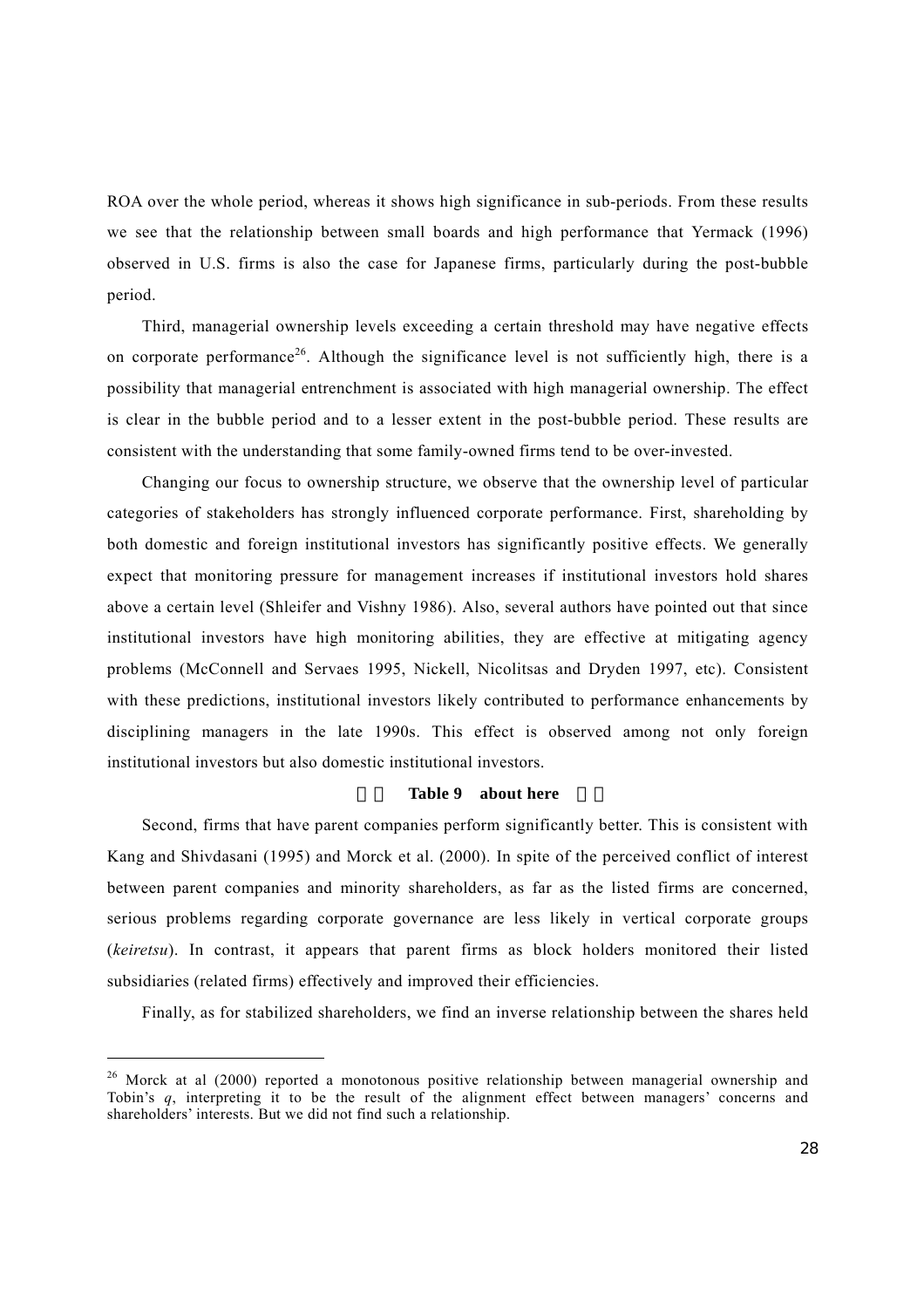by stable shareholders and performance in both ROA and **Tobin's**  $q^{27}$ . In sub-sample estimation, the inverse relationship is clear in the bubble and post-bubble period. This is consistent with the idea that high stabilized shareholding can insulate managers from external pressures. On the other hand, the sign of main bank shareholding is negative and highly significant for the whole sample as well as both the post-bubble and banking crisis sub-periods. This result is also consistent with the entrenchment rather than monitoring view of the role of the main bank.

As we mentioned, both banks and non-banks were stable shareholders. Thus, the interesting task is to identify which of the two has a stronger effect on insulating managers from external pressures. Columns 3 and 4 of **Table 9** decompose the stabilized shareholding ratio into the shares held by banks, *BKSH,* and the shares held by non-banks, *NBKSH*. Shares held by non-banks include shares held by non-financial institutions and insurance companies. Interestingly, in both ROA and Tobin's q estimation, the coefficient of *BKSH* is highly significant, while that of the *NBKSH* is negative but less significant. This suggests that the negative effect on performance came not from the shareholding among firms, but mainly from the shareholding by banks.

Furthermore, we observe in **Table 9** that the coefficient of *BKSH* is consistently negative and highly significant in all sub-sample periods. The magnitude of the effect is determined by multiplying the coefficient by one standard deviation of *BKSH*:  $-0.269$  percent in the bubble period, -0.467 percent in the post-bubble period, and -0.317 percent in the banking crisis period respectively. This magnitude is almost the same as, or even higher than, that of foreign ownership.<sup>28</sup> The largest negative effect was during the post-bubble period. Thus, it is unlikely that mutual shareholding among non-financial institutions promoted managerial discretion by shielding top management from market pressure. It is highly plausible that significant bank ownership or main bank shareholding negatively affected corporate governance, although we cannot disentangle whether this result came from the entrenchment effect or propping-up effect.

#### **Table 9 about here**

The above estimations are not completely free from endogeneity problems. Even with standardized performance as a dependent variable and the appropriate lag and firm specific effects

l

<sup>&</sup>lt;sup>27</sup> The result holds if the independent variable is replaced with TFP (Miyajima et al. 2004).

<sup>&</sup>lt;sup>28</sup> The magnitude of *FOR* is 0.355 in the bubble period, 0.258 in the post-bubble period, and 0.310 in the banking crisis period.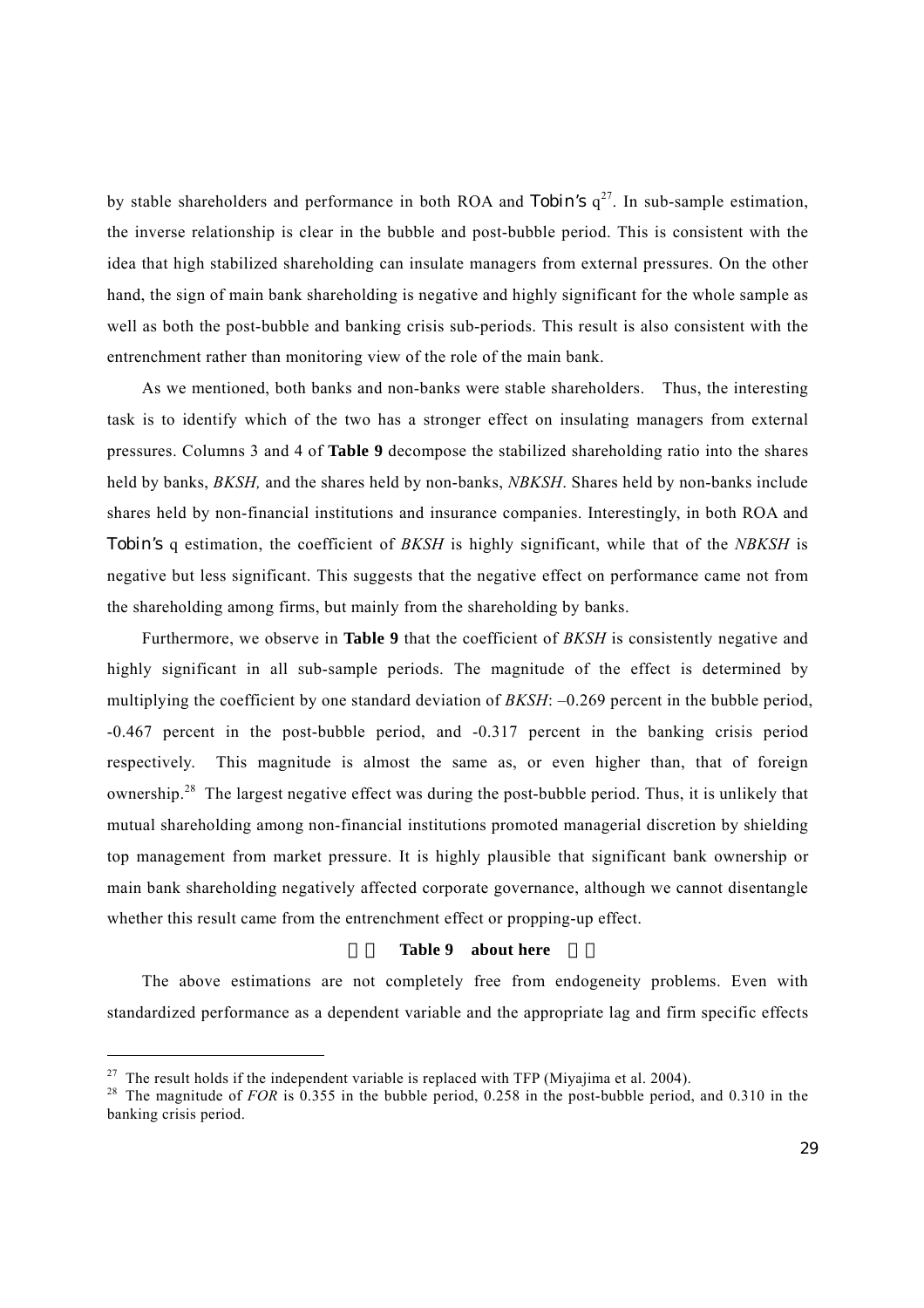as independent variables, we cannot rule out that the estimation captures the reverse relationship (i.e., a stakeholder invested in high performers' shares rather than trying to keep firms efficient). Thus, further tests are necessary and the result is still tentative. These points notwithstanding, however, these results have several important implications.

First, the fact that institutional shareholding is consistently associated with high performance implies that it helps raise efficiency and is economically rational. There is no doubt that institutional shareholders played a significant monitoring role in Japanese firms by partly substituting for the (main) bank.

Second, the inverse relation between bank ownership and performance suggests that unwinding the cross-shareholding between banks and corporations clearly allows for efficiency gains. It is often pointed out that unwinding cross-shareholding may increase unnecessary pressures on management to think myopically (i.e. in terms of short-term rises in the price of their stock). However, as far as the cross-shareholding between banks and firms is concerned, the long-run positive effect of its unwinding on corporate governance in Japan is larger than any possible myopia effect in the 1990s.

Third, given that stable shareholding and high bank ownership stakes have had a consistently negative effect on corporate efficiency since the bubble period, the inefficiency associated with bank ownership per se was not necessary to cause the unwinding of cross-shareholding. The notion that less efficient institutions could not survive is not the case by the mid-1990s. There was inertia among firms and banks in their decision to hold stocks. As we explained in the previous section, it took an external shock such as the banking crisis to disrupt this inertia

Last, in contrast with previous research, mutual shareholding among non-financial institutions may not have a strong negative effect on corporate performance. Similarly, in contrast with a conflict of interest view of corporate shareholding, block shareholding of other non-financial institutions constantly played a significant role in corporate governance in Japanese firms. It is also unlikely that large numbers of block holders enabled the transfer of funds from minority shareholders' to the controlling shareholders as part of a "tunneling" scheme. While bank ownership of equity and loans, one of the salient features of the ownership structure in Japanese firms, has lost its raison d'être, other features such as the high share of block holding by corporations and cross-shareholding among firms have retained their economic rationale.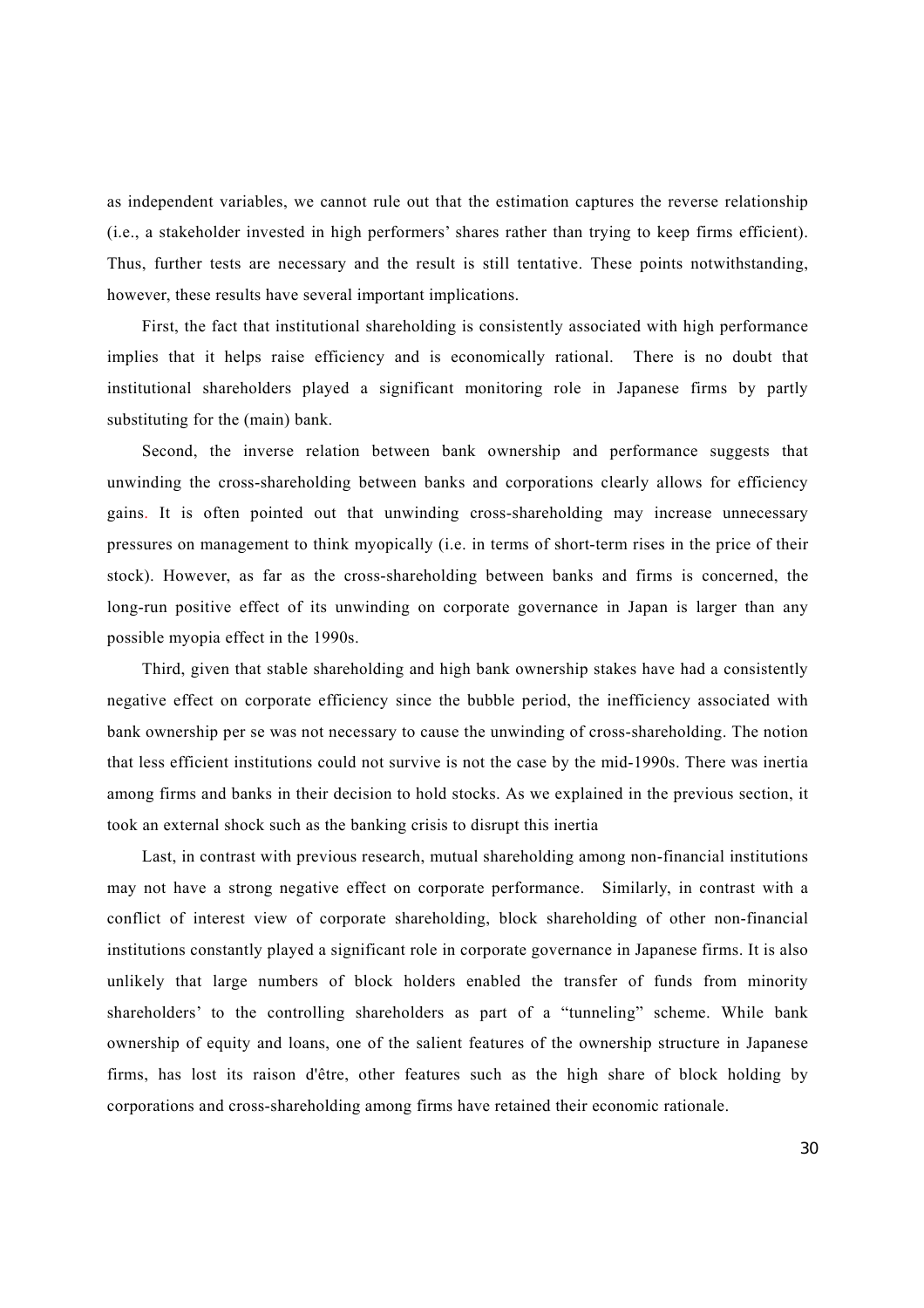#### **5. Conclusion and Perspectives**

This chapter investigated the causes and implications of the unwinding of cross-shareholding, which has been a major feature of the ownership structure of Japanese firms for the past few decades.

Why did the stable ownership structure begin to unwind in the late 1990s? The banking crisis was a crucial factor that directly led to the termination of many cross-shareholding arrangements between financial institutions and firms. After 1995, and especially since 1997, when the banking crisis came to the surface and grew acute, it became increasingly irrational for corporations to hold bank (financial institution) shares due to the high holding risk. Major commercial banks also began to sell off shares after the crisis mainly because of the need to secure funds to dispose of non-performing loans and to respond to BIS regulations. Because cross-shareholding is a mutual relationship, once one side decides to sell its partner's share, it is natural that the partner will respond and the unwinding will begin to accelerate.

However, it is worth noting that crucial changes were occurring prior to the banking crisis. First, large, highly profitable firms with outstanding credit ratings already depended on bonds and equities for their external financing. This eroded the simultaneous ownership of both debt and equity claims by Japanese banks. Second, foreign investors increased their stakes in these firms in the early 1990s. Subsequently, the share held by domestic institutional investors also rose. Institutional investors encouraged top managers to consider ROE and returns on investment. Third, it became evident that bank ownership was associated with low performance. This is possibly because higher bank ownership was associated with relaxed financial constraints, allowing firms to undertake more marginally acceptable investment opportunities.

These facts are extremely important because they explain the unevenness of the unwinding of cross-shareholding. As we emphasized in this chapter, the unwinding of cross-shareholding did not proceed uniformly among Japanese firms. The growing differentiation in the post-banking crisis period between firms that rapidly unwound cross-shareholding and firms that continued cross-shareholding was the result of rational choices by both corporations and banks.

Managers of profitable firms with easy access to capital markets and high foreign ownership prior to the banking crisis found little need to maintain financial relationships with banks. This made the unwinding of cross-shareholdings a rational way to earn a high market valuation. As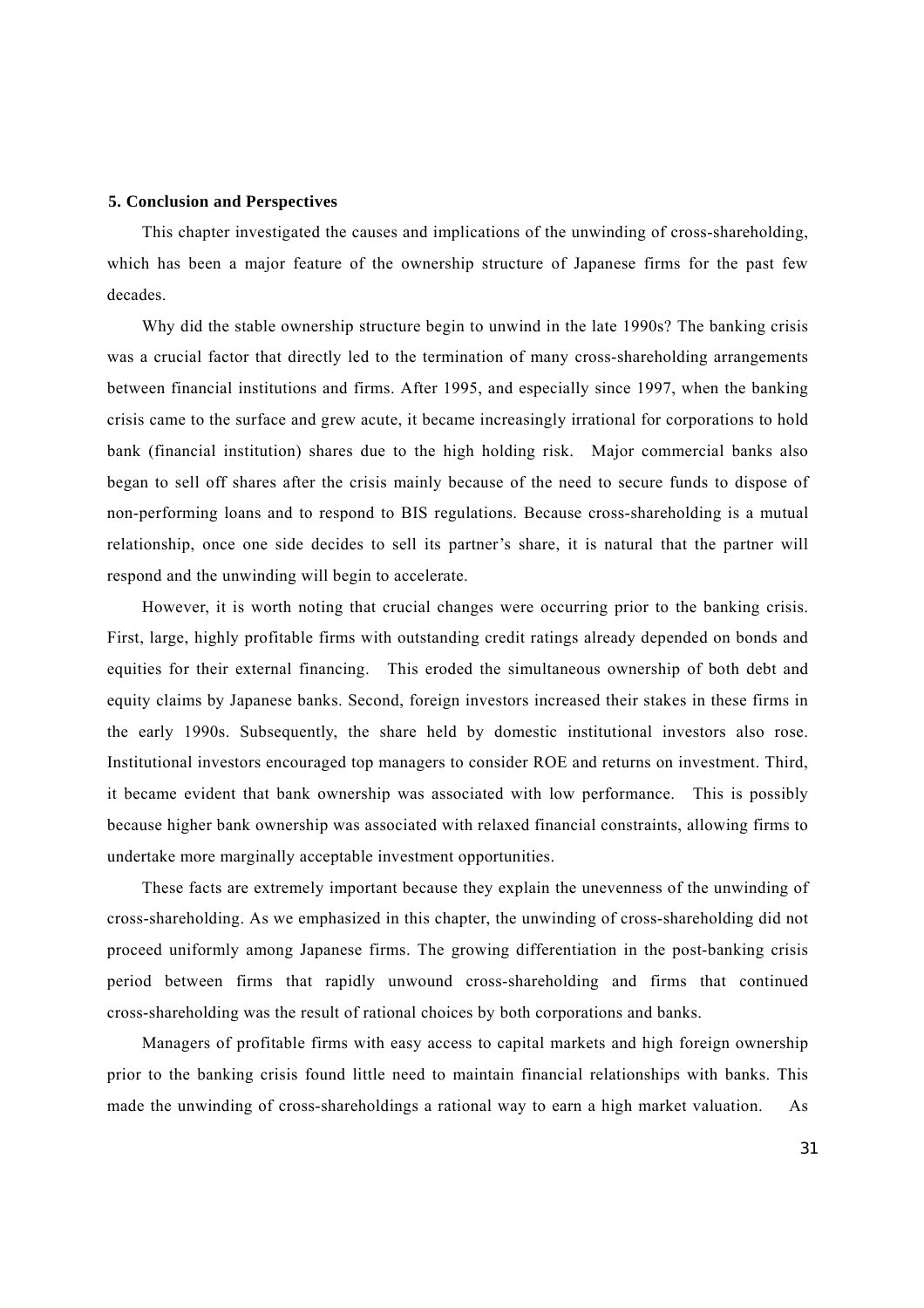Chapter 11 will explain, firms that actively reformed their boards of directors maintained high performance through capital market discipline. For low-profit firms with difficulty accessing capital markets and low foreign ownership in the early 1990s, - cross-shareholding, in particular between banks and firms, was maintained since managers needed strong relationships with banks for both financing and to stabilize ownership. As a result, management discipline was sacrificed and this led to poor performance. These are the firms that are both reluctant to reform their boards of directors and still maintain main-bank relationships as we saw in Chapter 1. They have fallen into a vicious circle of cross-shareholding and lax governance.

A key point is that firms that maintain cross-shareholding have little incentive to dissolve it. Managers of the firms with low profitability and strong bank relationships (in terms of both financing and shareholding) prior to the banking crisis do not have incentives to sell shares of banks whose profitability declined and holding risk went up. For banks, it is rational to continue holding onto corporate shares since selling the shares of firms with which they are connected sends negative signals to the market and can expose bad debts. If this circumstance continues, then the low market evaluations of these corporations are sustained and pressure from institutional investors or credit rating agencies has no effect. This mechanism explains how conventional J-type firms locked in to their traditional pattern of cross-shareholding in the late 1990s.

Against this backdrop, the simultaneous ownership of debt and equity became a systemic problem for Japanese firms in the late 1990s, and constituted an impediment to corporate reform. Locked-in firms have emerged as the most important targets of reform in Japan.

Moreover, the continuation of the above situation implies a degradation of banks' equity portfolios. The fact that the composition of borrowers deteriorated through the process of deregulation in the late 1980s has been pointed out by other studies (Miyajima and Arikawa 2001). The key result that has emerged from this chapter is that after 1997, when the banking crisis occurred, banks sold shares of firms with high growth opportunities (large Tobin's q) and held shares of firms with which they had main-bank relationships even as their holding risks rose.

#### **Perspectives on the future**

By examining the causes and effects of the unwinding of cross-shareholding, we can extract some perspectives on the future.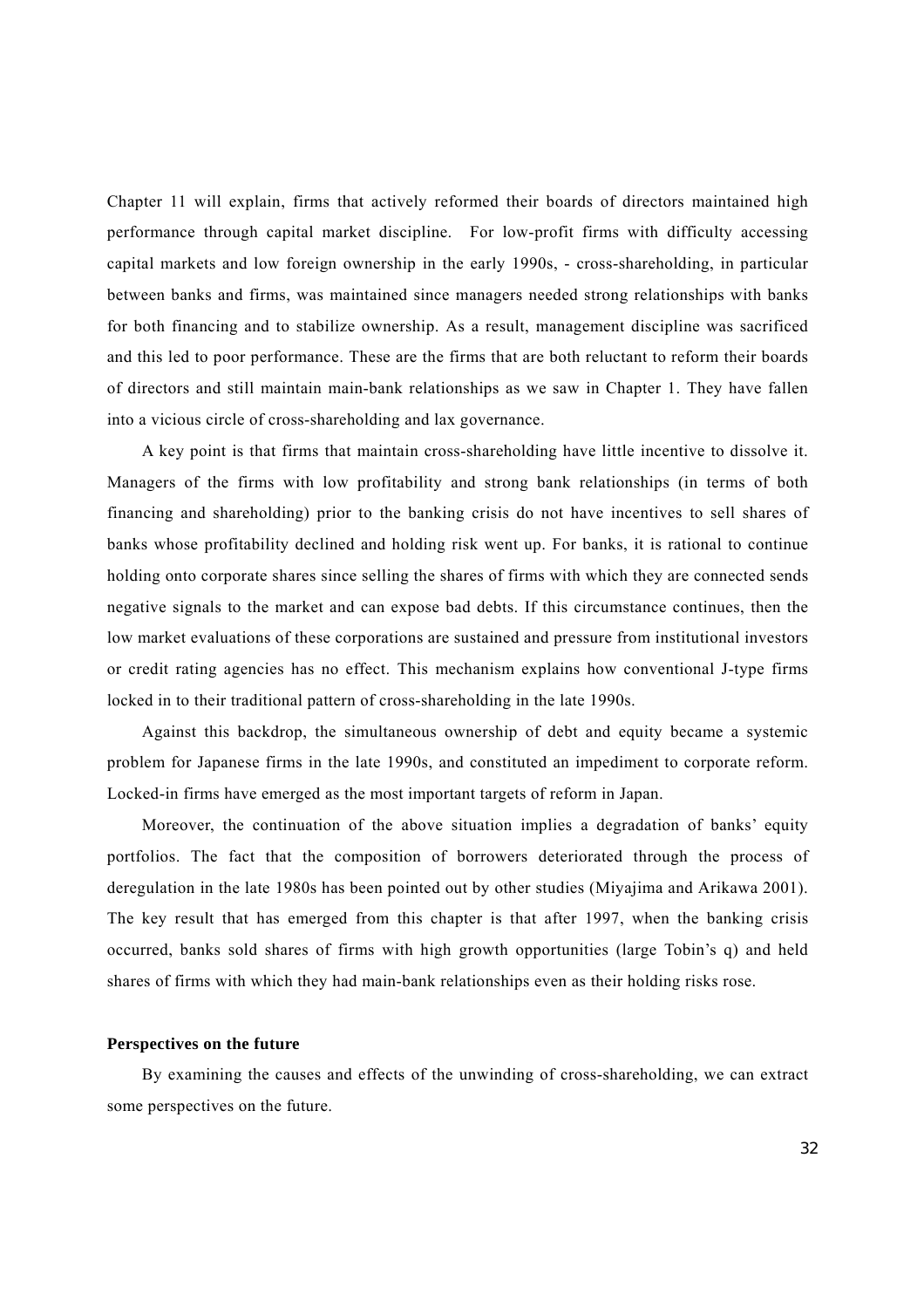We emphasized the vicious circle between bank ownership and low levels of governance, and the organizational lock-in of conventional J-type firms. However, this does not necessary imply the existence of a stable equilibrium. Policymakers have gradually recognized the vicious circle described above and taken various measures that have started to show some effect. The Banks' Shareholding Restriction Law, promulgated in September 2001, required banks to reduce their stock holdings up to the same amount of their equity (originally by September 2004, and with recent revisions, by September 2006). This provided a substantial impetus to sell off corporate shares. Both the Banks' Shareholdings Purchase Corporation (BSPC) and the Bank of Japan began to buy stock directly from city banks at market price with certain conditions in 2002. However, since the law only required a reduction in the total volume of shares held, and the Bank of Japan's purchases were limited to stock with credit ratings of BBB and higher, it is likely that banks may have held onto shares of firms with low profitability and high risk, and sold only equity with high liquidity.

In this context, the bank mergers may have a substantial effect on further steps to encourage the severing of the vicious circle. Given the current Antitrust Law that sets a ceiling on the holding of stock by financial institutions of up to 5%, the merged banks were required to sell holding shares. Furthermore, the changing ownership structure among major city banks themselves may give them an incentive to sell shares of firms with low profitability. In the process of reconstructing banks, the shares held by institutional shareholders increased as cross-shareholding with corporations dissolved. This would make it difficult for them to hold onto low-profit, high-risk firms. Thus, one possible (and optimistic) scenario has the locked-in relationship between major banks and firms gradually dissolving.

What then can we expect to happen to the ownership structure in the future? Cross-shareholding between banks and firms will without a doubt decrease from previous levels, while institutional shareholders will increase their stakes. In particular, domestic institutional investors will increase their presence. However, the cross-shareholding among firms will not be dissolved on a large scale, since corporate ownership of shares has its own economic rationale. For instance, cross-shareholding arrangements help reduce moral hazard risks (opportunistic behaviors) among trading partners, thus facilitating transaction-specific investment (Flath 1993). In addition, there is no indication that it has played a negative role in corporate governance (corporate block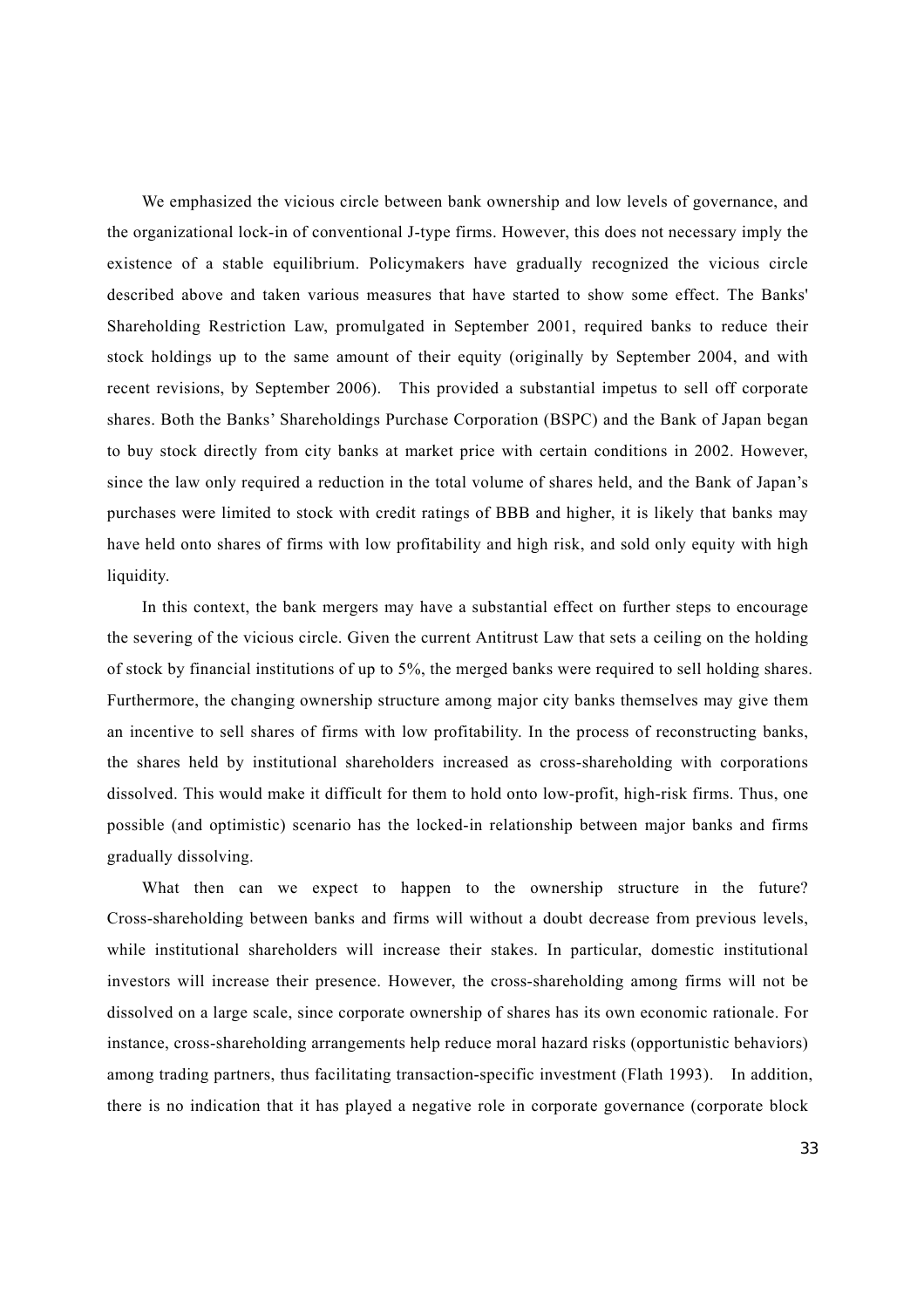holding has in fact played a positive role). Japanese firms now have the option of forming a holding company, which will also encourage corporate ownership of shares. Thus, the ownership structure of Japanese firms that was characterized by cross-shareholding among corporations and financial institutions will gradually change to a more market-based system but still retain some of the features of cross-shareholding arrangements, perhaps by combining cross-ownership by corporations and shareholding by institutional investors.

In this process, a decrease in stable shareholding is likely to increase the likelihood of hostile takeovers In fact, some have already occurred in the 2000s. The amendment to the Company Law slated for 2006 will make it possible for foreign firms to buy Japanese firms through exchanges of stock. This will certainly open the door wider to mergers and acquisitions. Accordingly, the real challenge that Japanese firms will face (or have been facing) is how to manage the hostile takeover threat. The key for policymakers is to design an institutional framework that utilizes the emerging market for corporate control on the one hand while providing firms with appropriate means to fend off unwanted suitors.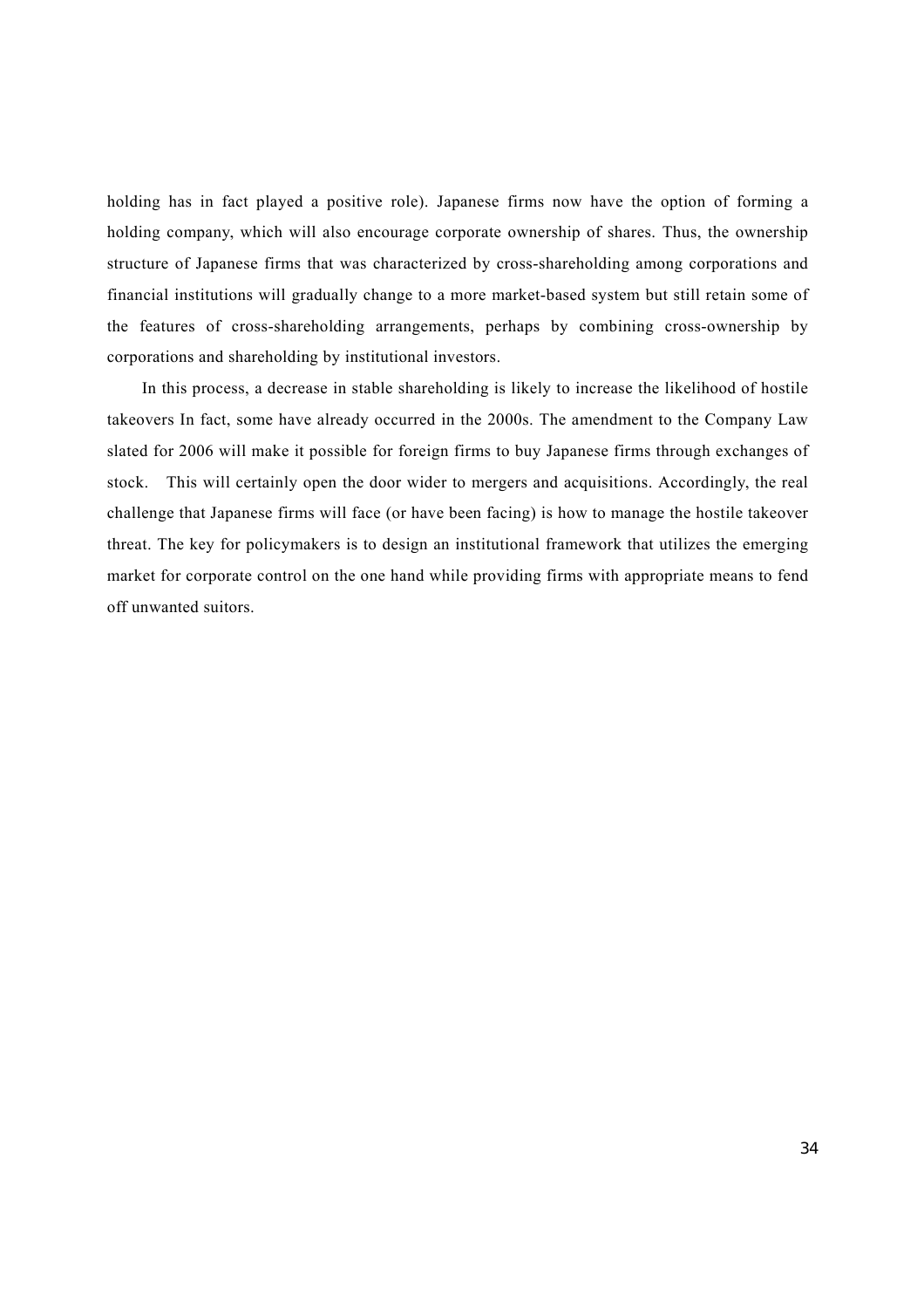# Appendices: Definition of Variables

#### A**ppendix 1. Corporation's Choice of Bank Shareholding**

#### X1 **Variables representing the need to sell off shares**

- *D\_ICR*: Dummy variable is 1 if corporation i's interest coverage ratio  $\alpha$  [(operating profit + interest and dividends income)/ interest cost] is 1.5 or less.
- *D/E*: Corporation i's D/E ratio (interest-bearing debt/ equity capital).
- *BSV/A*: The ratio of bank j's shares held by corporation i at market value in its total assets.

# X2 **Financial health**

*D\_FRD*: Dummy variable is 1 if Moody's bank financial rating is D or below (all banks have received D or below since 1999, thus the dummy is 1 if E or below for this period), otherwise 0. Seven out of 14 banks received C or above ratings in 1995, six banks received C or above in 1997, and no banks received C and only three received D or above in 1999.

#### X3 **Variables representing pressure from capital market**

- *D\_CRB*: Dummy variable takes value of 1 if corporation i's credit rating for long-term bonds is BB-BBB (if the corporation received ratings from multiple rating agencies, we choose the most conservative rating).
- *D\_CRA*: Dummy variable takes value of 1 if corporation i's credit rating for long-term bonds is A-AAA (if the corporation received ratings from multiple rating agencies, we choose the most conservative rating).

#### X4 **Variable representing managerial entrenchment against the threat of takeover**

*LEMV*: Logarithm of corporation i's total market capitalization.

*NOST*: Ratio of shareholding by non-stable shareholders (the sum of shares held by individuals excluding board members, foreign and domestic institutional investors) if the corporation has cross-shareholding relationship with banks, and 0 otherwise.

#### X5 **Variables representing the relationship between corporations and banks**

- **BBR**: Corporation i's borrowing from bank j divided by total borrowing from private financial institutions.
- *BHR*: Bank *i*'s shareholding of corporation i divided by total issued shares of corporation i.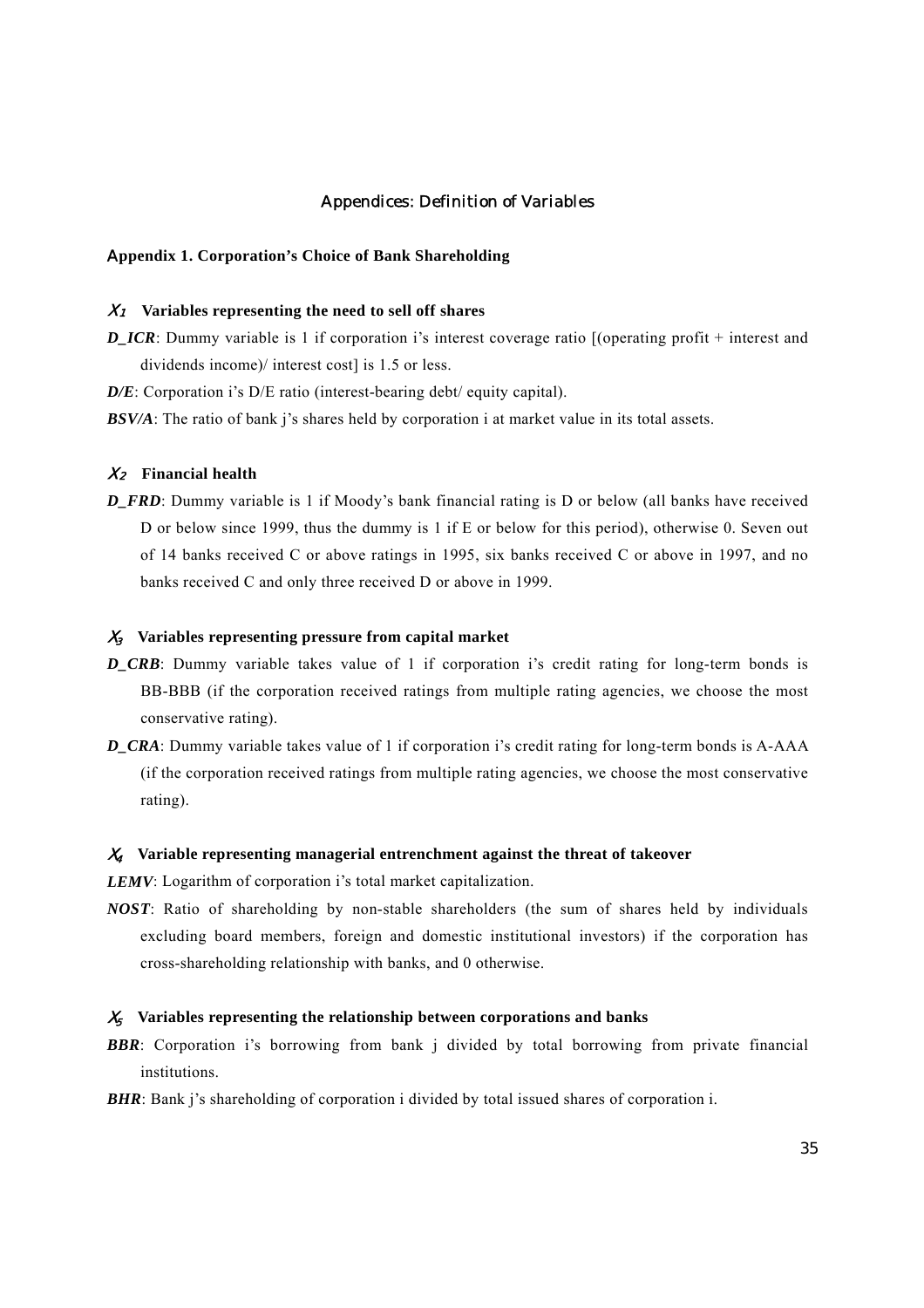*D\_MB*: Dummy variable is 1 if bank j is a main bank of some corporation (this represents closeness to corporations in total financial transactions). The main bank is defined as a bank that is the top listed bank in the column of the business partner banks in "the Japan Company Handbook" of Toyo Keizai Inc.

The distribution of *BBR* (mean, standard deviation) is (8.7%, 9.5%) in period I, (9.4%, 10.1%) in period II, and (12.3%, 12.8%) in period III. The distribution of *BHR* is (1.7%, 1.8%) in period I, (1.9%, 1.8%) in period II, and (2.4%, 2.0%) in period III. The mean values of both variables are increasing due to the effect of bank restructurings.

#### X6 **Dummy variables representing bank j's sell off of corporation i's shares**

**BSL:** Dummy variable representing that bank j sold off corporation i's shares in the same year. *PBSL*: Dummy variable representing that bank j sold off corporation i's shares in the previous year.

- *D\_BM*: Dummy variable to control for the effects of a bank merger, which is 1 if shares of separate banks in the beginning of the period become shares of the same bank by the end of the period.
- *D\_YY*: Dummy variable for year effects.

## Appendix 2. **Bank's Choice of Shareholding**

# Z1 **Variables to control for bank j's investment behavior**

*BHR/T1*: bank j's shareholding ratio of corporation i's shares divided by Tier 1 capital.

*LEMV*: Logarithm of corporation i's total market capitalization (This represents liquidity and ease of selling off).

### Z2 **A variable representing pressure from capital market to banks**

*D\_FRD*: Dummy variable is 1 if Moody's bank financial rating is D or below (all banks have received D or below since 1999, thus dummy is 1 if E or below for this period).

# *Z*3 **Variables representing corporation i's (investment target firm) risk (credit risk and volatility), and growth opportunities**

- *D\_ICR*: Dummy variable is 1 if corporation i's interest coverage ratio [(operating profit + interest and dividends income)/ interest cost] is 1.5 or less.
- *D\_AVQ*: Dummy variable is 1 if corporation i's Tobin's q is 2 or more.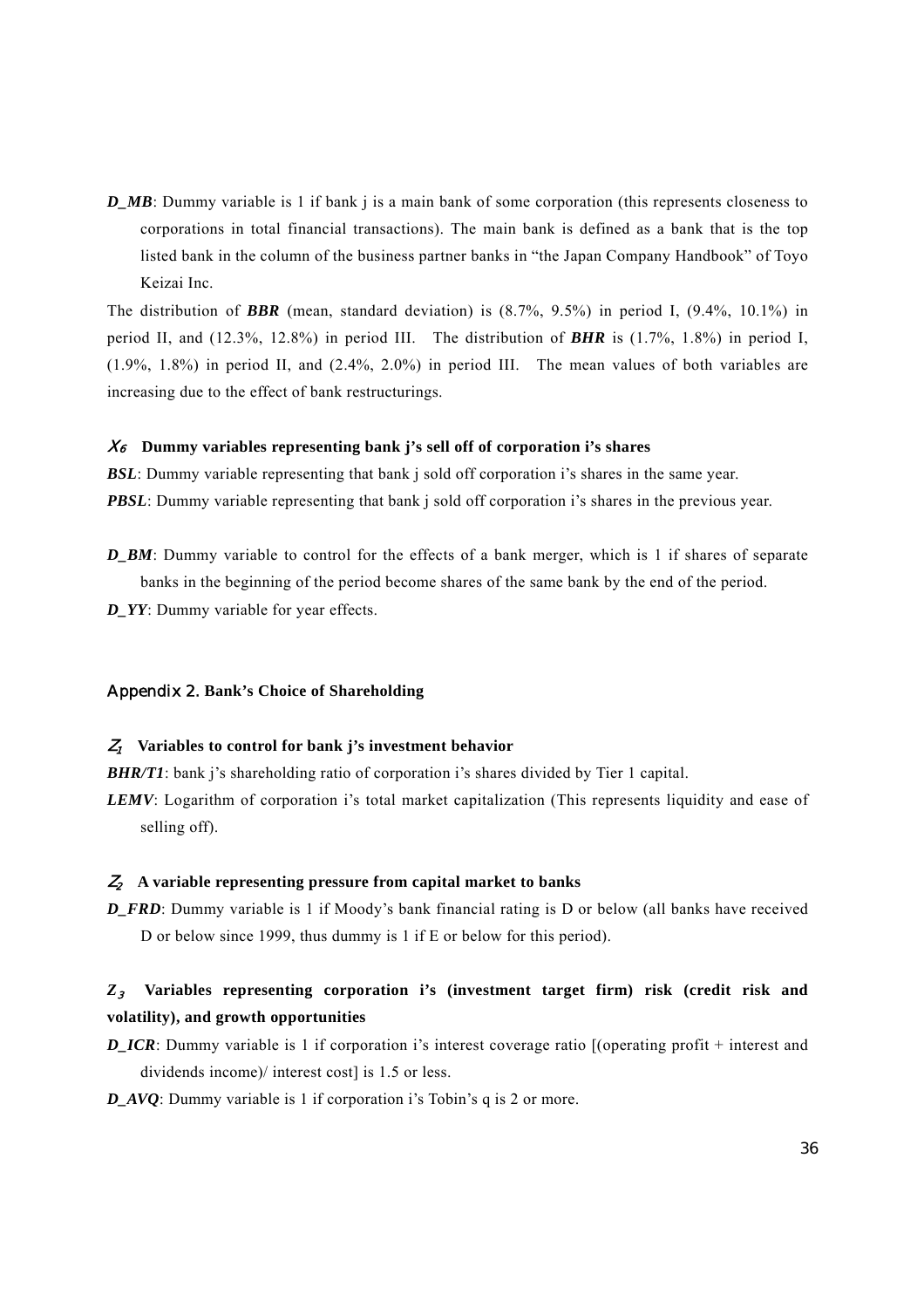*D/E*: Corporation i's D/E ratio (interest-bearing debt/ equity capital).

**SDRTN**: Standard deviation of monthly return from corporation i's share in the past 36 months.

#### Z4 **Variables representing the long-term relationship between banks and corporations**

- *BBR*: Corporation i's borrowing from bank j divided by total borrowing from private financial institutions (this represents the degree of dependency on the liabilities side).
- *D\_CSH*: Dummy variable is 1 if corporation i holds bank j's shares (cross-shareholding) at the beginning of the period.
- *D\_MB*: Dummy variable is 1 if bank j is a main bank of some corporation.

#### *Z*5 **Variables representing corporation i's sale of bank j's shares**

*CSL*: Dummy variable indicating that corporation i sold off bank j's shares in the same year. *PCSL*: Dummy variable indicating that corporation i sold off bank j's shares in the previous year.

# Appendix 3. Effect of Ownership on Corporate Performance

#### **Dependent variables:**

- *ROA* (return on assets): business profit/ total assets (average at the beginning and end of period).
	- Business profit  $=$  operating profit  $+$  interest and dividend income
	- Total assets = book value of total assets + unrealized capital gain (loss) from tangible fixed assets + unrealized capital gain (loss) from securities
- *AVQ*: Tobin's q: value of the firm (end of period)/ total assets (end of period).

Value of the firm = market value shareholder's equity + book value debt + minority equity

Total assets = book value of total assets + unrealized capital gain (loss) from tangible fixed assets + unrealized capital gain (loss) from securities

#### **Independent variables:**

- *FRGN*: Shareholding ratio of foreign institutional investors: shareholding ratio of foreigners shareholding ratio of foreign corporate block shareholders.
- *DINS*: Shareholding ratio of domestic institutional investors: annuity trust + investment trust + total shareholding ratio of life insurance companies' special accounting.
- *STAB*: Ratio of stable shareholders: ratio of cross-shareholding + total shareholding ratio of banks and life insurance companies.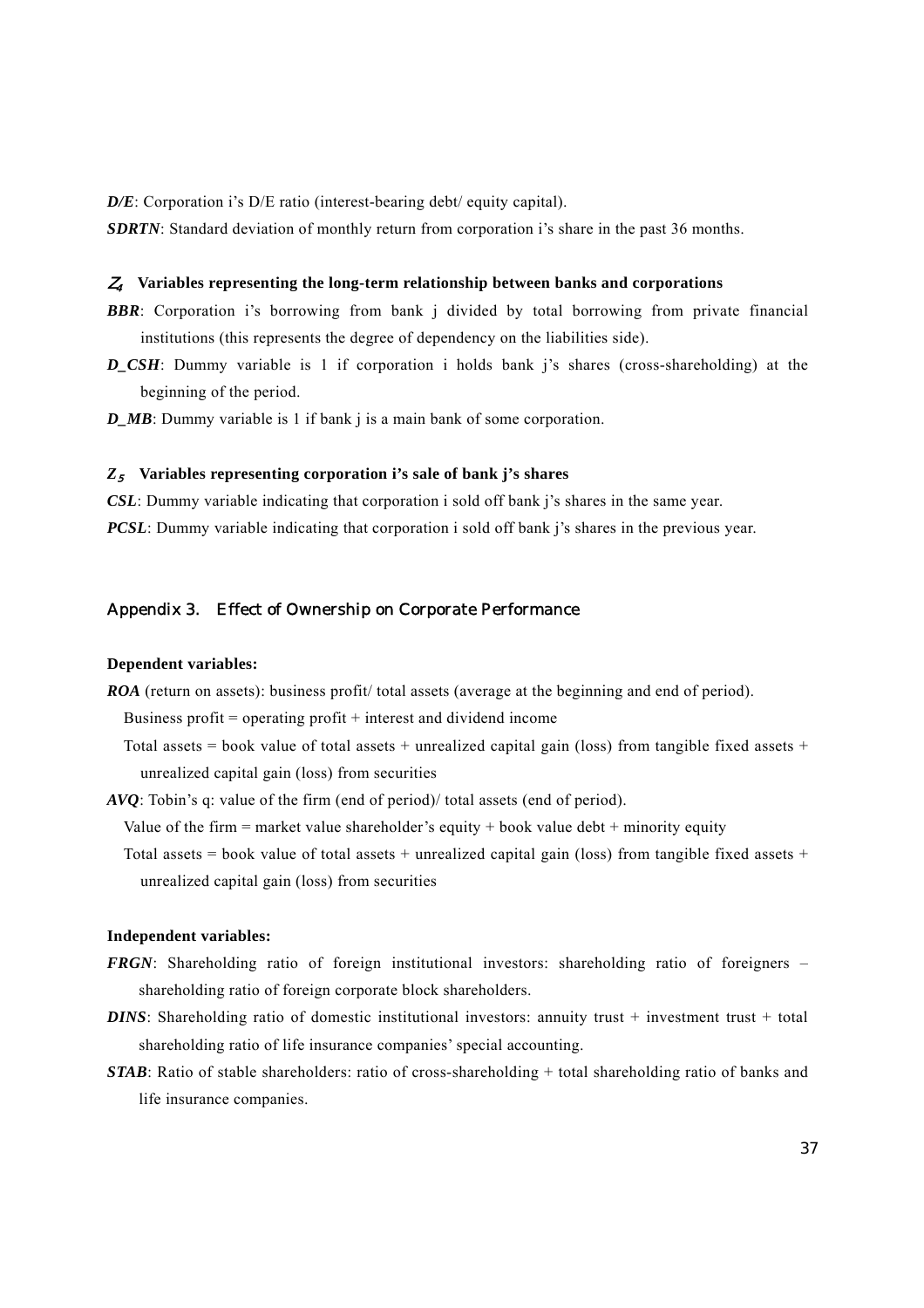- *ODR*: Ratio of outside board members: number of outside board members/ number of board members.
- **BRN**: Relative number of board members: number of board members/ logarithm of the number of employees.
- *D\_DIR*: Board member shareholding dummy: Dummy variable is 1 if shareholding ratio of board members is more than 5%.
- *D\_PAR*: Domestic and foreign parent company dummy: Dummy variable is 1 if there is a related parent company (domestic or foreign non-financial corporation which has more than 15% shareholding ratio).
- *D\_MBS*: Main bank shareholding dummy. Dummy variable is 1 if main bank shareholding ratio is nearly 5% (we take 4.9% as its threshold).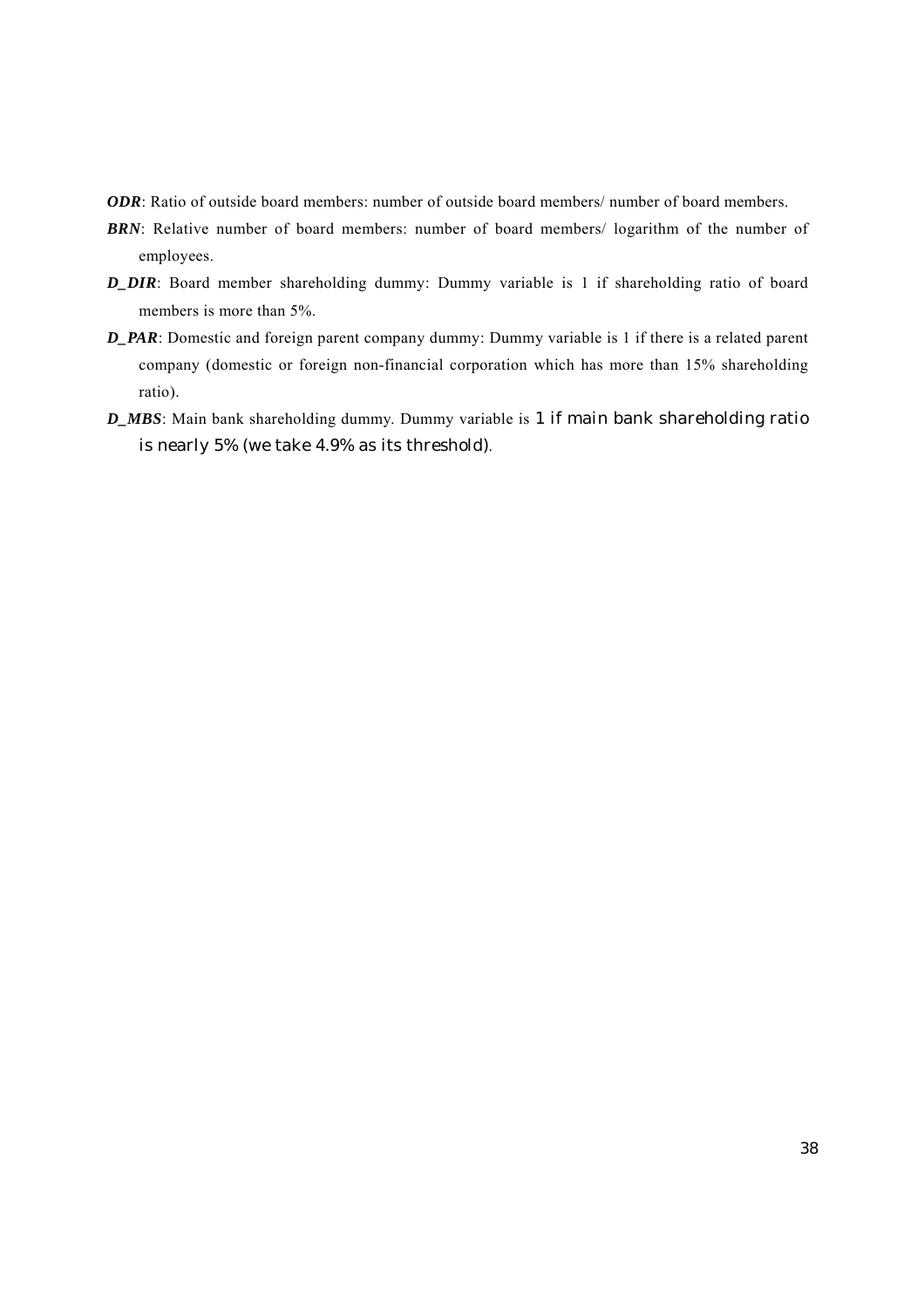# **References**

Abegglen, J. C. and G. Stalk Jr. 1985. *Kaisha:Tthe Japanese Corporation*. Charles E. Tuttle.

- Aoki, M. 1988. *Information, Incentives, and Bargaining in the Japanese Economy.* Cambridge University Press.
- Allen, F. and D. Gale. 2000. *Comparing Financial Systems*. MIT Press.
- Aoki, M and H. Patrick, eds. 1994. *The Japanese Main-bank System: Its Relevancy for Developing and Transforming Economies.* Oxford: Oxford University Press.
- Burkart, M., D. Gromb and F. Panunzi. 1997. 'Large Shareholders, Monitoring, and the Value of the Firm,' *The Quarterly Journal of Economics*, 112(3), pp.693-728.
- Classens, S., S. Djankow, J. Fan and L. Lang. 1999. 'The Rationale for Groups: Evidence from East Asia,' Unpublished manuscript. The World Bank.
- Flath, D. 1993. 'Shareholding in the *Keiretsu*: Japan's Financial Groups,' *The Review of Economics and Statistics*, 75(2), pp.249-257.
- Horiuchi, A. and M. Hanazaki. 2000. 'Did the Main-bank Relationship Help Make Corporate Management Efficient?: Empirical Analysis of the Manufacturing Industry,' *Keizai Keiei Kenkyu* (Research Institute of Capital Formation, Development Bank of Japan), 21-1. (in Japanese).
- Jensen, M. C. 1986. 'Agency Costs of Free Cash Flow, Corporate Finance, and Takeover,' *American Economic Review*, 76, pp.323-329.
- Johnson, S., P. Boone, A. Breach and E. Friedman. 2000. 'Corporate Governance in the Asian Financial Crisis,' *Journal of Financial Economics*, 58(1), pp.141-86.
- Kang, J. and A. Shivdasani (1995), 'Firm Performance, Corporate Governance, and Top Executive Turnover in Japan,' *Journal of Financial Economics*, 38(1), pp.29-58.
- Kang, J. and R. Stultz, (1997), 'Why is There a Home Bias? An Analysis of Foreign Portfolio Equity Ownership in Japan,' *Journal of Financial Economics*, 46(1), pp.3-28.
- La Porta, R., F. Lopez-de-Silanes, A. Shleifer and R. Vishny. 1998. 'Law and Finance,' *Journal of Political Economy*, 106(6), pp.1113-1155.
- Lichtenberg, F. R. and G. M. Pushner. 1994. 'Ownership Structure and Corporate Performance in Japan,' *Japan and World Economy*, 6, pp.239-261.
- McConnell, J. J. and H. Servaes. 1995. 'Equity Ownership and the Two Faces of Debt,' *Journal of Financial Economics*, 39(1), pp.131-157.
- Miyajima, H. 1995). 'The Privatization of Ex-zaibatsu Holding Stocks and the Emergence of Bank-centered Corporate Groups,' M. Aoki, ed. *Corporate Governance in Transitional Economy,*  The World Bank, 1995, pp.361-403.
- Miyajima, H. and Y. Arikawa. 2000. 'Relational Banking and Debt Choice: Evidence from the Liberalization in Japan,' IFMP Discussion Paper Series, A00-07.
- Miyajima, H. 2004. *Microanalysis of the Development of the Japanese Economy: Corporate Governance and Industrial Policy*. Yuhikaku. (in Japanese)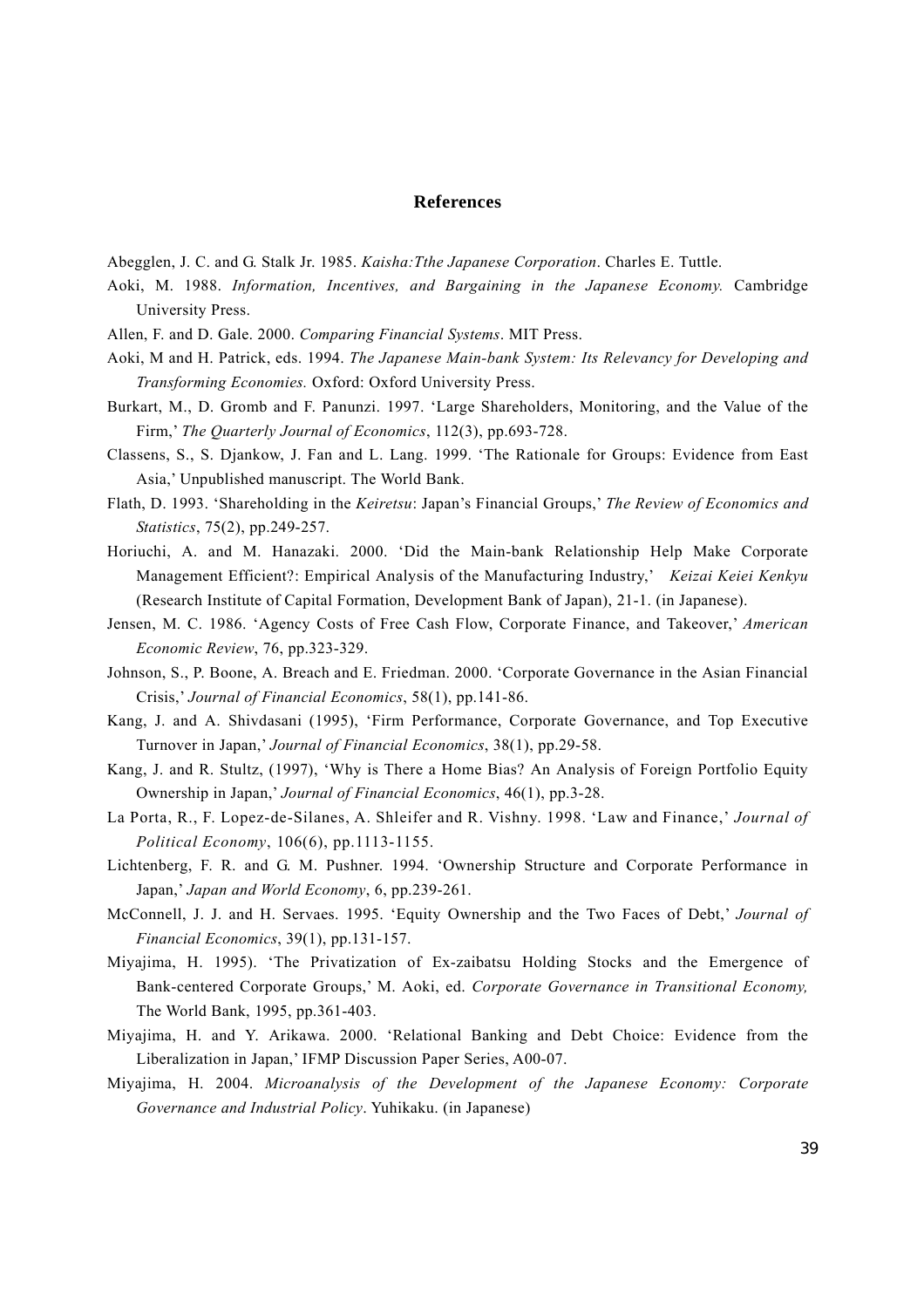- Miyajima, H., Y. Arikawa and T. Saito. 2001. 'Japanese Corporate Governance and "Excess" Investment: Comparative Analysis of Oil Shocks and Bubble Years,' *Financial Review* (Policy Research Institute of MOF) 60. (in Japanese)
- Miyajima, H., K. Nitta, T. Saito and Y. Omi. 2002. 'Governance Structure and Productivity of Japanese Firms in the 1990s: Did Transformation of Governance Structure Contribute to the Improvement of Managerial Efficiency?' Working Paper WFIS-02-001, Waseda University Institute of Financial Studies. (in Japanese)
- Miyajima, H. and F. Kuroki. 2002. 'Quantitative Analysis of the Unwinding of Cross-shareholding by Japanese Firms,' *Security Analysts Journal*, 40(12), pp.30-46. (in Japanese)
- Miyajima, H., K. Haramura and Y. Enami. 2003. 'Evolution of Ownership Structure in Postwar Japan: Formulation and Unwinding of Stable Shareholders,' *Financial Review* (Policy Research Institute of MOF) 68. (in Japanese)
- Morck, R. A. Shleifer and R. Vishny. 1988. 'Management Ownership and Market Valuation: An Empirical Analysis,' *Journal of Financial Economics*, 20.
- Morck, R., M. Nakamura and A. Shivdasani. 2000. 'Banks, Ownership Structure, and Firm Value in Japan,' *The Journal of Business*, 73(4), pp.539-567.
- Morck, R. and B. Yeung. 2001. 'Japanese Economic Success and the Curious Characteristics of the Japanese Stock Market,' Paper presented at IMF-Hitotsubashi Conference. September.
- Murase, A. 2001. 'Stock Investment Performance of Japanese Financial Institutions, Corporations, Individuals, and Foreign Investors,' *Review of Monetary and Financial Studies* 17. (in Japanese)
- Nakatani, I. 1984. 'The Economic Role of Financial Corporate Groupings,' in Masahiko Aoki ed., *The Economic Analysis of the Japanese Firm.* Amsterdam, North-Holland.
- Odagiri, H. 1992. *Growth through Competition, Competition through Growth: Strategic Management and the Economy in Japan*. Oxford University Press.
- Okabe, M. 2002. *Cross Shareholding in Japan: A New Unified Perspective of the Economic System*. Edward Elgar Publishing.
- Peek, J and E. Rosengren. 2001. 'Determinants of the Japan Premium: Actions Speak Louder than Words,' *Journal of International Economics*, 53, pp.283-305.
- Porter, M. E. 1992. 'Capital Disadvantage: America's Failing Capital Investment System,' *Harvard Business Review*, 70, pp.65-82.
- Porter, M. E. 1994. *Capital Choices.* Harvard University Press.
- Prowse, S. 1990. 'Institutional Investment Patterns and Corporate Financial Behaviors in the United States and Japan,' *Journal of Financial Economics*, 27(1), pp. 43-66.
- Sheard, P. 1994. 'Interlocking Shareholdings and Corporate Governance in Japan,' in M. Aoki and R. Dore, eds., *The Japanese Firm: Sources of Competitive Strength*. Oxford. Oxford University Press, pp .314-349.
- Shleifer, A. and R. W. Vishny. 1986. 'Large Shareholders and Corporate Control,' *Journal of Political Economy*, 94(3), pp.461-488.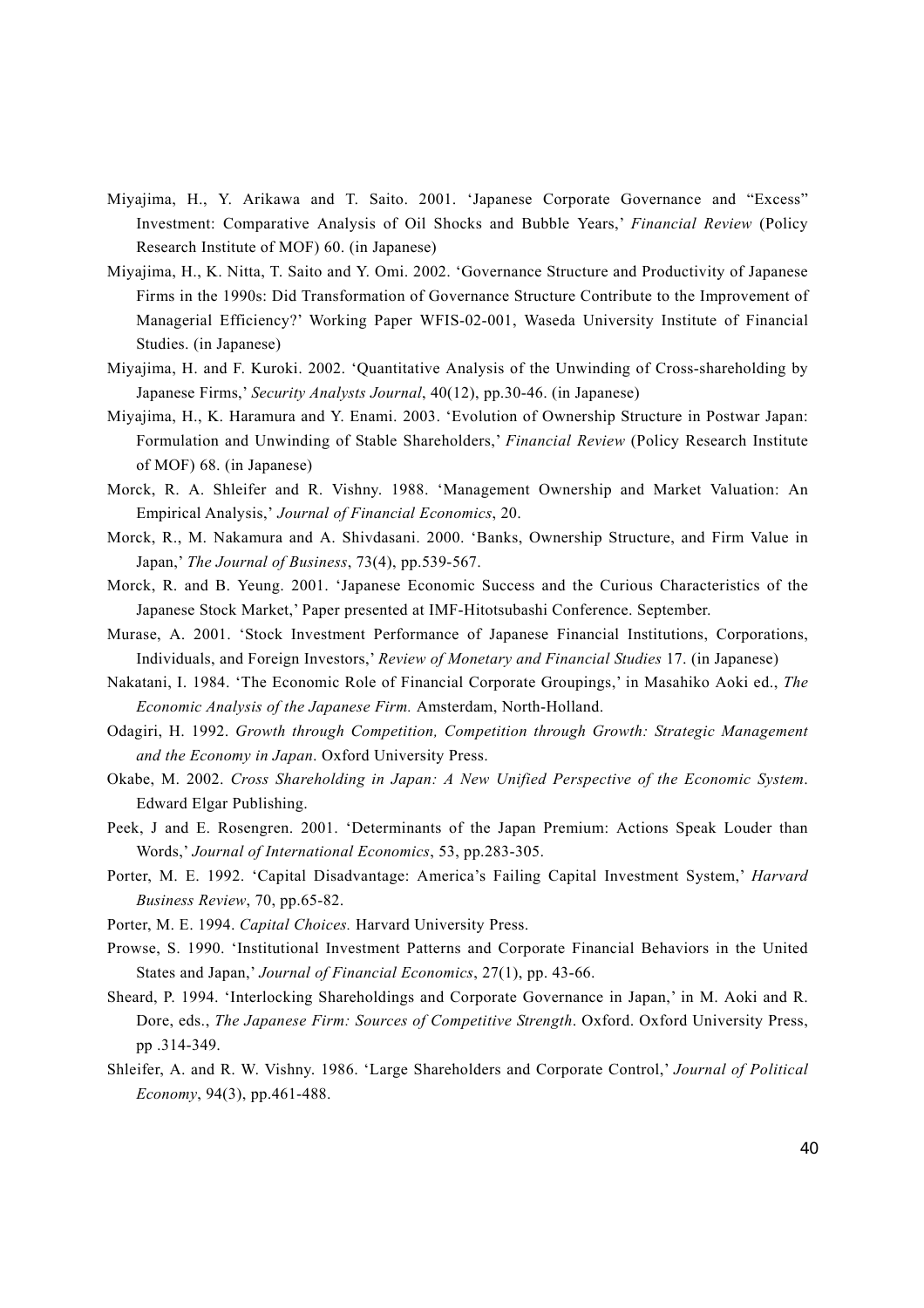- Weinstein, D. and Y. Yafeh. 1998. "On the Costs of a Bank-centered Financial System: Evidence from the Changing Main-bank Relations in Japan," *Journal of Finance*, 53, pp.635-672.
- Yermack, D. 1996. 'Higher Market Valuation of Companies with a Small Board Directors', *Journal of Financial Economics*, 40.
- Yafeh Y. 2000. 'Corporate Governance in Japan: Past Performance and Future Prospects,' *Oxford Review of Economic Policy*, 16(2), pp.74-84.
- Yafeh Y. and O. Yosha. 2003. 'Large Shareholders and Banks: Who Monitors and How?' *Economic Journal*, 113, 484, pp.128-146.

.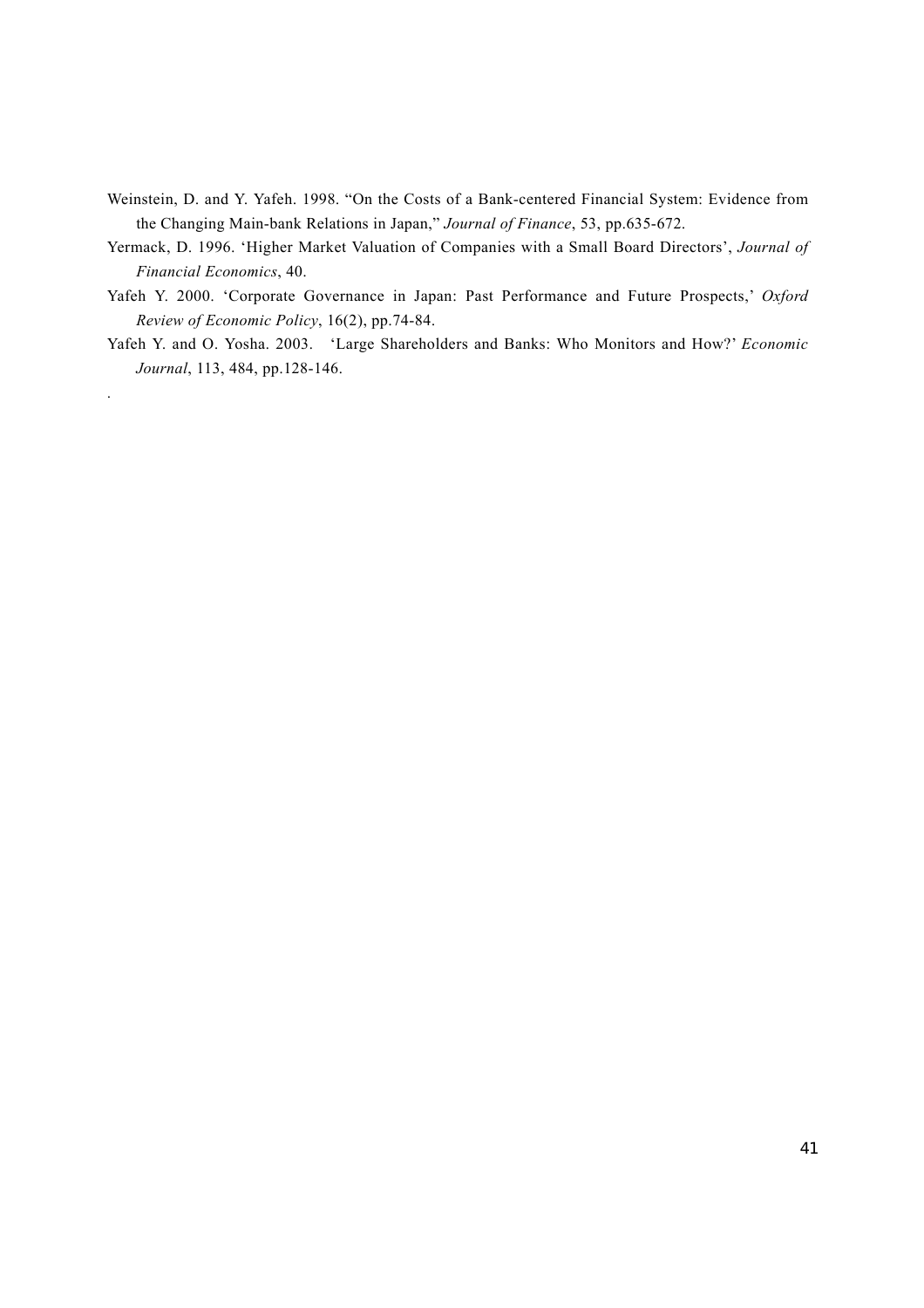

**Figure 1**:**Long-term trends in ownership structure of Japanese listed firms**

(source) 2002 Shareownership Survey: All domestic stock exchanges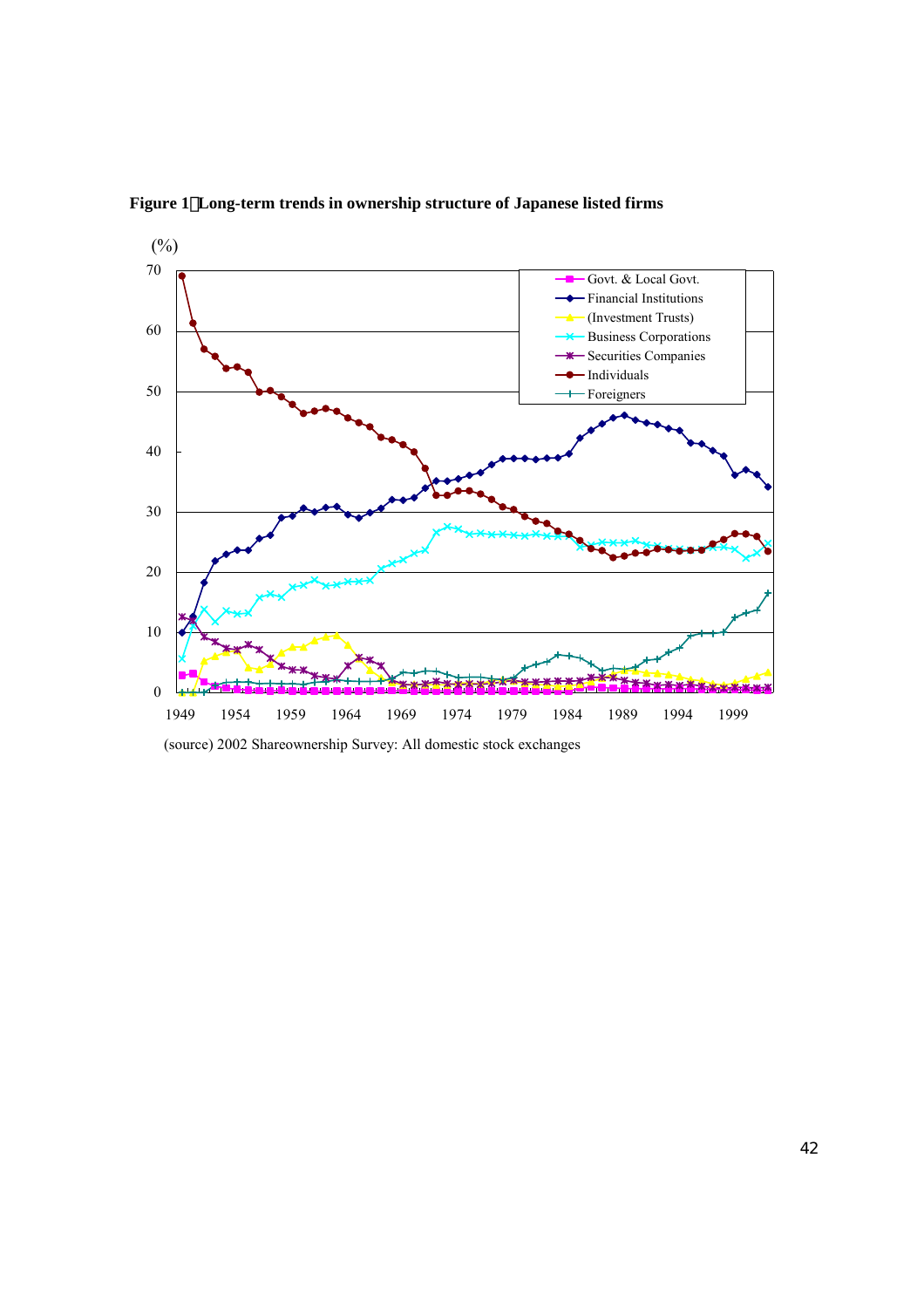# Figure 2:Co-movement of Industry-specific Stock Price Indexes and Bank Stock Prices, 1995-2002



**Stock Price Indices** (1995 March = 100)

Note: Based on the Tokyo Stock Exchange industry-specific indices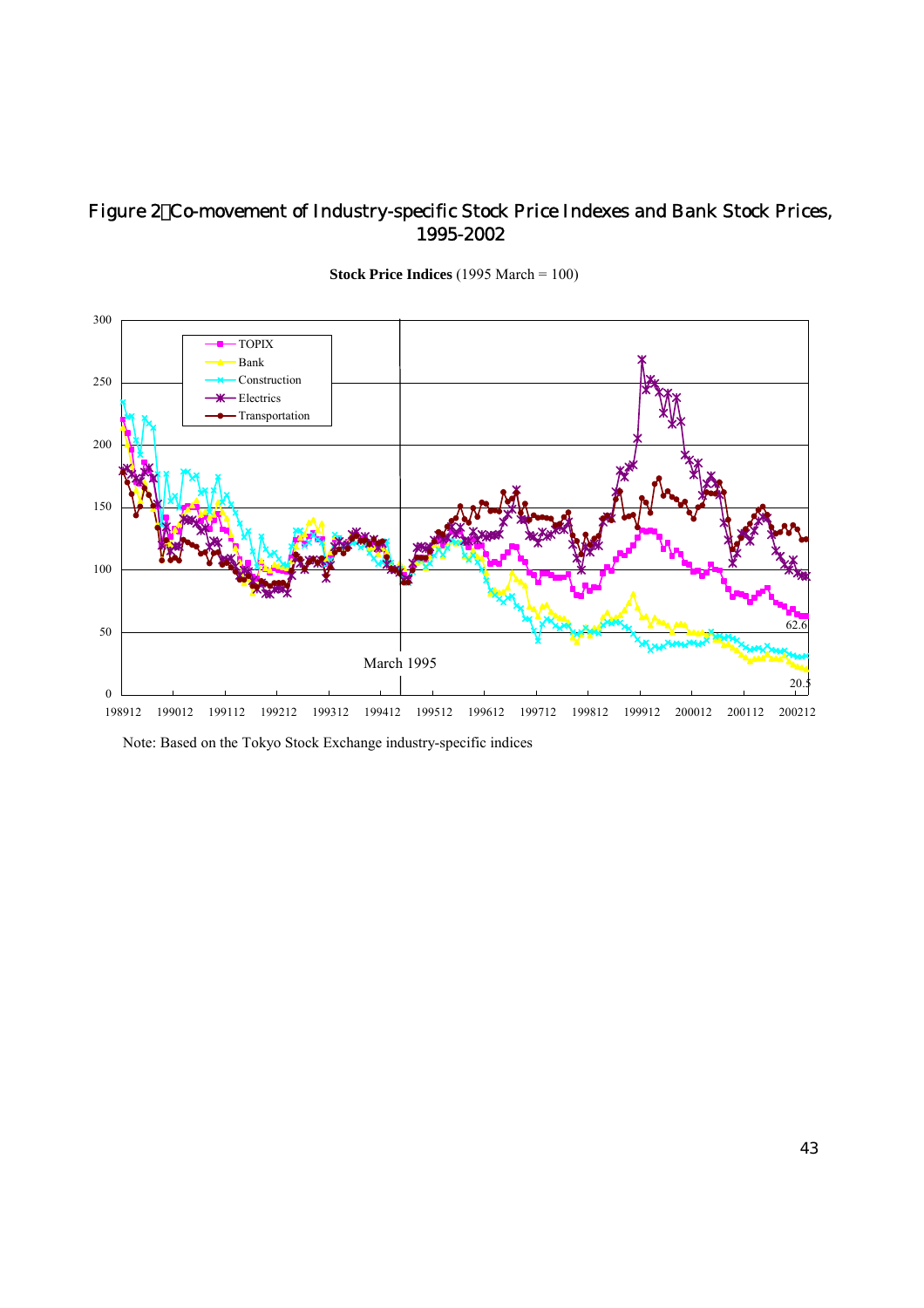





/ number of bank stocks held at the beginning of the firm year

Note 3: When it was not possible to determine the number of shares held at the end of period and whether the shares were sold or the shares were not disclosed, we did not count the case as an instance of selling.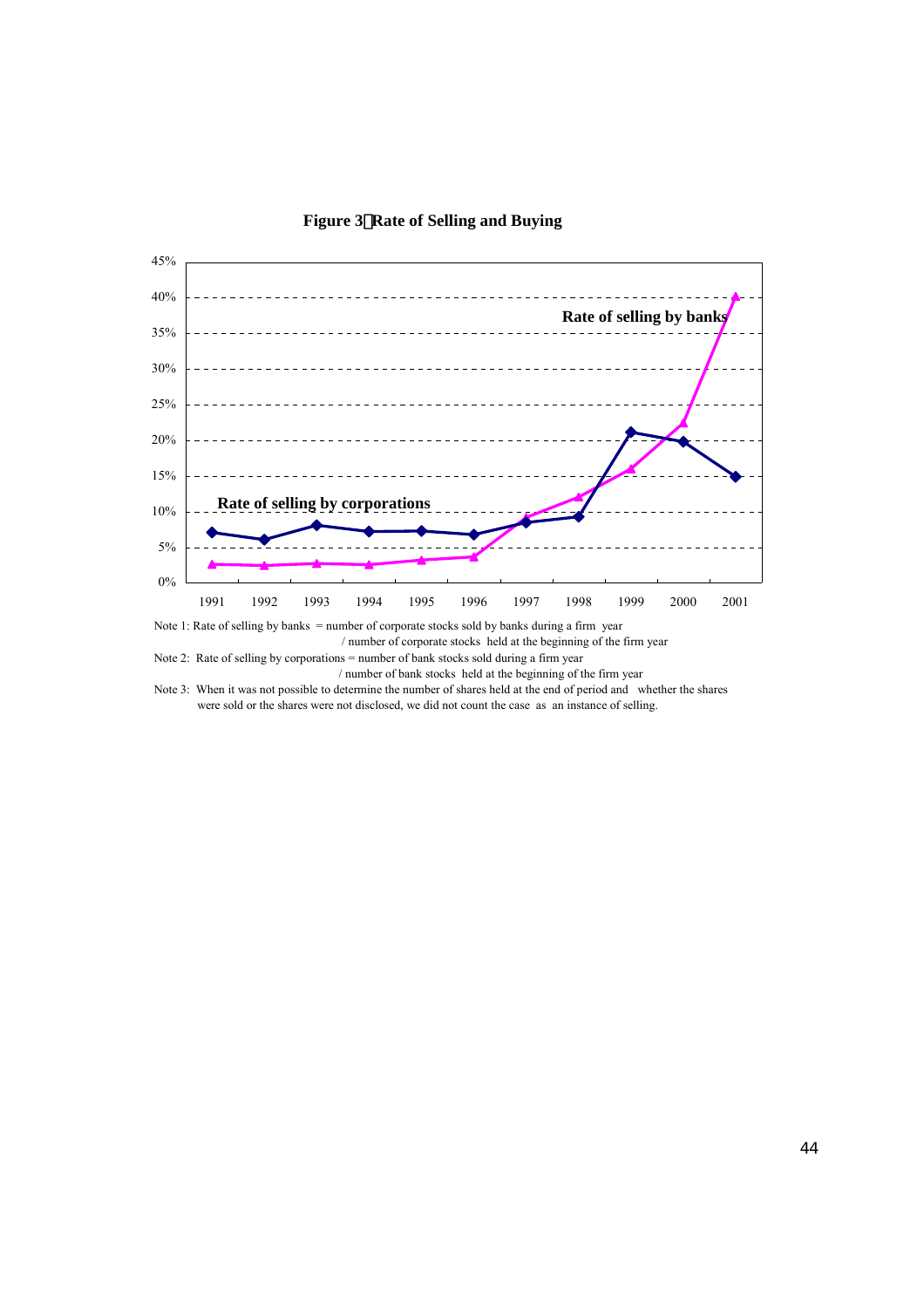# **Table 1**:**Stable Shareholder Ratio**

Stable shareholder ratio: percentage of market value of listed firms owned by stable shareholders (value of shares owned by stable shareholders/total firm market va An aggregate of the ratio of shares held by banks, insurance firms, and non-financial firms. Source: NLI Research Institute.

| The end | No. of | Total Firm                  | Stable Shareholder |          |                         |              |      |       |                                             |          |
|---------|--------|-----------------------------|--------------------|----------|-------------------------|--------------|------|-------|---------------------------------------------|----------|
|         |        | Value                       | Ratio              |          |                         | <b>Banks</b> |      |       | Insurance Firms Non-Financial Firms         |          |
| of FY   | Firms  | (Trillion yen) (% of Total) |                    | (change) | $(\% \text{ of Total})$ |              |      |       | (change) (% of Total) (change) (% of Total) | (change) |
| 1987    | 1,924  | 433                         | 45.8               |          | 14.9                    |              | 16.4 |       | 14.4                                        |          |
| 1988    | 1,975  | 517                         | 45.7               | 0.10     | 15.6                    | 0.70         | 16.6 | 0.20  | 13.3                                        | 1.10     |
| 1989    | 2,031  | 500                         | 44.9               | 0.80     | 15.6                    | 0.00         | 15.7 | 0.90  | 13.4                                        | 0.10     |
| 1990    | 2,078  | 450                         | 45.6               | 0.70     | 15.7                    | 0.10         | 15.8 | 0.10  | 14.0                                        | 0.60     |
| 1991    | 2,107  | 326                         | 45.6               | 0.00     | 15.6                    | 0.10         | 16.2 | 0.40  | 13.7                                        | 0.30     |
| 1992    | 2,120  | 328                         | 45.7               | 0.10     | 15.6                    | 0.00         | 16.2 | 0.00  | 13.8                                        | 0.10     |
| 1993    | 2,161  | 367                         | 45.2               | 0.50     | 15.4                    | 0.20         | 15.8 | 0.40  | 14.0                                        | 0.20     |
| 1994    | 2,214  | 311                         | 44.9               | 0.30     | 15.4                    | 0.00         | 15.7 | 0.10  | 13.7                                        | 0.30     |
| 1995    | 2,279  | 393                         | 43.4               | 1.50     | 15.0                    | 0.40         | 14.7 | 1.00  | 13.5                                        | 0.20     |
| 1996    | 2,341  | 335                         | 42.1               | 1.30     | 15.1                    | 0.10         | 14.7 | 0.001 | 12.2                                        | 1.30     |
| 1997    | 2,389  | 308                         | 40.5               | 1.60     | 14.8                    | 0.30         | 14.1 | 0.60  | 11.6                                        | 0.60     |
| 1998    | 2,433  | 331                         | 39.9               | 0.60     | 13.7                    | 1.10         | 13.0 | 1.10  | 13.2                                        | 1.60     |
| 1999    | 2,487  | 463                         | 37.9               | 2.00     | 11.3                    | 2.40         | 10.6 | 2.40  | 15.9                                        | 2.70     |
| 2000    | 2,602  | 368                         | 33.0               | 4.90     | 9.8                     | 1.50         | 10.9 | 0.30  | 12.3                                        | 3.60     |
| 2001    | 2,668  | 313                         | 30.2               | 2.80     | 8.7                     | 1.10         | 10.1 | 0.80  | 11.4                                        | 0.90     |
| 2002    | 2,674  | 237                         | 27.1               | 3.10     | 7.7                     | 1.00         | 9.3  | 0.80  | 10.0                                        | 1.40     |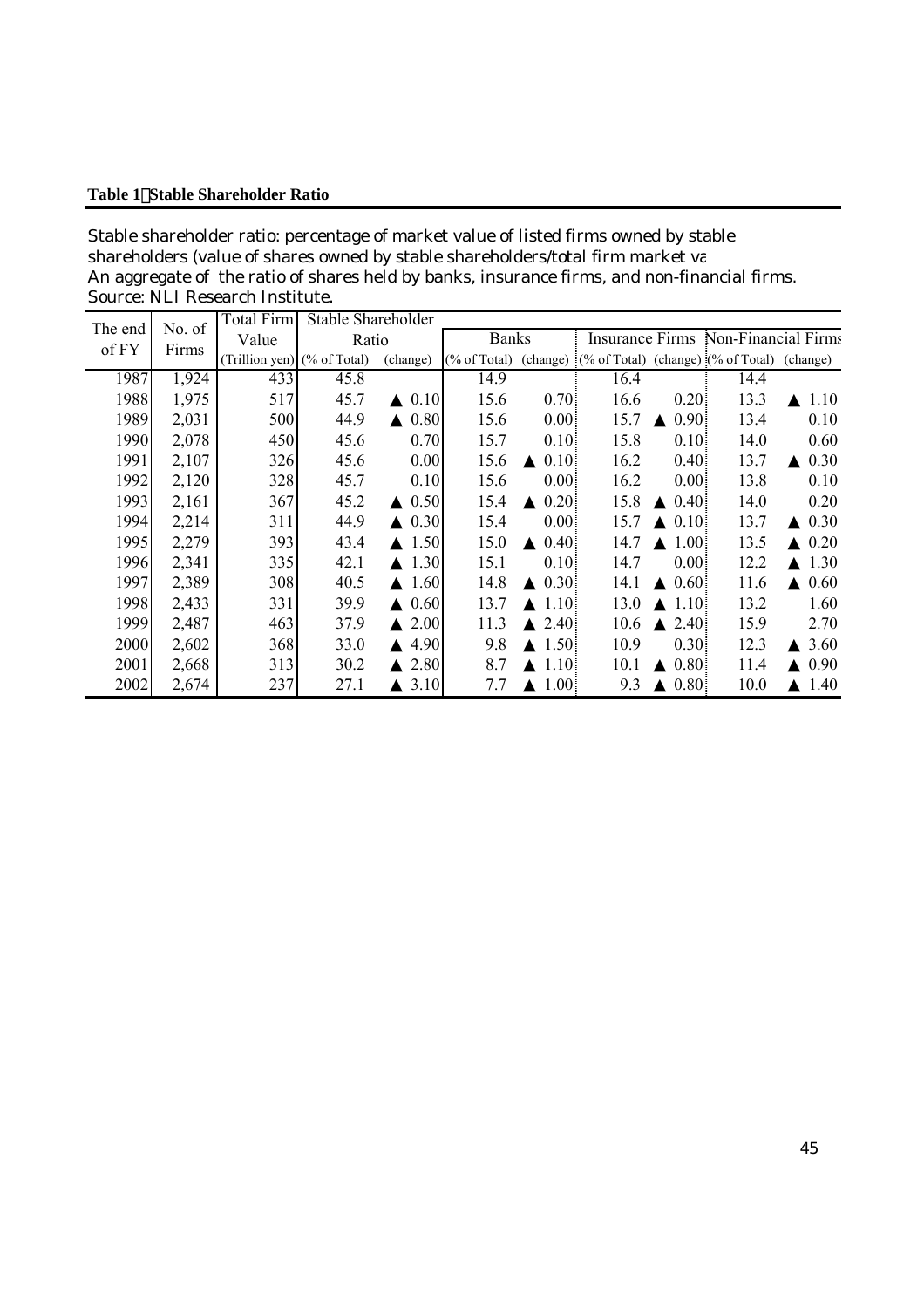# **Table 2**:**The Ratio of Shareholding by Type of Shareholder**

Source: Based on financial statements of each firm, major shareholder data (Toyo Keizai Shinposha), etc Sample consists of 931 non-financial firms listed on the First Section of the Tokyo Stock Exchange for the entire period from the end of 1990 to the end of 2000. The percentage of shares held by individuals excludes shares held by board

|                   | Percentage of Shares held by |      |                  | Percentage of Shares held by |      |      | Percentage of Shares held by |      |      |
|-------------------|------------------------------|------|------------------|------------------------------|------|------|------------------------------|------|------|
| Foreigners        |                              |      |                  | Individuals                  |      |      | Corporations and Banks       |      |      |
| Year              | 1990                         | 1995 | 2000             | 1990                         | 1995 | 2000 | 1990                         | 1995 | 2000 |
| Mean              | 4.3                          | 7.8  | 7.9              | 20.8                         | 22.6 | 30.6 | 37.5                         | 34.9 | 32.6 |
| Std. Dev.         | 5.8                          | 8.0  | 10.1             | 8.1                          | 9.7  | 14.3 | 13.2                         | 13.0 | 14.4 |
| Coef. of Variance | 1.37                         | 1.02 | 1.27             | 0.39                         | 0.43 | 0.47 | 0.35                         | 0.37 | 0.44 |
| Median            | 2.4                          | 5.7  | 3.3              | 19.6                         | 21.5 | 30.3 | 35.8                         | 32.9 | 30.6 |
| First quartile    | 1.1                          | 1.8  | 1.2 <sub>l</sub> | 14.9                         | 15.2 | 18.9 | 27.7                         | 25.0 | 21.7 |
| Third quartile    | 5.2                          | 11.4 | 11.3             | 25.9                         | 28.6 | 40.2 | 46.7                         | 43.6 | 41.4 |
| $Q-1Q$            | 4.0                          | 9.6  | 10.1             | 11.0                         | 13.4 | 21.3 | 18.9                         | 18.6 | 19.7 |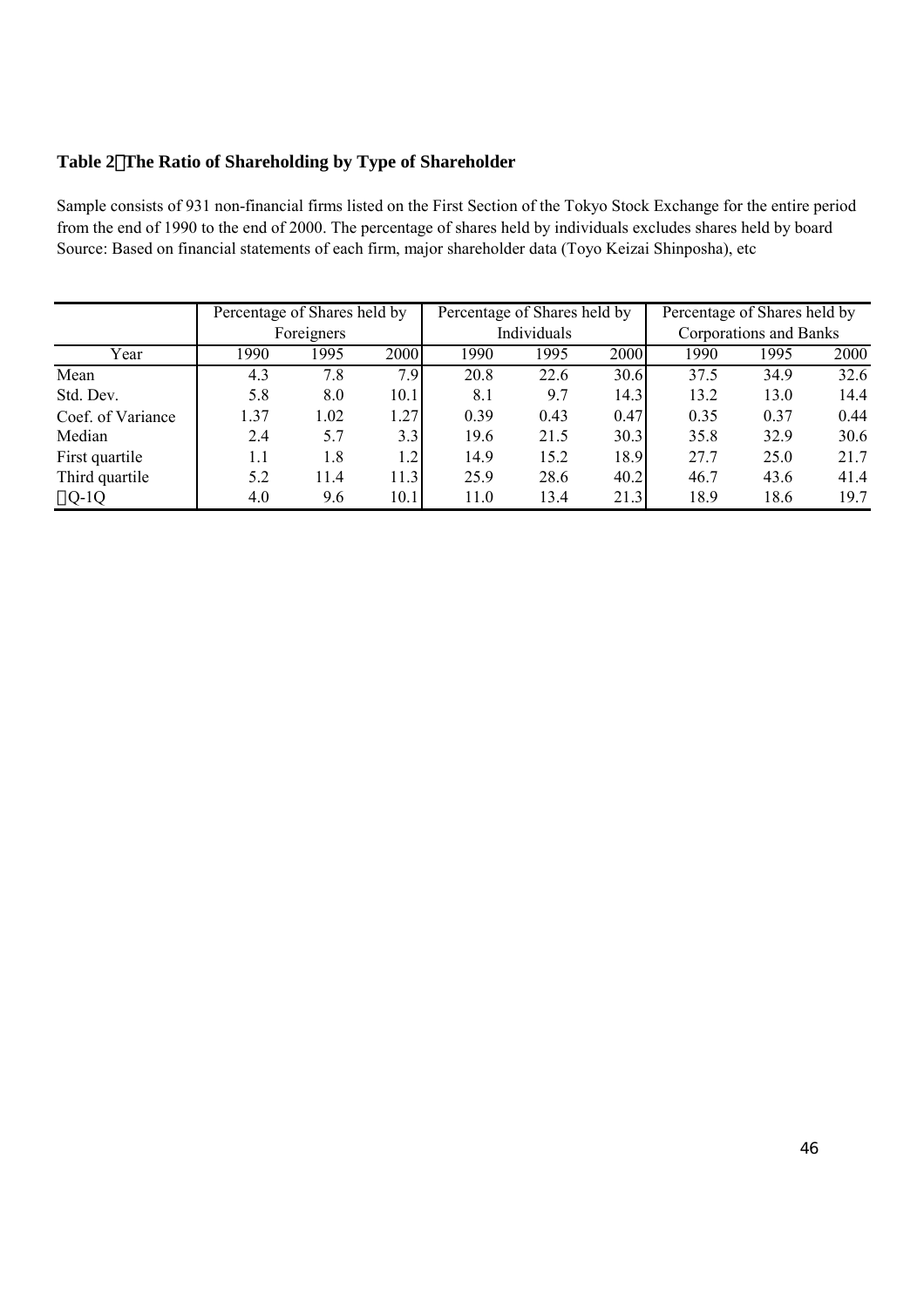# **Table 3**:**Trading Volume of Stocks by Investor Category**

|      |         |           |               |                                |             |                      |            | Net Purchases                |                        |                               |                       |
|------|---------|-----------|---------------|--------------------------------|-------------|----------------------|------------|------------------------------|------------------------|-------------------------------|-----------------------|
| Year |         | Total     |               | <b>Securities</b><br>Companies | Individuals | Investment<br>Trusts | Foreigners | <b>Business</b><br>Companies | Insurance<br>Companies | LTCB, City<br>and<br>Regional | Trust<br><b>Banks</b> |
|      | Sales   | Purchases | Net Purchases |                                |             |                      |            |                              |                        | <b>Banks</b>                  |                       |
| 1990 | 125,253 | 125,362   | 109           | 94                             | 1,467       | 852                  | 1,806      | 780                          | 118                    | 1,223                         |                       |
| 1991 | 94,030  | 94,983    | 952           | 164                            | 2,159       | 1,324                | 4,146      | 1,593                        | 370                    | 1,429                         |                       |
| 1992 | 71,913  | 72,467    | 554           | 103                            | 160         | 366                  | 229        | 1,002                        | 172                    | 1,307                         |                       |
| 1993 | 89,154  | 89,860    | 706           | 109                            | 1,025       | 581                  | 1,298      | 1,961                        | 45                     | 3,060                         |                       |
| 1994 | 92,894  | 93,726    | 831           | 149                            | 1,843       | 1,727                | 4,969      | 2,062                        | 634                    | 1,739                         |                       |
| 1995 | 103,521 | 103,933   | 412           | 116                            | 615         | 1,252                | 3,357      | 1,303                        | 2,020                  | 313                           |                       |
| 1996 | 108,919 | 109,517   | 599           | 91                             | 1,101       | 1,021                | 2,473      | 1,314                        | 520                    | 1,017                         | 1,664                 |
| 1997 | 112,241 | 112,102   | 139           | 410                            | 4,398       | 1,580                | 1,154      | 152                          | 1,498                  | 1,382                         | 2,451                 |
| 1998 | 118,067 | 117,792   | 275           | 323                            | 4,098       | 518                  | 2,092      | 1,251                        | 1,849                  | 1,856                         | 2,854                 |
| 1999 | 150,259 | 149,877   | 382           | 374                            | 2,626       | 390                  | 7,229      | 2,280                        | 2,468                  | 2,415                         | 1,491                 |
| 2000 | 167,397 | 167,370   | 27            | 396                            | 943         | 1,030                | 729        | 1,828                        | 722                    | 1,507                         | 933                   |
| 2001 | 184,767 | 185,179   | 412           | 198                            | 1,338       | 607                  | 976        | 605                          | 1,432                  | 1,496                         | 2,122                 |
| 2002 | 194,690 | 194,878   | 188           | 10                             | 1,064       | 46                   | 223        | 328                          | 840                    | 1,376                         | 1,530                 |

Source: Tokyo Stock Exchange, Annual Report on Stock Statistics (Based on three markets --Tokyo, Osaka, Nagoya). (Unit : One Million Shares)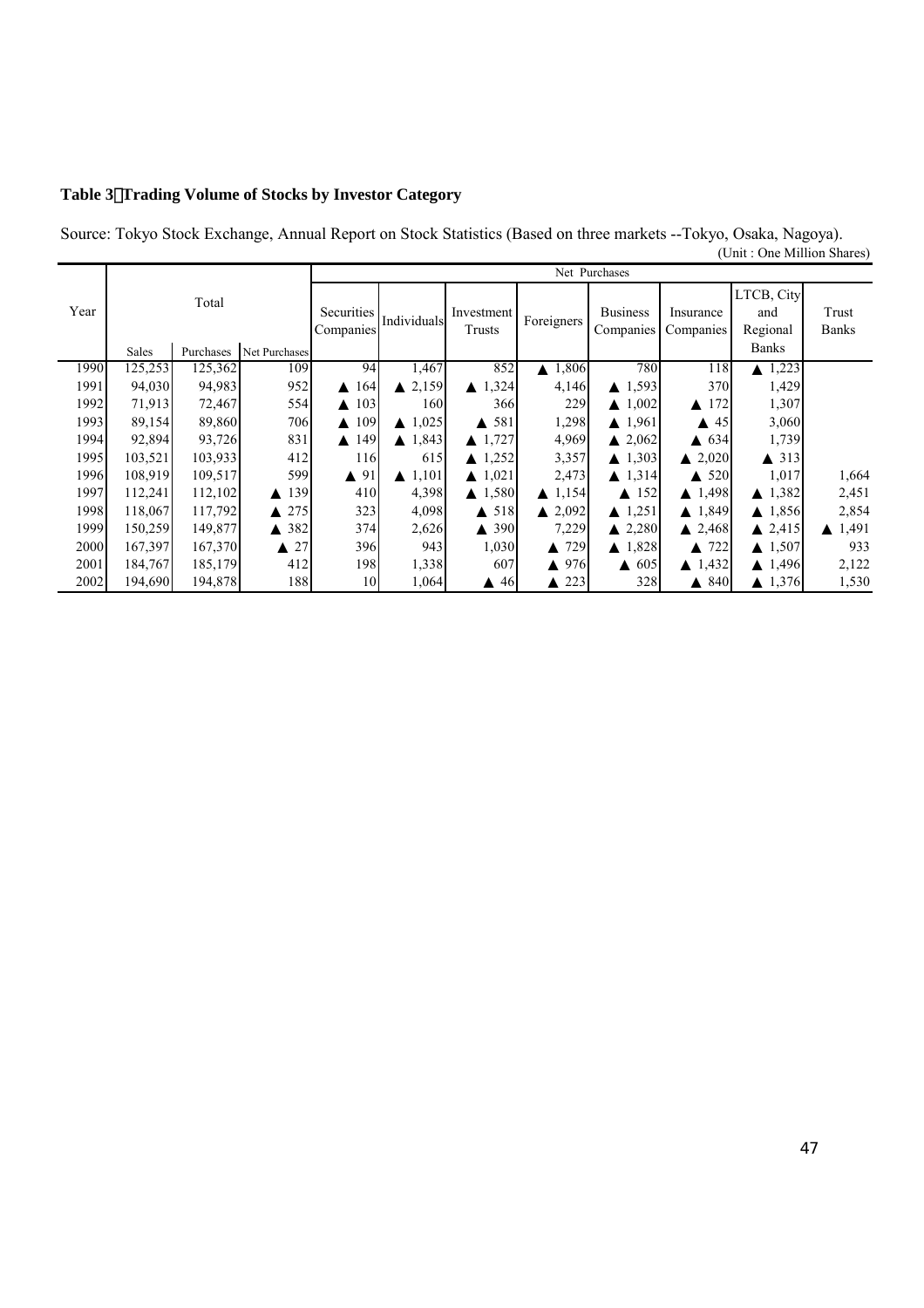# **Table 4**:**Determinants of Foreign Shareholding in Ownership Structure (Cross Section)**

Sample firms are large listed firms in the First Section of Tokyo Stock Exchange, which have over 50 billion yen turnover. Financial institutions and public utilities are excluded. Dependent variable *FOR* : difference in the shareholding ratio by foreigners in each five-year period. *FOR* is the share held by foreign shareholders, which excludes the share held by foreign corporations. *AVQ* is calculated with the share reported in the survey of shareholders. Tobin's q for the estimation period is a five-year average. *DAR* is the leverage: the sum of borrowing and bonds divided by the total assets. *SIZE* is the logarithm of total assets (market value). *DIST* is a dummy variable that is given the value of 1 if net profit (after-tax profit) becomes non-positive at any time in the estimation period. This table first appeared in Miyajima et al. (2003).

|                             | 1989-94          |                  | 1994-99          |                  |
|-----------------------------|------------------|------------------|------------------|------------------|
|                             | Est. Coef.       | Est. Coef.       | Est. Coef.       | Est. Coef.       |
| Variable                    | $(t-stat.)$      | $(t-stat.)$      | $(t-stat.)$      | $(t-stat.)$      |
| $\mathcal{C}_{\mathcal{C}}$ | ***<br>$-22.388$ | ***<br>$-22.446$ | ***<br>$-39.053$ | ***<br>$-38.991$ |
|                             | $(-7.13)$        | $(-7.16)$        | $(-9.60)$        | $(-9.60)$        |
| $FOR(-5)$                   | $-0.005$         | $-0.014$         | $-0.062$         | $-0.072$         |
|                             | $(-0.17)$        | $(-0.46)$        | $(-1.60)$        | $(-1.85)$        |
| AVQ                         | **<br>2.181      | $**$<br>2.369    | ***<br>6.082     | ***<br>6.202     |
|                             | (2.20)           | (2.38)           | (5.86)           | (5.97)           |
| $SIZE(-5)$                  | ***<br>1.786     | ***<br>1.881     | ***<br>2.051     | ***<br>2.145     |
|                             | (9.96)           | (10.04)          | (8.40)           | (8.57)           |
| $DAR(-5)$                   |                  | $-0.028$         |                  | $-0.031$         |
|                             |                  | $(-1.72)$        |                  | $(-1.66)$        |
| $BON(-5)$                   | ***<br>1.971     | $**$<br>1.618    | 0.729            | 0.260            |
|                             | (3.26)           | (2.54)           | (0.93)           | (0.31)           |
| <b>DIST</b>                 | $-0.839$         | $-0.664$         | ***<br>$-2.178$  | ***<br>$-1.980$  |
|                             | $(-1.96)$        | $(-1.51)$        | $(-4.10)$        | $(-3.65)$        |
| <b>Industry Dummy</b>       | <b>YES</b>       | <b>YES</b>       | <b>YES</b>       | <b>YES</b>       |
| Adjusted $R^2$              | 0.23             | 0.23             | 0.30             | 0.31             |
| Number of Observations      | 588              | 588              | 564              | 564              |

\*\*\* denotes significance at the 1% level; \*\* denotes significance at the 5% level;

\* denotes significance at the 10% level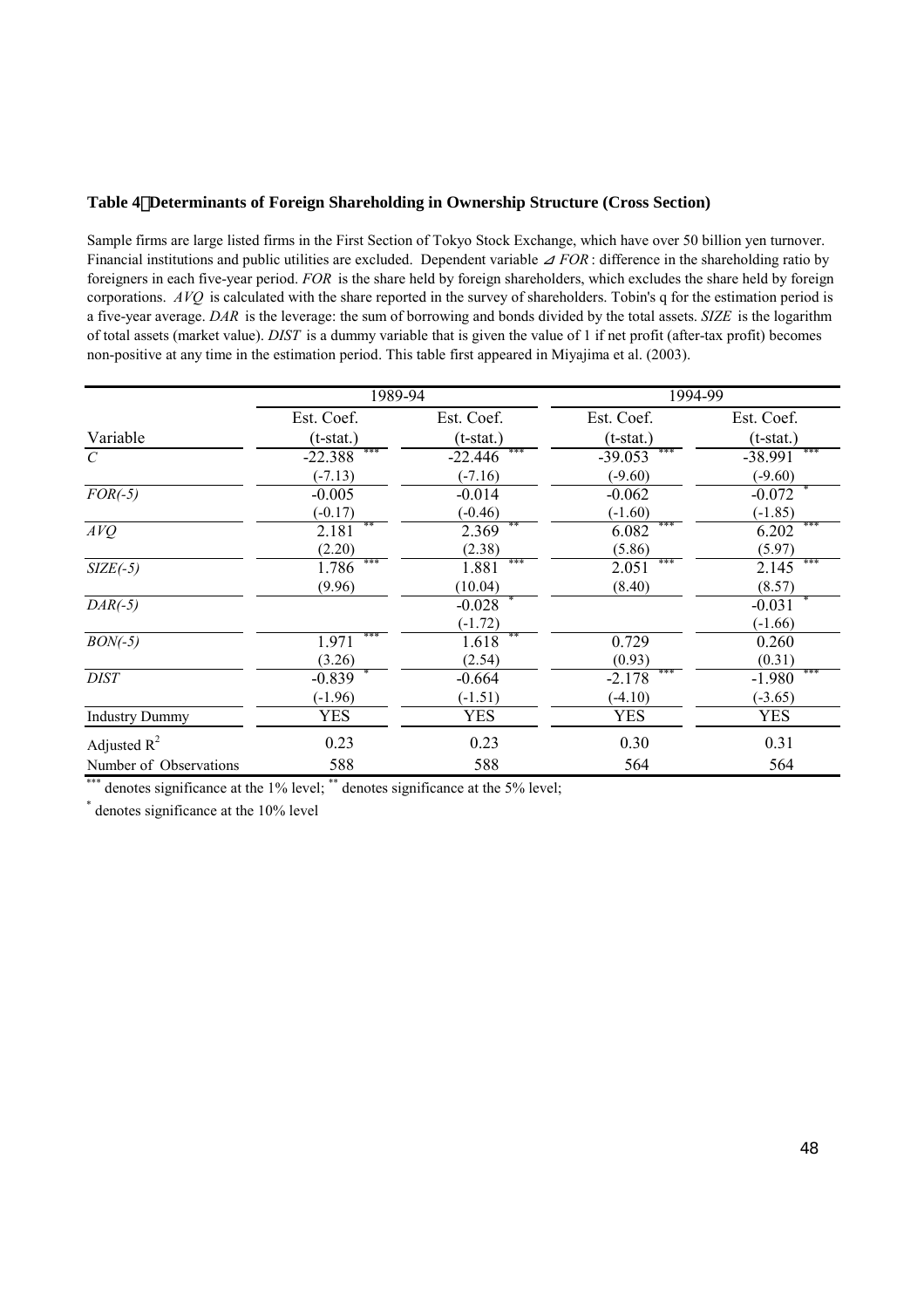#### **Table 5**:**Corporation's Decision to Sell Bank Shares**

Estimated with Logit model in which the dependent variable is given a value of 1 when corporate shares held by banks decrease compared to the beginning of period and 0 otherwise. σΧ denotes the ex variable's standard deviation; dP/dX denotes the marginal effect. Model 2 is limited to samples identifiable as instances of mutual shareholding between banks and corporations.

|         |                               |                                                                                                          |                               |                                 | Model 1                          |                                 | Model 2                          | Mod              |
|---------|-------------------------------|----------------------------------------------------------------------------------------------------------|-------------------------------|---------------------------------|----------------------------------|---------------------------------|----------------------------------|------------------|
|         | 0.26087                       | 0.13815096                                                                                               | <b>Entire Period</b>          | Period I                        | Period II                        | Period III                      | <b>Entire Period</b>             | Entire           |
|         |                               |                                                                                                          | FY95-FY2001                   | FY95-96                         | FY97-98                          | FY99-2001                       | FY95-FY2001                      | <b>FY95-F</b>    |
|         |                               |                                                                                                          | Est. Coef. $\sigma_X^*dP/dX$  | Est. Coef. $\sigma_X^*dP/dX$    | Est. Coef. $\sigma_X^*dP/dX$     | Est. Coef. $\sigma_X^*dP/dX$    | Est. Coef. $\sigma_X^*dP/dX$     | Est. Coef.       |
|         |                               | Variable Definition                                                                                      | t-stat)                       | t-stat)                         | t-stat)                          | t-stat)                         | t-stat)                          | t-stat)          |
|         | $\mathcal{C}_{0}$             | Constant                                                                                                 | $-3.641$                      | $-6.314$                        | $-4.910$                         | $-2.925$                        | $-4.681$                         | $-3.637$         |
|         |                               |                                                                                                          | $\ast\ast\ast$<br>$(-20.20)$  | $***$<br>$(-14.29)$             | $***$<br>$(-14.26)$              | $(-12.50)$ ***                  | $***$<br>$(-19.38)$              | $(-20.16)$       |
|         | $D$ $ICR$                     | 1 if $ICR < 1.5$                                                                                         | 0.311<br>0.012<br>$***$       | 0.573<br>0.015<br>$***$         | 0.012<br>0.396<br>$***$          | 0.008<br>0.152                  | 0.428<br>0.013<br>$\ast\ast\ast$ | 0.260            |
|         |                               |                                                                                                          | (6.44)                        | (5.88)                          | (4.30)                           | $(2.11)$ **                     | (6.80)                           | (4.93)           |
| $X_{1}$ | D/E                           | D/E ratio (interest-bearing debt/ owned capital)                                                         | 0.214<br>0.030                | 0.184<br>0.019                  | 0.133<br>0.016<br>$***$          | 0.142<br>0.044                  | 0.249<br>0.027                   | 0.215            |
|         |                               |                                                                                                          | $(17.97)$ ***                 | $(8.82)$ ***                    | (5.82)                           | $(13.01)$ ***                   | $(14.81)$ <sup>***</sup>         | (18.00)          |
|         | BSV/A                         | Bank shares at market value divided by total                                                             | 37.622<br>0.045               | 0.023<br>19.658<br>$(9.57)$ *** | 37.455<br>0.036<br>$(11.27)$ *** | 35.384<br>0.062                 | 30.150<br>0.039<br>$(18.87)$ *** | 37.080           |
|         | D FRD                         | assets<br>Dummy variable is 1 if bank finance rating is less than                                        | $(21.73)$ ***<br>0.018        | 0.007                           | 0.421<br>0.016                   | $(14.55)$ ***<br>0.030<br>0.443 | 0.273<br>0.011                   | (21.23)<br>0.446 |
| $X_2$   |                               | D (dummy is 1 if less than E since 1999)                                                                 | 0.387<br>$***$<br>(9.80)      | 0.210<br>$***$<br>(2.59)        | $***$<br>(5.58)                  | $***$<br>(7.69)                 | $***$<br>(5.04)                  | (10.44)          |
|         | D CRB                         | Dummy for rating (worst among four rating                                                                | 0.333<br>0.014                | 0.011<br>0.415                  | 0.324<br>0.011                   | 0.331<br>0.022                  | 0.371<br>0.013                   | 0.334            |
|         |                               | companies') is BB-BBB                                                                                    | $***$<br>(7.28)               | $***$<br>(4.19)                 | $***$<br>(3.44)                  | $(5.32)$ ***                    | $***$<br>(6.09)                  | (7.29)           |
|         | $X_3 \frac{D_C R A}{D_C R A}$ | Dummy for rating (worst among four rating                                                                | 0.101<br>0.004                | 0.043<br>0.001                  | 0.006<br>0.184                   | 0.016<br>0.001                  | 0.003<br>0.083                   | 0.103            |
|         |                               | companies) is A-AAA                                                                                      | (1.76)                        | (0.34)                          | (1.69)                           | (0.20)                          | (1.05)                           | (1.79)           |
|         | $LEMV$                        | Logarithm of a corporation's aggregate market                                                            | 0.019<br>0.143                | 0.249<br>0.019                  | 0.022<br>0.209                   | 0.087<br>0.020                  | 0.151<br>0.017                   | 0.142            |
|         |                               | value of shares                                                                                          | $***$<br>(9.39)               | $***$<br>(6.55)                 | $***$<br>(6.88)                  | $(4.38)$ ***                    | $***$<br>(7.33)                  | (9.33)           |
|         | $X_4 \frac{1}{NOST}$          | or snarenording by non-stabilized snarenorders<br>if the corporation has cross-shareholding relationship | $-0.007$<br>$-0.010$          | $-0.007$<br>$-0.008$            | 0.004<br>0.004                   | $-0.010$<br>$-0.023$            |                                  | $-0.007$         |
|         |                               |                                                                                                          | $***$<br>$(-4.22)$            | $(-2.13)$                       | (1.04)                           | $(-4.64)$ ***                   |                                  | $(-4.27)$        |
|         | <b>BBR</b>                    | A corporation's borrowing from the bank                                                                  | $-0.014$<br>$-0.014$          | $-0.003$<br>$-0.005$            | $-0.025$<br>$-0.019$             | $-0.012$<br>$-0.022$            | $-0.006$<br>$-0.006$             | $-0.014$         |
|         |                               | divided by total borrowing from private financial                                                        | $***$<br>$(-5.80)$            | $(-0.95)$                       | $(-4.30)$ ***                    | $(-4.16)$ ***                   | $(-2.36)$ **                     | $(-5.89)$        |
| $X_5$   | BHR                           | The bank's shareholding ratio                                                                            | $-0.192$<br>$-0.034$<br>$***$ | $-0.057$<br>$-0.006$            | $-0.047$<br>$-0.343$<br>$***$    | $-0.167$<br>$-0.049$<br>$***$   | $-0.168$<br>$-0.020$             | $-0.191$         |
|         |                               |                                                                                                          | $(-11.06)$                    | $(-1.51)$                       | $(-8.42)$                        | $(-7.60)$                       | $(-8.15)$ ***                    | $(-10.96)$       |
|         | $D$ $MB$                      | Dummy for main bank relationship                                                                         | 0.004<br>0.111                | 0.186<br>0.004                  | 0.347<br>0.010<br>$\ast\ast$     | $-0.008$<br>$-0.001$            | 0.158<br>0.006                   | 0.234            |
|         | <b>BSL</b>                    | Dummy for a bank's selling of corporate shares                                                           | (1.81)                        | (1.37)                          | (2.47)                           | $(-0.10)$                       | $(2.38)$ **                      | (2.82)           |
|         |                               | in the same year                                                                                         |                               |                                 |                                  |                                 | 1.277<br>0.034<br>$(20.65)$ ***  |                  |
|         | $X_{6}$ $_{\overline{PBSL}}$  | Dummy for a bank's selling of corporate shares                                                           |                               |                                 |                                  |                                 | 0.203<br>0.004                   |                  |
|         |                               | in the previous year                                                                                     |                               |                                 |                                  |                                 | $\ast\ast$<br>(2.48)             |                  |
|         | MBICR                         |                                                                                                          |                               |                                 |                                  |                                 |                                  | 0.284            |
|         |                               | Main bank interaction term (D ICR)                                                                       |                               |                                 |                                  |                                 |                                  | (2.54)           |
|         | $MB \frac{1}{MBFRD}$          |                                                                                                          |                               |                                 |                                  |                                 |                                  | $-0.342$         |
|         |                               | Main bank interaction term (D MDD)                                                                       |                               |                                 |                                  |                                 |                                  | $(-3.57)$        |
|         | D BM                          | Dummy for multiple bank merger                                                                           | 0.398<br>0.006                | 0.621<br>0.006                  |                                  | 0.322<br>0.011                  | 0.246<br>0.004                   | 0.426            |
|         |                               |                                                                                                          | $(4.11)$ ***                  | $***$<br>(2.98)                 |                                  | $(2.91)$ ***                    | $\ast\ast$<br>(2.19)             | (4.38)           |
|         | D YY                          | Year dummy                                                                                               | <b>YES</b>                    | <b>YES</b>                      | <b>YES</b>                       | <b>YES</b>                      | <b>YES</b>                       | YI               |
|         |                               | Number of Observations                                                                                   | 31,700                        | 11,163                          | 10,029                           | 10,508                          | 20,947                           | 31.7             |
|         |                               | Number of Selling Cases                                                                                  | 3,657                         | 785                             | 877                              | 1,995                           | 2,074                            | 3,6              |
|         |                               | Rate of Selling                                                                                          | 11.5%                         | 7.0%                            | 8.7%                             | 19.0%                           | 9.9%                             | 11.              |
|         |                               | Log Likelihood                                                                                           | $-10,269$                     | $-2,658$                        | $-2,777$                         | $-4,794$                        | $-5,886$                         | $-10.2$          |

Log Likelihood 10,269 -2,658<br>
<sup>2</sup> denotes significance at the 1% level; <sup>\*\*</sup> denotes significance at the 5% level; <sup>\*</sup> denotes significance at the 10% level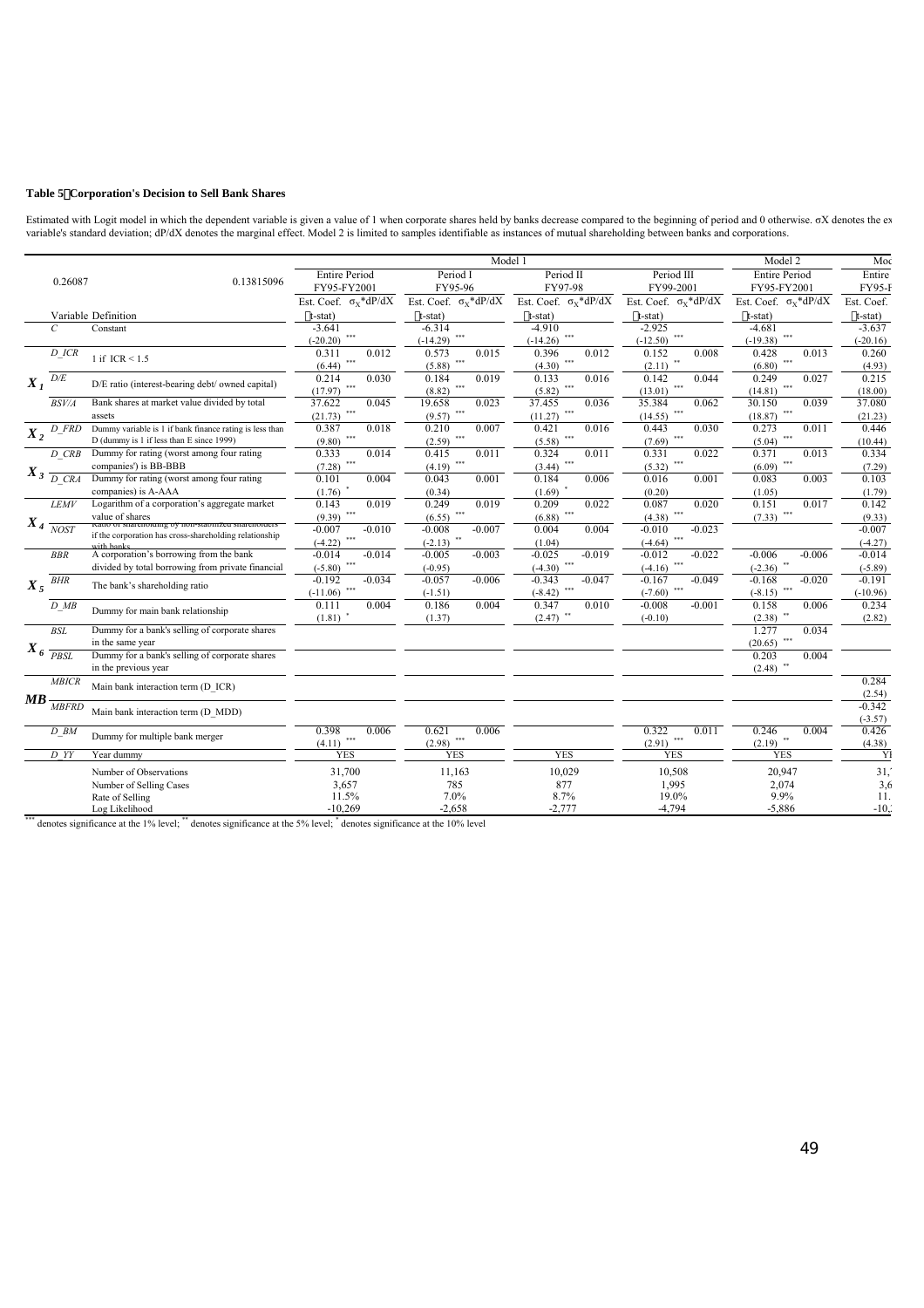#### **Table 6**:**Model of Banks' Decision to Sell Corporate Shares**

Estimated with a Logit model in which the dependent variable takes the value of 1 when corporate shares held by banks decrease compared to the beginning of the period and 0 otherwise. σX denotes th explanatory variable's standard deviation; dP/dX denotes marginal effects. Model 5 is limited to samples identified as cases of mutual shareholding between banks and corporatations.

|                      |                             |                                                                                                                           |                                 | Model 1                            |                                                | Model 2                         | Mod                                    |                |
|----------------------|-----------------------------|---------------------------------------------------------------------------------------------------------------------------|---------------------------------|------------------------------------|------------------------------------------------|---------------------------------|----------------------------------------|----------------|
|                      |                             |                                                                                                                           | <b>Entire Period</b>            | Period I                           | Period II                                      | Period III                      | <b>Entire Period</b>                   | Entire         |
|                      |                             |                                                                                                                           | FY95-2001                       | FY95-96                            | FY97-FY98                                      | FY99-2001                       | FY95-2001                              | FY95           |
|                      |                             |                                                                                                                           | Est. Coef. $\sigma_X$ *dP/dX    | Est. Coef. $\sigma_X^*dP/dX$       | Est. Coef. $\sigma_X$ *dP/dX                   | Est. Coef. $\sigma_X^*dP/dX$    | Est. Coef. $\sigma_X^*dP/dX$           | Est. Coef.     |
|                      |                             | Variable Definition                                                                                                       | t-stat)                         | t-stat)                            | t-stat)                                        | t-stat)                         | t-stat)                                | t-stat)        |
|                      | $\mathcal{C}$               | Constant                                                                                                                  | $-2.785$                        | $-8.148$                           | $-4.039$                                       | $-2.593$                        | $-2.881$                               | $-2.892$       |
|                      |                             |                                                                                                                           | $(-12.27)$ ***                  | $***$<br>$(-8.97)$                 | ***<br>$(-7.76)$                               | $\cdots$<br>$(-9.98)$           | $(-11.74)$ ***                         | $(-12.67)$     |
|                      | <b>BHR/TI</b>               | Shareholding ratio divided by Tier 1 owned capital                                                                        | 0.007<br>0.643                  | 1.382<br>0.005                     | $-1.196$<br>$-0.013$                           | 0.027<br>1.981                  | 0.472<br>0.005                         | 0.569          |
| $Z_I$                |                             |                                                                                                                           | $***$<br>(2.61)                 | $\ast\ast$<br>(2.38)               | $***$<br>$(-3.20)$                             | $\cdots$<br>(5.27)              | (1.83)                                 | (2.28)         |
|                      | LEMV                        | Logarithm of a corporation's aggregate market value                                                                       | 0.181<br>0.026                  | 0.014<br>0.350                     | 0.019<br>0.158                                 | 0.047<br>0.181                  | 0.020<br>0.156                         | 0.183          |
|                      |                             | of shares                                                                                                                 | $* * *$<br>(11.24)              | $* * *$<br>(5.86)                  | ***<br>(4.38)                                  | 888<br>(9.44)                   | <br>(8.69)                             | (11.34)        |
| $Z_2$                | D FRD                       | Dummy variable is one if bank finance rating is less                                                                      | 0.004<br>0.075                  | $-0.002$<br>$-0.102$               | 0.593<br>0.026                                 | $-0.011$<br>$-0.136$            | 0.003<br>0.062                         | 0.179          |
|                      |                             | than D (dummy is one if less than E since 1999)                                                                           | (1.65)                          | $(-0.68)$                          | $***$<br>(6.89)                                | $(-2.33)$ **                    | (1.22)                                 | (3.42)         |
|                      | $D$ $ICR$                   | One if $ICR < 1.5$                                                                                                        | 0.187<br>0.008                  | 0.500<br>0.007                     | 0.005<br>0.135                                 | 0.007<br>0.111                  | 0.085<br>0.003                         | 0.346          |
|                      |                             |                                                                                                                           | $(3.34)$ <sup>***</sup>         | $\left(3.03\right)$ ***            | (1.27)                                         | (1.53)                          | (1.35)                                 | (5.57)         |
|                      | $\overline{D}$ AVQ          | One if Tobin's $q > 2$                                                                                                    | 0.145<br>0.002                  | 0.000<br>0.112                     | $-0.284$<br>$-0.004$                           | 0.219<br>0.008                  | 0.278<br>0.004                         | 0.136          |
| $Z_3 \frac{ }{D/E}$  |                             |                                                                                                                           | (1.34)                          | (0.28)                             | $(-0.97)$                                      | (1.75)                          | $(2.29)$ **                            | (1.25)         |
|                      |                             | D/E ratio (interest-bearing debt/ owned capital)                                                                          | $-0.001$<br>$-0.005$            | 0.042<br>0.002                     | $-0.003$<br>0.000                              | $-0.010$<br>$-0.025$            | $-0.045$<br>$-0.006$                   | $-0.006$       |
|                      |                             |                                                                                                                           | $(-0.37)$                       | (1.17)                             | $(-0.13)$                                      | $(-1.93)$ <sup>*</sup>          | $(-2.52)$ **                           | $(-0.38)$      |
|                      | <b>SDRTN</b>                | Standard deviation of monthly return from a                                                                               | 0.018<br>0.046                  | 0.010<br>0.117                     | 0.090<br>0.030                                 | 0.022<br>0.028                  | 0.047<br>0.016                         | 0.047          |
|                      |                             | corporation's share in the past 36 months                                                                                 | ***<br>(7.77)                   | ***<br>(4.51)                      | ***<br>(6.69)                                  | 888<br>(4.39)                   | $(6.77)$ ***                           | (7.84)         |
|                      | <b>BBR</b>                  | A corporation's borrowing from the bank divided by                                                                        | $-0.021$<br>$-0.017$<br>$***$   | $-0.011$<br>$-0.034$<br>$* * * *$  | $-0.034$<br>$-0.034$<br>$***$                  | $-0.023$<br>$-0.010$<br>-888    | $-0.018$<br>$-0.020$                   | $-0.017$       |
|                      |                             | total borrowing from private financial institutions                                                                       | $(-8.38)$                       | $(-3.77)$                          | $(-6.74)$                                      | $(-4.44)$                       | $(-8.01)$ <sup>***</sup>               | $(-8.14)$      |
| $Z_{4}$              | D CSH                       | Dummy for cross-shareholding relationship                                                                                 | $-0.007$<br>$-0.224$<br>$***$   | $-0.004$<br>$-0.473$<br>$\ast\ast$ | $-0.466$<br>$-0.011$<br>$***$                  | $-0.152$<br>$-0.009$<br>$^{**}$ |                                        | $-0.229$       |
|                      |                             |                                                                                                                           | $(-3.51)$                       | $(-2.18)$                          | $(-3.69)$                                      | $(-1.97)$                       |                                        | $(-3.57)$      |
|                      | $D$ $MB$                    | Dummy for main bank relationship                                                                                          | $-0.013$<br>$-0.286$<br>***     | $-0.399$<br>$-0.006$               | $-0.238$<br>$-0.009$                           | $-0.023$<br>$-0.281$<br>888     | $-0.317$<br>$-0.013$                   | 0.086          |
|                      |                             |                                                                                                                           | $(-5.39)$                       | $\ast\ast$<br>$(-1.99)$            | $\begin{array}{c} 88 \end{array}$<br>$(-2.01)$ | $(-4.44)$                       | <br>$(-5.50)$                          | (1.07)         |
|                      | $\ensuremath{\mathit{CSL}}$ | Dummy for a corporation's selling of bank shares in                                                                       |                                 |                                    |                                                |                                 | 1.260<br>0.035                         |                |
| $Z_5 \frac{ }{PCSL}$ |                             | the same year                                                                                                             |                                 |                                    |                                                |                                 | $(21.20)$ ***                          |                |
|                      |                             | Dummy for a corporation's selling of bank shares in                                                                       |                                 |                                    |                                                |                                 | 0.018<br>0.762<br>                     |                |
|                      |                             | the previous year                                                                                                         |                                 |                                    |                                                |                                 | (10.46)                                |                |
|                      | <b>MBICR</b>                | Main bank interaction term (D ICR*D MB)                                                                                   |                                 |                                    |                                                |                                 |                                        | $-0.692$       |
| $MB^-$               |                             |                                                                                                                           |                                 |                                    |                                                |                                 |                                        | $(-5.48)$      |
|                      | <b>MBFRD</b>                | Main bank interaction term (D MDD*D MB)                                                                                   |                                 |                                    |                                                |                                 |                                        | $-0.416$       |
|                      |                             |                                                                                                                           |                                 |                                    |                                                |                                 |                                        | $(-4.27)$      |
|                      | $D$ $BM$                    | Dummy for multiple banks merger                                                                                           | 1.080<br>0.021<br>$(12.62)$ *** | 1.897<br>0.004                     |                                                | 0.963<br>0.048<br>$(10.97)$ *** | 1.091<br>0.019                         | 1.107          |
|                      | D YY                        | Year dummy                                                                                                                | <b>YES</b>                      | $\frac{(4.13)}{1}$<br><b>YES</b>   | <b>YES</b>                                     | <b>YES</b>                      | $(11.62)$ <sup>***</sup><br><b>YES</b> | (12.80)<br>Y   |
|                      |                             |                                                                                                                           |                                 |                                    |                                                |                                 |                                        |                |
|                      |                             | Number of Observations                                                                                                    | 22,982                          | 7,328                              | 6,981                                          | 8,673                           | 20,881                                 | 22,9           |
|                      |                             | Number of Selling Cases                                                                                                   | 3,186                           | 250                                | 732                                            | 2,204                           | 2,728                                  | 3,1            |
|                      |                             | Rate of Selling<br>Log Likelihood                                                                                         | 13.9%<br>$-7,866$               | 3.4%<br>$-1,031$                   | 10.5%<br>$-2,209$                              | 25.4%<br>$-4,527$               | 13.1%<br>$-6,552$                      | 13.5<br>$-7,8$ |
|                      |                             | denotes significance at the 1% level; $*$ denotes significance at the 5% level; $*$ denotes significance at the 10% level |                                 |                                    |                                                |                                 |                                        |                |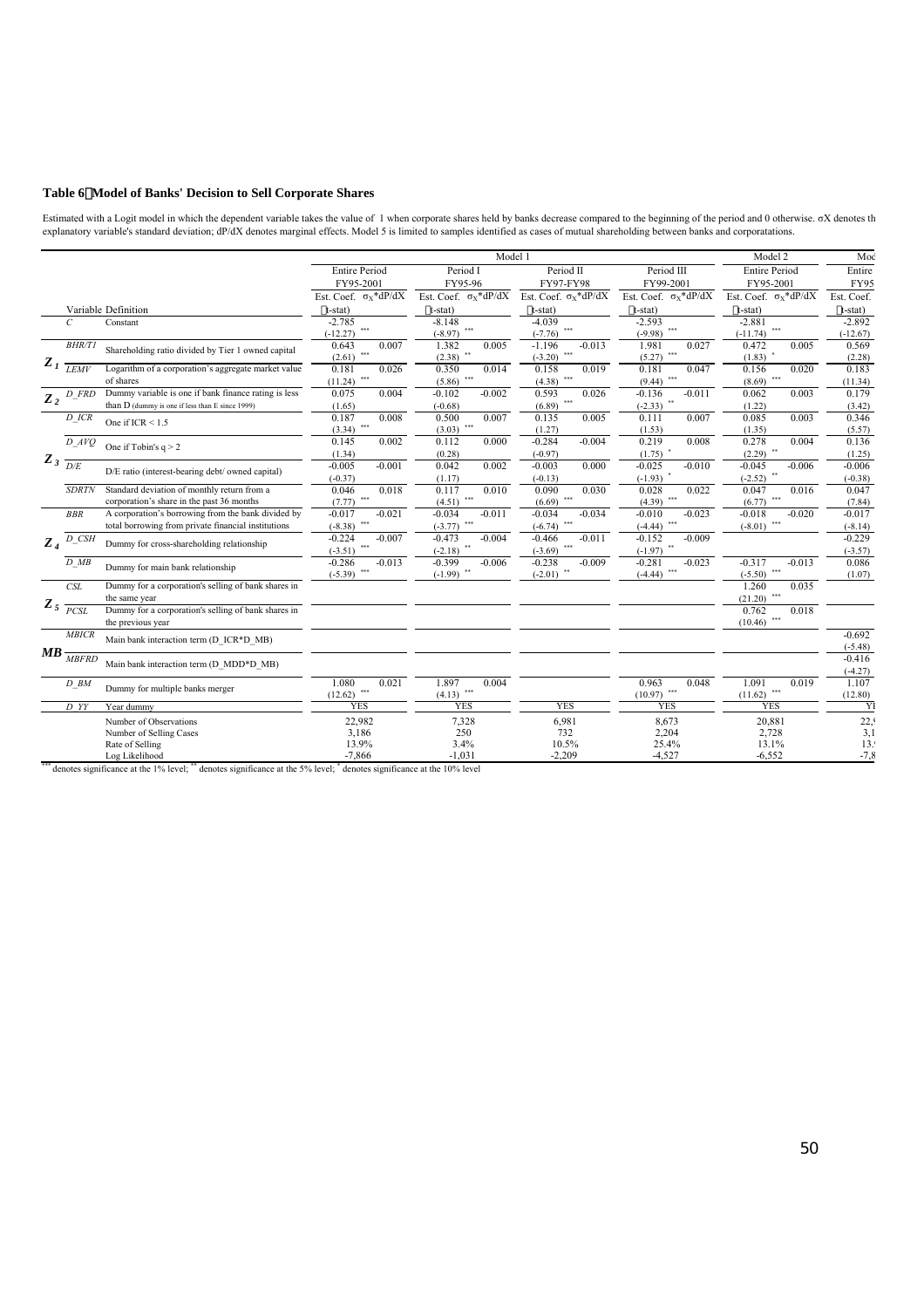# **Table7**:**Model of Corporation's Decision to Sell Bank Shares**

Estimated with a Logit model in which the dependent variable takes the value of 1 when corporate shares held by banks decrease compared to the beginning of period and 0 otherwise. σX denotes the explanatory variable's standard deviation; dP/dX denotes marginal effects. Model 2 is limited to samples identified as cases of mutual shareholding between banks and corporatations. X1- X5 in panel 1 and Z1-Z4 in panel 2 are not reported.

## **Panel A**:**The impact of bank selling on corporate selling**

|       |             |                        | Period I     |                              | Period II                    |          | Period III                   |       |
|-------|-------------|------------------------|--------------|------------------------------|------------------------------|----------|------------------------------|-------|
|       |             |                        | FY95-96)     |                              | <b>FY97-FY98)</b>            |          | FY99-2001)                   |       |
|       |             |                        |              | Est. Coef. $\sigma_X^*dP/dX$ | Est. Coef. $\sigma_X^*dP/dX$ |          | Est. Coef. $\sigma_X^*dP/dX$ |       |
|       |             | Variable Definition    | t-stat)      |                              | t-stat)                      |          | t-stat)                      |       |
|       | BSL         | Dummy for Bank Selling | 1.676        | 0.017                        | 2.011                        | 0.032    | 0.976                        | 0.051 |
| $X_6$ |             | Same Year              | $(9.07)$ *** |                              | (15.77)                      | ***      | (12.98)                      | ***   |
|       | <b>PBSL</b> | Dummy for Bank Selling | 0.044        | 0.000                        | $-0.097$                     | $-0.001$ | 0.254                        | 0.010 |
|       |             | Previous Year          | (0.15)       |                              | $(-0.47)$                    |          | $(2.72)$ ***                 |       |

### **Panel B**:**The impact of corporate selling on bank selling**

|         |             |                             |                         | Period I                     | Period II                    |            |                         | Period III                    |
|---------|-------------|-----------------------------|-------------------------|------------------------------|------------------------------|------------|-------------------------|-------------------------------|
|         |             |                             |                         | FY95-96)                     |                              | FY97-FY98) |                         | FY99-01)                      |
|         |             |                             |                         | Est. Coef. $\sigma_X^*dP/dX$ | Est. Coef. $\sigma_X^*dP/dX$ |            |                         | Est. Coef. $\sigma_X^* dP/dX$ |
|         |             | Variable Definition         | t-stat)                 |                              | t-stat)                      |            | t-stat)                 |                               |
|         | <i>CSL</i>  | Dummy for Corporate Selling | 1.580                   | 0.012                        | 1.874                        | 0.037      | .028                    | 0.060                         |
| $Z_{5}$ |             | Same Year                   | $(8.55)$ <sup>***</sup> |                              | $(15.37)$ ***                |            | (14.11)                 | ***                           |
|         | <b>PCSL</b> | Dummy for Corporate Selling | 0.289                   | 0.002                        | 0.987                        | 0.017      | 0.748                   | 0.035                         |
|         |             | Previous Year               | (1.29)                  |                              | $(6.27)$ ***                 |            | $(8.31)$ <sup>***</sup> |                               |

\*\*\* denotes significance at the 1% level; \*\* denotes significance at the 5% level; \* denotes significance at the 10% level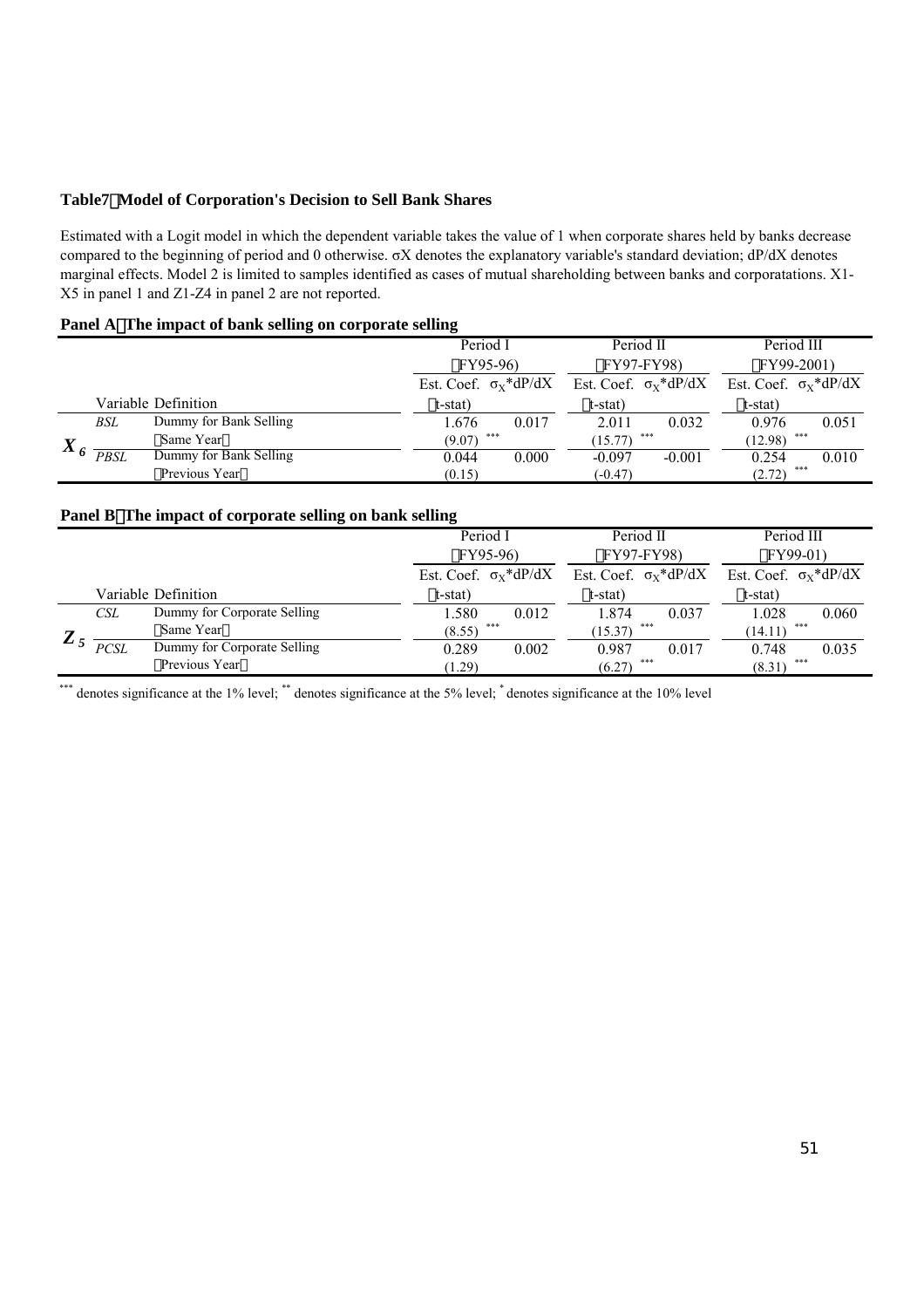# **Table 8**:**Estimation Results of the Effect of Cross-shareholding on Firm Performance (1985-2002)**

Sample firms are non-financial firms listed in the three markets (excluding firms with less than one billion yen in owned capital or firms which have been listed less than three years). The estimation period is FY 1985 to 2002. *ROA* (return on assets) is the operating profit divided by current total assets (average at the beginning and end of the period), where total assets is the sum of book value total asset, unrealized capital gain (loss) from tangible fixed assets, and unrealized capital gain (loss) from securities. Q is Tobin's q: the value of the firm/ total assets (end of period), where the value of the firm is the sum of market value of equity, book value debt and minority equity. For more detail on definitions and methods of calculation, see Appendix 3.

|                        |                                        | Consolidataed   | Tobin's Q       | Consolidataed   | Tobin's Q       |
|------------------------|----------------------------------------|-----------------|-----------------|-----------------|-----------------|
|                        |                                        | <b>ROA</b>      |                 | <b>ROA</b>      |                 |
|                        |                                        | Est. Coef.      | Est. Coef.      | Est. Coef.      | Est. Coef.      |
| Variable               | Definition                             | $(t-stat.)$     | $(t$ -stat.)    | $(t$ -stat.)    | $(t$ -stat.)    |
| <b>SIZE</b>            | Logarithm of total assets              | $-1.332$        | $-0.148$        | $-1.318$        | $-0.147$        |
|                        | (replacement value of assets)          | $(-16.21)$      | $(-14.65)$      | $(-16.05)$      | $(-14.50)$      |
| DAR                    | Leverage                               | 2.173           | ***<br>0.477    | 2.181           | 0.478           |
|                        | (interest-bearing debt / total assets) | (9.21)          | (16.38)         | (9.24)          | (16.41)         |
| <b>FRGN</b>            | Shareholding ratio of foreign          | ***<br>0.071    | ***<br>0.013    | ***<br>0.069    | 0.013           |
|                        | institutional investors                | (15.15)         | (22.69)         | (14.73)         | (22.29)         |
| <b>DINS</b>            | Shareholding ratio of domestic         | ***<br>0.093    | ***<br>0.008    | ***<br>0.090    | 0.008           |
|                        | institutional investors                | (13.83)         | (10.24)         | (13.39)         | (9.86)          |
| <b>STAB</b>            | Shareholding ratio of stable           | ***<br>$-0.007$ | ***<br>$-0.001$ |                 |                 |
|                        | shareholders                           | $(-2.74)$       | $(-2.98)$       |                 |                 |
| <b>BKSH</b>            | Ratio of bank stable ownership         |                 |                 | $-0.044$        | $-0.005$        |
|                        |                                        |                 |                 | $(-4.60)$       | $(-4.15)$       |
| NBKSH                  | Ratio of non-bank stable ownership     |                 |                 | $-0.004$        | $-0.001$        |
|                        |                                        |                 |                 | $(-1.48)$       | $(-1.84)$       |
| <b>ODR</b>             | Ratio of outside board members         | 0.634           | 0.116           | 0.616           | 0.114           |
|                        |                                        | (2.80)          | (4.15)          | (2.72)          | (4.08)          |
| <b>BRN</b>             | Relative number of board members       | $-0.033$        | ***<br>$-0.025$ | $-0.027$        | $-0.024$        |
|                        |                                        | $(-0.72)$       | $(-4.35)$       | $(-0.59)$       | $(-4.24)$       |
| $D$ <sub>D</sub> $IR$  | Board member shareholding dummy        | $-0.149$        | **<br>$-0.023$  | $-0.145$        | $-0.023$        |
|                        |                                        | $(-1.77)$       | $(-2.25)$       | $(-1.72)$       | $(-2.20)$       |
| D PAR                  | Parent company dummy                   | ***<br>0.859    | ***<br>0.080    | ***<br>0.792    | ***<br>0.073    |
|                        |                                        | (7.04)          | (5.34)          | (6.43)          | (4.82)          |
| D MBS                  | Main bank shareholding dummy           | ***<br>$-0.191$ | ***<br>$-0.026$ | ***<br>$-0.156$ | ***<br>$-0.022$ |
|                        |                                        | $(-3.64)$       | $(-3.99)$       | $(-2.94)$       | $(-3.37)$       |
| D YY                   | Year dummy                             | YES             | <b>YES</b>      | YES             | <b>YES</b>      |
| Number of Observations |                                        | 18,196          | 18,196          | 18,196          | 18,196          |
| Number of Firms        |                                        | 1,305           | 1,305           | 1,305           | 1,305           |
| Adjusted $R^2$         |                                        | 0.55            | 0.50            | 0.55            | 0.50            |

\*\*\* denotes significance at the 1% level; \*\* denotes significance at the 5% level;

\* denotes significance at the 10% level